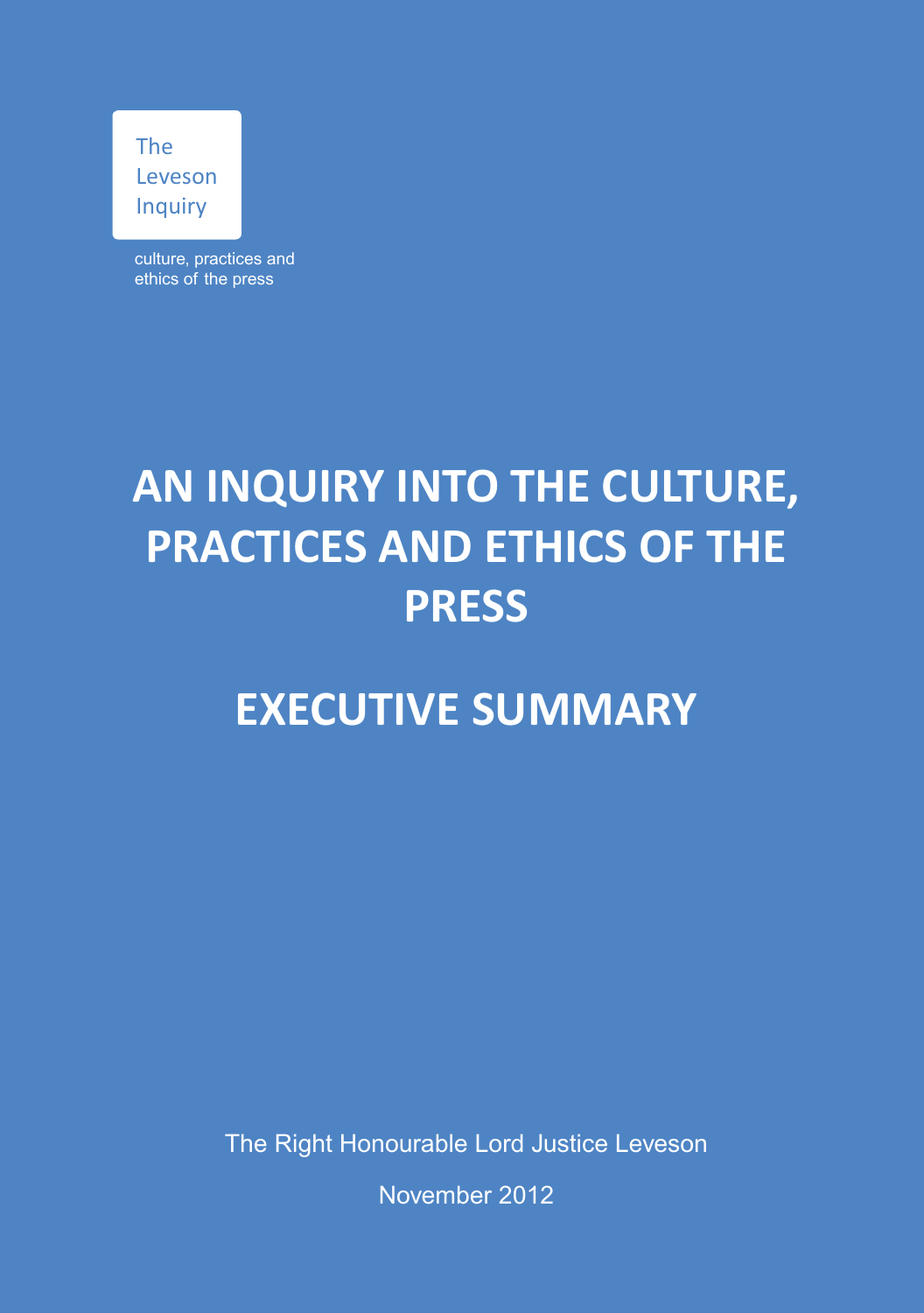# **AN INQUIRY INTO THE CULTURE, PRACTICES AND ETHICS OF THE PRESS**

# **EXECUTIVE SUMMARY AND RECOMMENDATIONS**

## **The Right Honourable Lord Justice Leveson**

Presented to Parliament pursuant to Section 26 of the Inquiries Act 2005

## **Ordered by the House of Commons to be printed on 29 November 2012**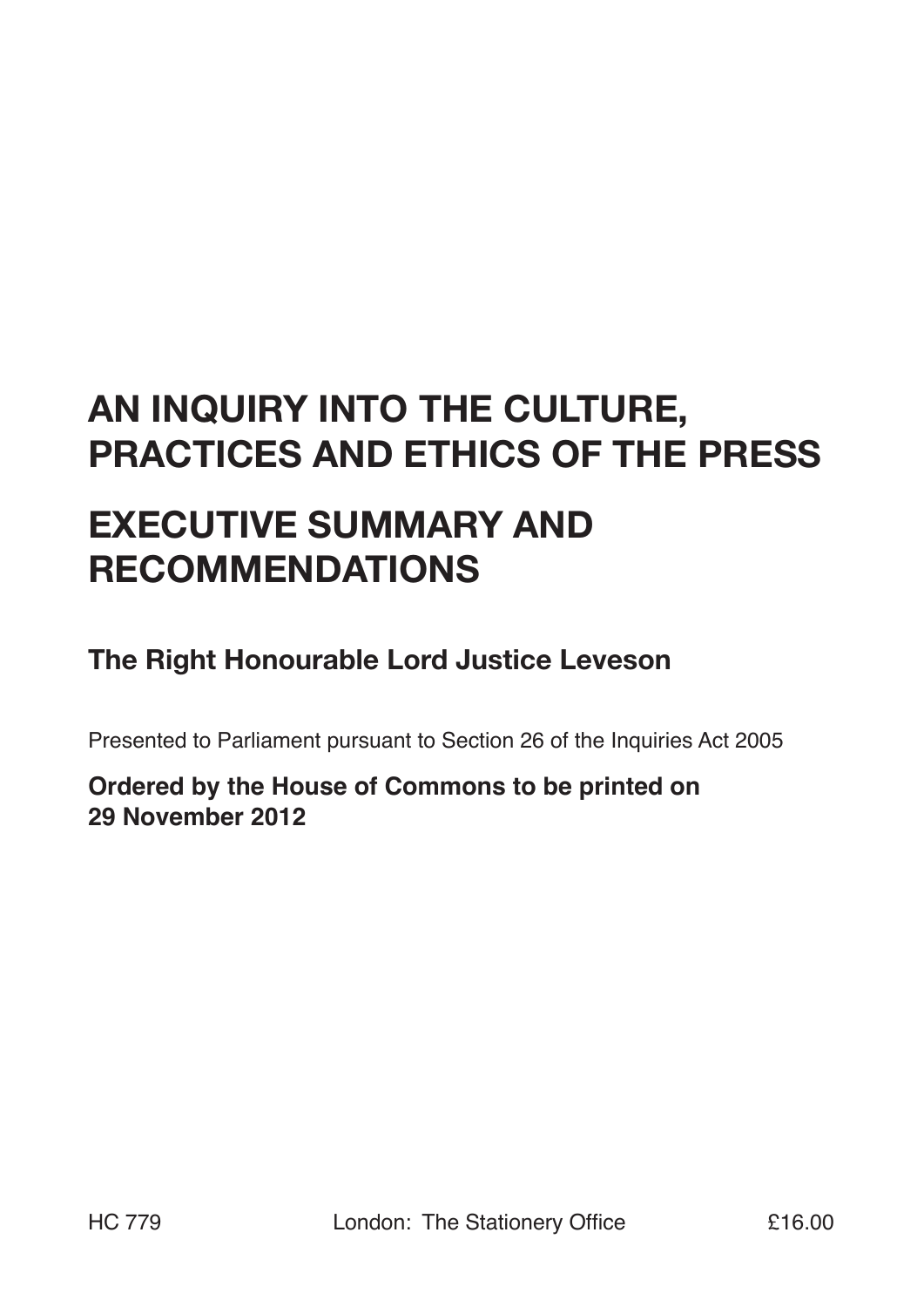#### **© Crown copyright 2012**

You may re-use this information (excluding logos) free of charge in any format or medium, under the terms of the Open Government Licence. To view this licence, visit http://www.nationalarchives.gov.uk/doc/open-government-licence/ or e-mail: psi@nationalarchives.gsi.gov.uk.

Where we have identified any third party copyright information you will need to obtain permission from the copyright holders concerned.

Any enquiries regarding this publication should be sent to us at generalenquiries@levesoninquiry.org.uk

This publication is available for download at www.official-documents.gov.uk

ISBN: 9780102981100

Printed in the UK by The Stationery Office Limited

on behalf of the Controller of Her Majesty's Stationery Office

ID P002526523 11/12 25001 19585

Printed on paper containing 75% recycled fibre content minimum.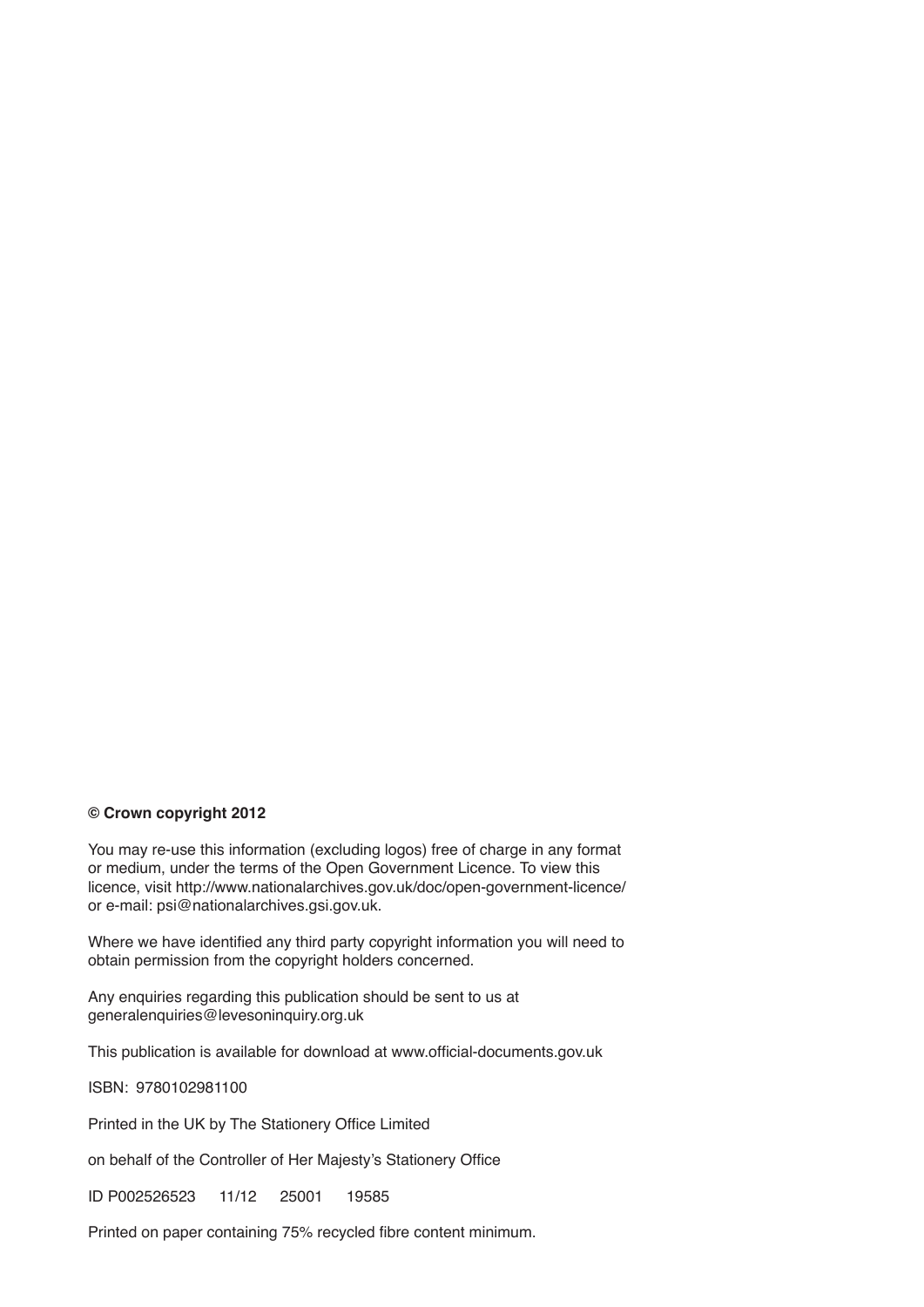## **EXECUTIVE SUMMARY**

## **Introduction**

- **1.** For the seventh time in less than 70 years, a report has been commissioned by the Government which has dealt with concerns about the press. $<sup>1</sup>$  It was sparked by public revulsion about a</sup> single action – the hacking of the mobile phone of a murdered teenager. From that beginning, the scope of the Inquiry was expanded to cover the culture, practices and ethics of the press in its relations with the public, with the police, with politicians and, as to the police and politicians, the conduct of each. It carries with it authority provided personally by the Prime Minister. It requires me to consider the extent to which there was a failure to act on previous warnings as to the conduct of the press, the way in which the press has been regulated (if it has) and, in any event, how regulation should work in the future.
- **2.** The inclusion of the relationship between the press and the police came about because of public concern that the police had become too close to the press in general, and News International in particular, with the result that the investigation of phone hacking had not been conducted with the rigour that it deserved and calls for re-consideration of the allegations were ignored. Inclusion of the press and politicians followed not only because of the political consensus from the Government and Opposition parties that politicians had been too close to the press but also because of concerns about the bid by News Corporation for the remaining shares in BSkyB plc. The operation of the wider regulatory framework in relation to data protection, together with consideration of issues of plurality of ownership and its effect on competition came to be included as wider consideration was given to the all embracing nature of the Terms of Reference for Part 1.
- **3.** It took three months to start receiving the evidence (although the process continued for a year). In nearly nine months of oral hearings, 337 witnesses gave evidence in person and the statements of nearly 300 others (individuals or groups) were read into the evidence without them being called. Almost all of the evidence is and has been available to watch and daily transcripts have also been published online. Statements and exhibits can be examined on the Inquiry website: it has become the most public and the most concentrated look at the press that this country has seen.
- **4.** The task set by the Prime Minister is that I should make recommendations, based firmly on the evidence that I have heard and read, about the way in which things should be done differently in the future. This has meant reaching broad conclusions as to the narrative of events sufficient to explain and justify my recommendations, all the while being mindful of an ever expanding police investigation which has already led to over 90 arrests.<sup>2</sup> Every single one of those arrested is presumed and remains innocent unless and until the contrary is

<sup>&</sup>lt;sup>1</sup> There were Royal Commissions in 1947, 1962 and 1973, the Younger Commission on Privacy and two Calcutt Reviews: these are discussed in Part D Chapter 1.

<sup>&</sup>lt;sup>2</sup> Information current at 31 October 2012 is as follows. Operation Weeting concerned with interception of mobile phone messages has led to 17 arrests; 8 have been charged; 7 are also charged with conspiracy to pervert the course of justice. Operation Elveden (payments to public officials) has led to 52 arrests involving 27 current or former journalists (over three newspaper groups) and 12 current or former public officials: 5 have been charged. Operation Tuleta (dealing with other complaints of data intrusion such as computer hacking and access to personal records) has, to date, led to 17 arrests and one further person interviewed under caution. See the final statement of DAC Sue Akers dated 31 October 2012 at http://www.levesoninquiry.org.uk/wp-content/uploads/2012/07/Fourth-Witness-Statement-of-DAC-Sue-Akers.pdf together with the public statement of the CPS on 20 November 2012 at http://cps. gov.uk/news/press\_statements/charging\_announcement\_in\_relation\_to\_operation\_elveden/.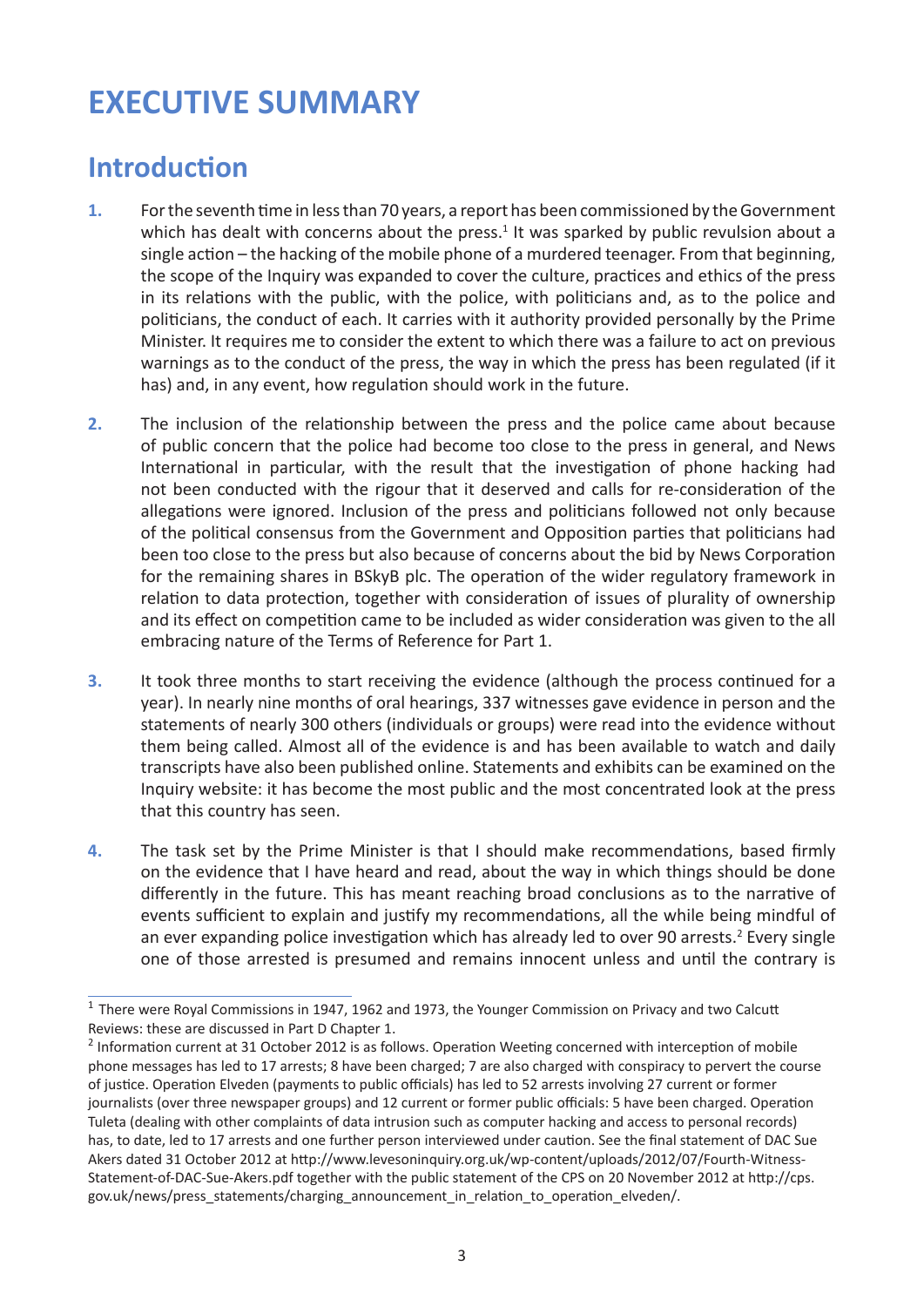proved in court. It has thus been a core principle of the Inquiry that the investigation and any prosecution should not be prejudiced by its work: that has inevitably led to serious restrictions around the evidence that could be called or investigated in areas that are obviously key to the Terms of Reference.

**5.** By appointing a judge to conduct an Inquiry of this nature, the intention was that it would proceed along judicial lines. In other words, the Inquiry would be a process of obtaining evidence and reaching conclusions based on objective appraisal of evidence, independence and political neutrality. Furthermore, for over 40 years as a barrister and a judge, I have watched the press in action, day after day, in the courts in which I have practised. I have seen how the press have assisted the investigation of crime and seen the way that the public have been informed about the operation of the justice system. I know how vital the press is – all of it – as the guardian of the interests of the public, as a critical witness to events, as the standard bearer for those who have no one else to speak up for them. Nothing in the evidence that I have heard or read has changed that. The press, operating properly and in the public interest is one of the true safeguards of our democracy. As Thomas Jefferson put it:<sup>3</sup>

*"Where the press is free and every man able to read, all is safe."*

- **6.** As a result of this principle which operates as one of the cornerstones of our democracy, the press is given significant and special rights in this country which I recognise and have freely supported both as barrister and judge. With these rights, however, come responsibilities to the public interest: to respect the truth, to obey the law<sup>4</sup> and to uphold the rights and liberties of individuals. In short, to honour the very principles proclaimed and articulated by the industry itself (and to a large degree reflected in the Editors' Code of Practice).
- **7.** The evidence placed before the Inquiry has demonstrated, beyond any doubt, that there have been far too many occasions over the last decade and more (itself said to have been better than previous decades) when these responsibilities, on which the public so heavily rely, have simply been ignored. There have been too many times when, chasing the story, parts of the press have acted as if its own code, which it wrote, simply did not exist. This has caused real hardship and, on occasion, wreaked havoc with the lives of innocent people whose rights and liberties have been disdained. This is not just the famous but ordinary members of the public, caught up in events (many of them, truly tragic) far larger than they could cope with but made much, much worse by press behaviour that, at times, can only be described as outrageous.
- **8.** That is not to conclude that the British press is somehow so devoid of merit that press freedom, hard won over 300 years ago, should be jeopardised or that the press should be delivered into the arms of the state. Although the Inquiry has been reported as having that aim, or likely to have that result, even to suggest it is grossly to misrepresent what has been happening over the last 16 months. I remain (as I started) firmly of the belief that the British press – all of it – serves the country very well for the vast majority of the time. There are truly countless examples of great journalism, great investigations and great campaigns. The exposure of thalidomide, the campaign to bring the killers of Stephen Lawrence to justice,

<sup>&</sup>lt;sup>3</sup> Thomas Jefferson (1743 – 1826) was one of the Founding Fathers of the USA, the principal author of the Declaration of Independence (1776) and the third President of the United States (1801-1809). It is, however, worth adding that he is also quoted as having said: "I do not take a single newspaper, nor read one a month, and I feel myself infinitely the happier for it."

<sup>&</sup>lt;sup>4</sup> Although in some places the criminal law itself recognises the important place that the press occupies and not only provides specific defences to certain criminal offences but also ensures that the public interest engaged in the proper pursuit of stories is fully taken into account when decisions are made about whether or not to prosecute for offences which carry no special defence: this is discussed at length in Part J Chapter 2 of the Report.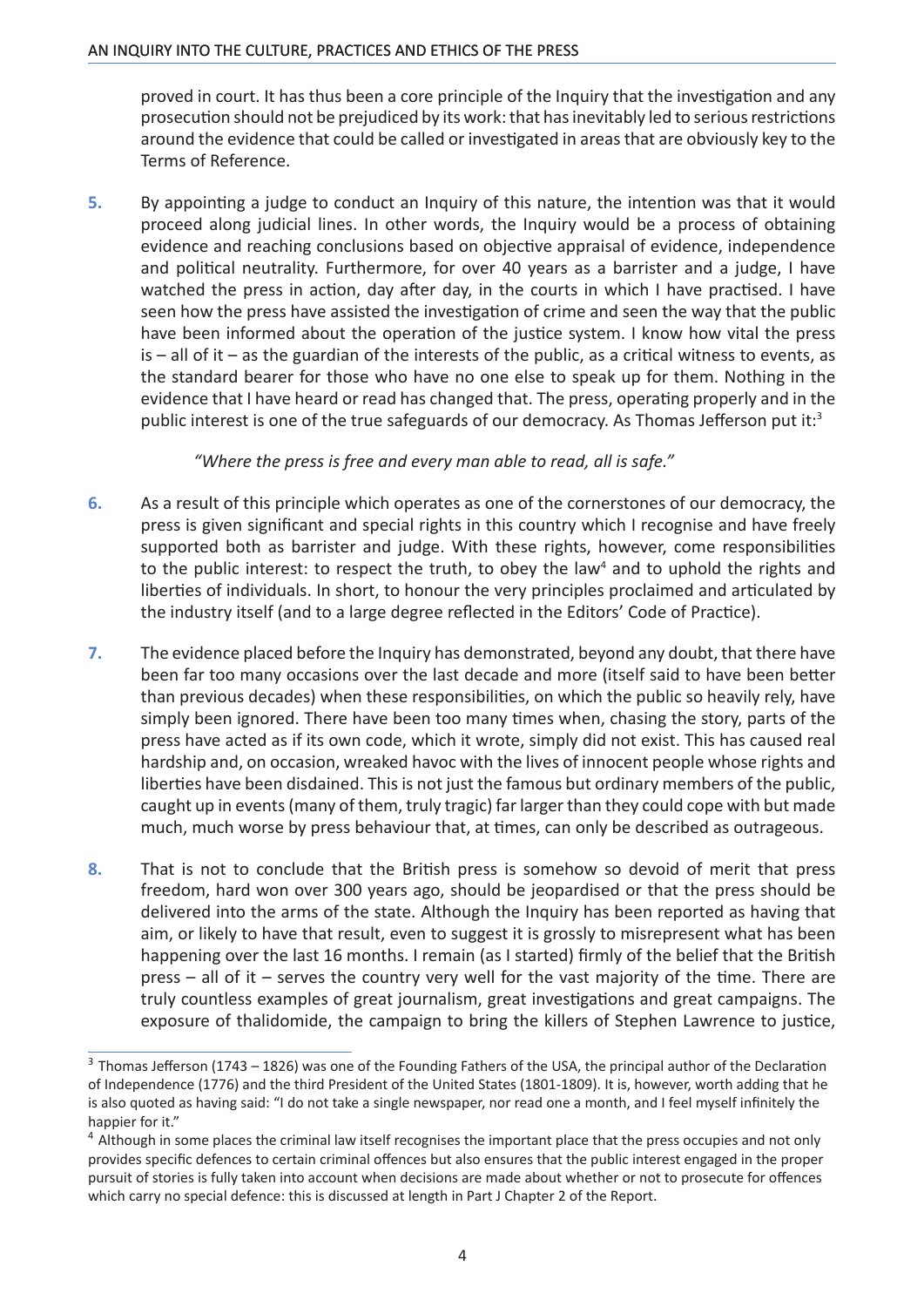the exposure of abuse in the operation of MPs expenses are but the best known in a long list. The press describes world and local events, illuminates political issues and politics generally, holds power to account, challenges authority, investigates and provides a forum for debate.

- **9.** It is not necessary or appropriate for the press always to be pursuing serious stories for it to be working in the public interest. Some of its most important functions are to inform, educate and entertain and, when doing so, to be irreverent, unruly and opinionated. It adds a diversity of perspective. It explains complex concepts that matter in today's world in language that can be understood by everyone. In no particular order, it covers sports, entertainment, fashion, culture, personal finance, property, TV and radio listings and many other topics. It provides help lines and advice; it supports its readers in a wide variety of ways. It provides diversion in the form of crosswords, games, and cartoons. In short, it is a very important part of our national culture.
- **10.** But that does not mean that it is beyond challenge. Neither does it mean that the price of press freedom should be paid by those who suffer, unfairly and egregiously, at the hands of the press and have no sufficient mechanism for obtaining redress. There is no organised profession, trade or industry in which the serious failings of the few are overlooked because of the good done by the many. Indeed, the press would be the very first to expose such practices, to challenge and campaign in support of those whose legitimate rights and interests are being ignored and who are left with no real recourse. That is, indeed, the function of the press: to hold those with power to account. It is, in fact, what the Guardian did in relation to the News of the World,<sup>5</sup> and what first ITV and then Panorama did in relation to the BBC.<sup>6</sup>
- **11.** The purpose of this Inquiry has been two fold. First, it has been to expose precisely what has been happening by publicly testing the evidence of those who are able to speak about different aspects of the Terms of Reference: the public has been able to see and read what has been said and can make up its own mind. Second, it is to make recommendations for change. As to that, there is no argument but that changes do need to be made. For example, it is almost universally accepted that the body presently charged with the responsibility of dealing with complaints against the press is neither a regulator nor fit for purpose to fulfil that responsibility.<sup>7</sup>
- **12.** Although the contrary is often asserted, not a single witness has proposed that the Government or that Parliament should be able to step in to prevent the publication of anything whatsoever. Not a single witness has proposed that the Government or Parliament should themselves be involved in the regulation of the press. I have not contemplated and do not make any such proposal.
- **13.** The Report has been written to build up the evidence in relation to the public, the police, data protection and the politicians before going on to consider the law and regulation. In the light of my findings, it is possible to deal with the press and the public, the police and politicians entirely separately. Accordingly, this summary deals first with background, and then turns to the press and the public followed by the Press Complaints Commission and regulation of the press (including references to the law). It then deals with the police (both as regards Operation Caryatid and the relationship between the press and the police) before going on to the press and data protection. The main section ends with press and politicians and the issue of plurality.

<sup>&</sup>lt;sup>5</sup> In relation to Milly Dowler and the phone hacking saga more generally.

 $6$  In relation to the proposed programme outlining allegations concerning Jimmy Savile.

 $<sup>7</sup>$  In March 2012, the Press Complaints Commission announced that it had unanimously agreed in principle to the</sup> proposal that it would move into a transitional phase, transferring its assets, liabilities and staff to a new regulatory body.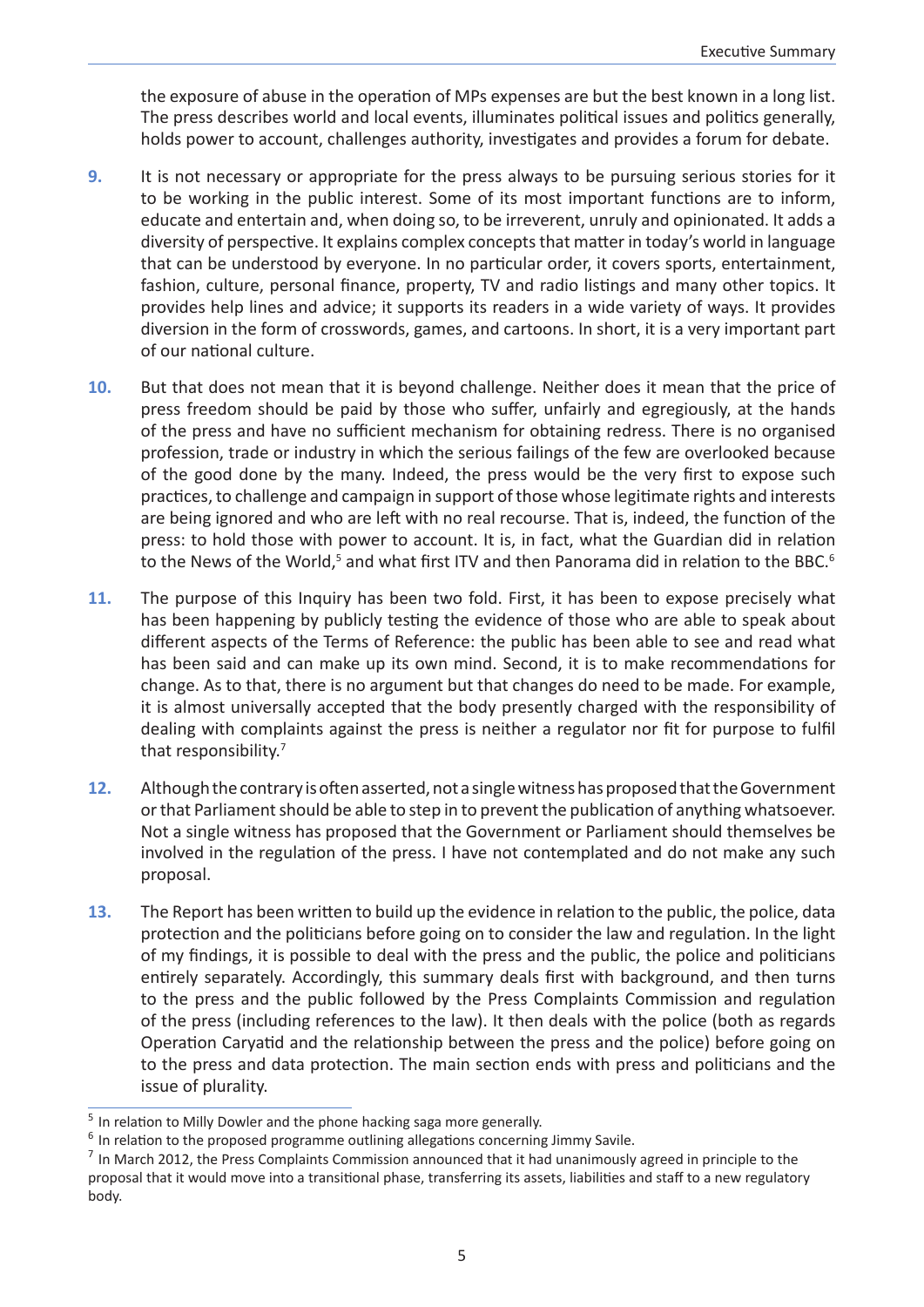## **The commercial background**

- **14.** Before identifying the structure of the Report and the focus of my recommendations, it is worth recognising the background to the world in which the press are presently operating. This is relevant across the Inquiry and not solely to one aspect of the areas which I have had to consider – the public, the police or the politicians – which, in any event, cannot be considered in isolation. They inter-relate so that resolution of them must work across all three while, at the same time, addressing the other aspects on which the Inquiry has had to focus.
- **15.** Save for radio, until the post-War period, newspapers were the only way in which most members of the public could access the news, current affairs or the myriad other pieces of information that go to make up events in the world around us. Rivalry came from competing titles, each of which provided its own snapshot picture from its own inevitably partisan perspective. The owners of newspapers – not inaccurately described as 'press barons' – exercised very real influence on public affairs. Then came the competition of television, limited by bandwidth and the requirement of impartiality.
- **16.** Competition (with its consequent pressures) has increased very dramatically since then. The accelerating speed of technological change, leading to the explosion of television channels, 24/7 news coverage (not least on the BBC, a rival also online), the internet with its many sources of news and information (usually free), blogs, and social media such as Twitter have all contributed to a dramatic change to the cost base and economic model on which newspapers are based. In turn, this has increased the pressure for exclusive stories. Most titles produce editions online, accessible on a PC, tablet or smartphone, many of which are free to the user. Although the larger selling newspapers remain profitable (even in some cases extremely profitable), there is a very real challenge because of the competitive pressure, the blurring of old distinctions (such as between video content and print) and the need to find ways of making money from publishing on the internet. In this context, I am required to address issues of cross-media ownership and the necessary regulatory regime that will support plurality in the media in this country.
- **17.** The problem, however, is not simply what is happening in this country: news and information comes from everywhere around the world. Although Mail Online boasts one of the largest online newspaper readerships, the UK has few world class players to rival great global American information businesses and nothing like the economic muscle. All of this provides competition and, in particular, raises profound questions about the ability of any single jurisdiction to set standards which, in a free and open society, can be breached online with the click of a mouse. The upshot, therefore, is the need to recognise that burdensome or insensitive regulation would make it even harder for British newspaper groups to survive.
- **18.** On the other hand, that is not a reason to race to the bottom and accept lower standards which do not respect the rights and liberties of individuals. To be fair, nobody has argued that it should. But it is indisputably the case that newspapers in this country cannot be viewed as once they were, as being uniquely responsible for the delivery of news. They are not. Control over information which might have been possible in an earlier age can be defeated instantly on Twitter or any one of many other social media sites, based out of the UK and not answerable to its laws. The result is the need to find different ways to add value. Responding to the pressures in different ways, this can lead to more comment and more 'celebrity' reporting.
- **19.** As to the commercial problems facing newspapers, I must make a special point about Britain's regional newspapers. In one sense, they are less affected by the global availability of the biggest news stories but their contribution to local life is truly without parallel. Supported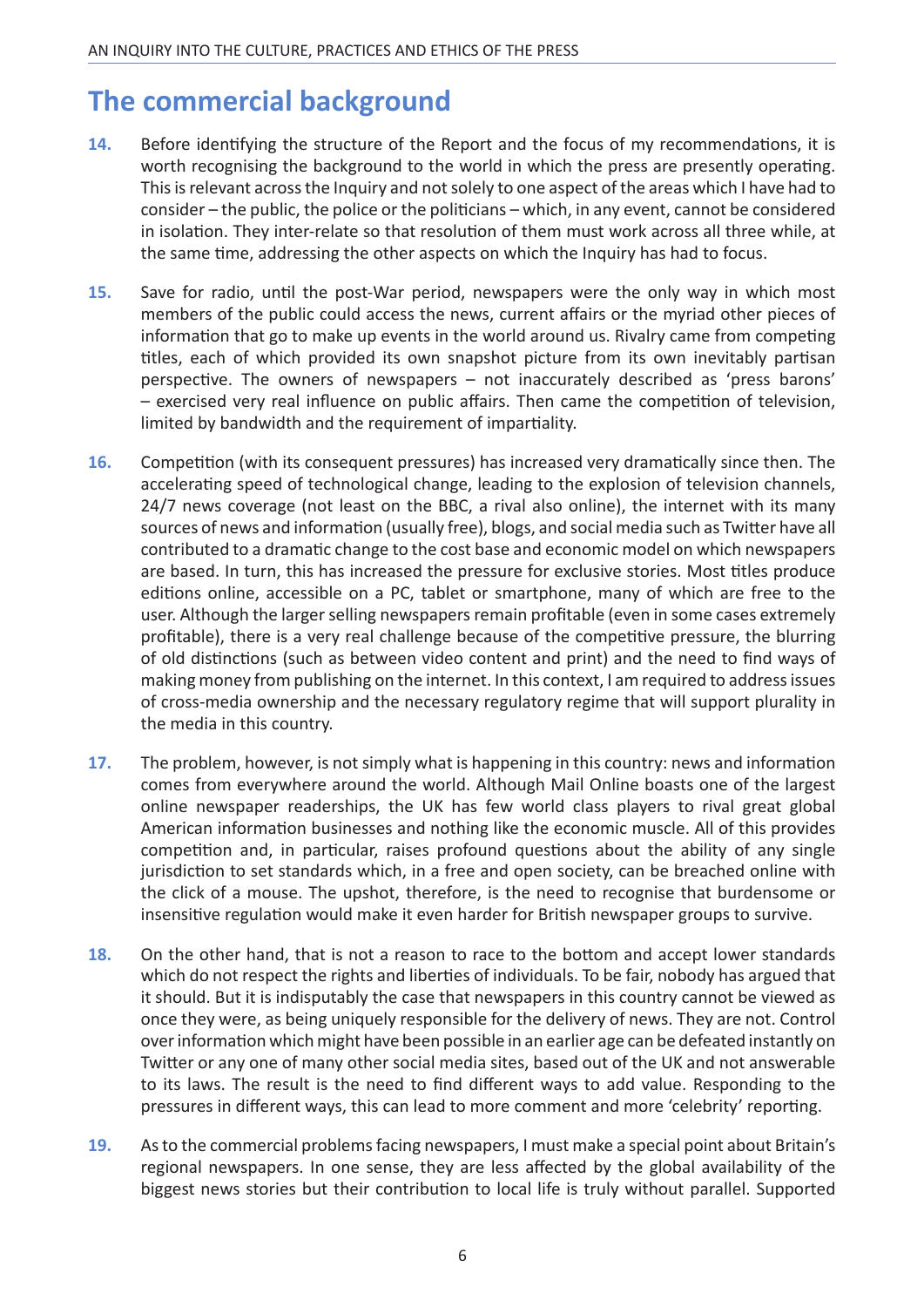by advertisements (and, in particular, local property, employment, motor and personal), this source of income is increasingly migrating to the internet; local councils are producing local newsletters and therefore making less use of their local papers. Many are no longer financially viable and they are all under enormous pressure as they strive to re-write the business model necessary for survival. Yet their demise would be a huge setback for communities (where they report on local politics, occurrences in the local courts, local events, local sports and the like) and would be a real loss for our democracy. Although accuracy and similar complaints are made against local newspapers, the criticisms of culture, practices and ethics of the press that have been raised in this Inquiry do not affect them: on the contrary, they have been much praised. The problem surrounding their preservation is not within the Terms of Reference of the Inquiry but I am very conscious of the need to be mindful of their position as I consider the wider picture.

## **The factual background**

- **20.** For many years, there have been complaints that certain parts of the press ride roughshod over others, both individuals and the public at large, without any justifiable public interest. Attempts to take them to task have not been successful. Promises follow other promises. Even changes made following the death of Diana, Princess of Wales, have hardly been enduring. Practices discovered by the Information Commissioner, during Operation Motorman, which led to the publication of two reports to Parliament, $<sup>8</sup>$  revealed that large parts of the press</sup> had been engaged in a widespread trade in private and confidential information, apparently with little regard to the public interest. A private detective, Steve Whittamore, had certainly been engaged in wholesale criminal breaches of data protection legislation and, *prima facie*, journalists who engaged his services or used his products (and paid substantial sums for the privilege) must or should have appreciated that the information could not have been obtained lawfully.
- **21.** None of these revelations led to any newspaper conducting an investigation either into its own practices or into those of other titles. No newspaper sought to discover (let alone expose) whether its journalists had complied with data protection legislation. Some titles promptly forbad the further use of private detectives for data searching; many took some time to take that step and others did not do so at all. When the Information Commissioner sought the support of the Government and then Parliament to increase the penalties available to the courts for criminal breaches of the law, he was met with intense lobbying by the press (and by the Press Complaints Commission) challenging the proposition that breach of the criminal law by journalists, even on a wholesale, industrial basis should ever be capable of being visited with a custodial penalty.
- **22.** When Clive Goodman, a journalist employed by the News of the World and Glenn Mulcaire, a private detective, were convicted of hacking into the telephone messages of members of the Royal Household and others, it was implicit during the course of the criminal prosecution that others must have been involved, whether knowingly or not, in using information that was the product of phone hacking. Most responsible corporate entities would be appalled that employees were or could be involved in the commission of crime in order to further their business. Not so at the News of the World. When the police had sought to execute a warrant, they were confronted and driven off by the staff at the newspaper. Cooperation, if provided, was minimal. The two that were sentenced to terms of imprisonment were paid very substantial sums as compensation for loss of employment when they were released.

<sup>8</sup>*What Price Privacy?* http://www.levesoninquiry.org.uk/wp-content/uploads/2011/12/RJT-Exhibit-12.pdf, and *What Price Privacy Now?* http://www.levesoninquiry.org.uk/wp-content/uploads/2011/12/Exhibit-2.pdf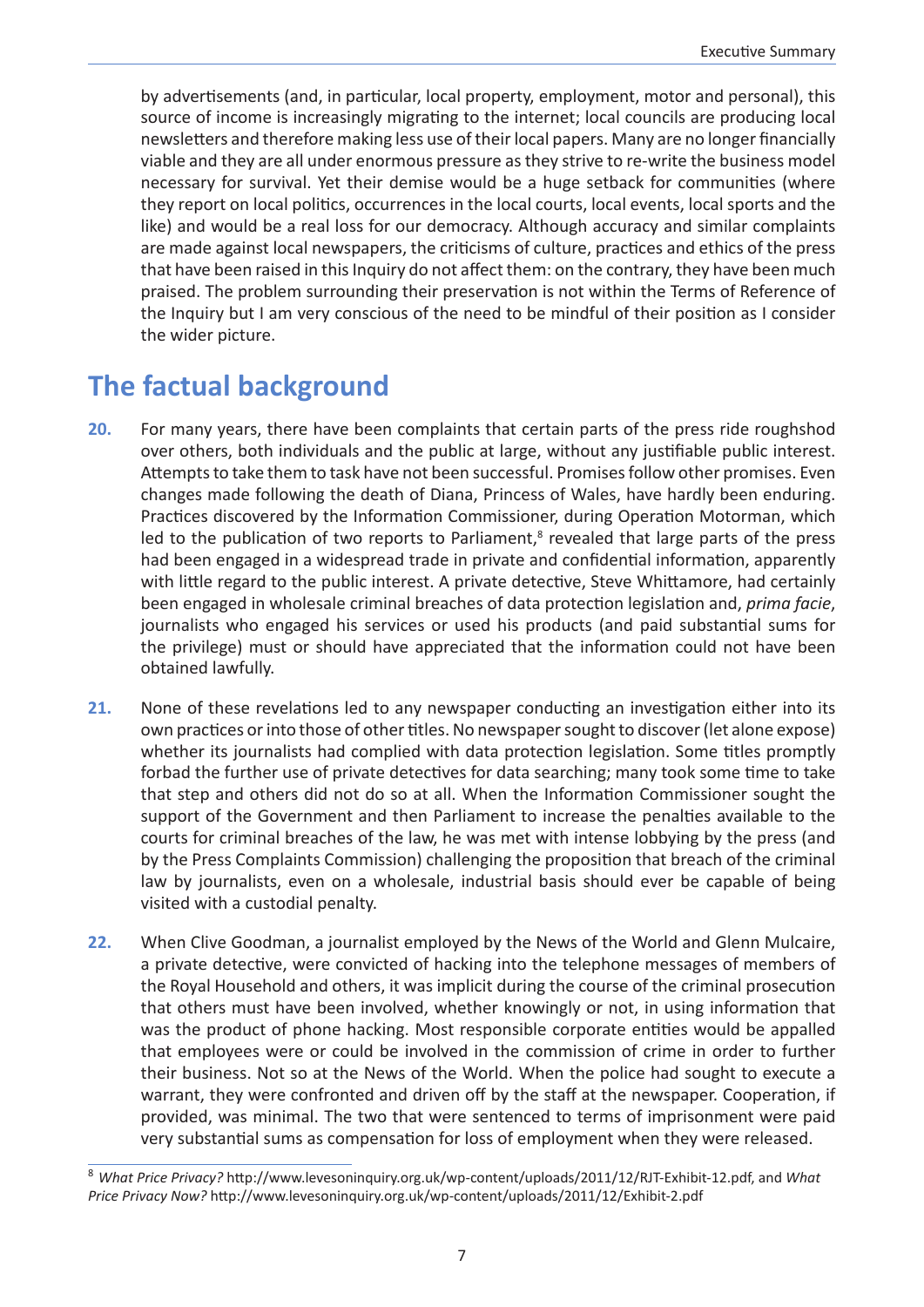- **23.** Once again, neither the News of the World nor any of the other titles at News International, nor anyone else, then sought to undertake the type of investigative journalism (this time, into phone hacking) of a type that has been so praised during the course of the Inquiry. Rather, 'one rogue reporter' was the explanation provided to the Press Complaints Commission, to Parliament and to everyone else and, for years, that is where it was left: that was so even though the most senior lawyer employed by the News of the World did not believe it to be true. Nobody went further. There were what are now said to be rumours and jokes about the extent to which phone hacking was rife throughout the industry, but (with one sole exception) the press did nothing to investigate itself or to expose conduct which, if it had involved the Government, Parliament, any other national institution or indeed any other organisation of significance, would have been subject to the most intense spotlight that journalists could bring to bear upon it.
- **24.** Complex civil proceedings were undertaken by those whose identity as victims of phone hacking had been exposed by the prosecution of Goodman and Mulcaire; 2½ years were to pass while as a sole investigative journalist, Nick Davies, started to uncover the truth, either alerted or reassured as to in the accuracy of what he was learning by the incredible settlement that one of the victims had negotiated. On 9 July 2009, an article was published in the Guardian which alleged cover up. The police (who had perfectly reasonably decided to limit the prosecutions in 2006 not least because of their incredible workload that was a consequence of terrorism) decided that there was no new evidence contained within the article even to justify a review. This has given rise to allegations of partiality on the part of the Metropolitan Police Service. The Press Complaints Commission not only accepted the assurances of the News of the World but, in a rare foray into investigation of standards rather than resolution of complaints, condemned the Guardian for publishing the results of the investigation: its report to that effect has since been withdrawn.
- **25.** A further and lengthier report in the New York Times, published on 1 September 2010, was no more effective. Once again, the Metropolitan Police decided that there was not enough to justify a review and, once again, attempts to uncover what had happened were thwarted; not the least important were the valiant efforts of the Culture, Media and Sports Select Committee. The next steps required the persistence of civil litigants who secured significant admissions, and, in particular, Sienna Miller who pursued the litigation both systematically and thoroughly; as a result, far greater wrongdoing was exposed than had hitherto been uncovered.
- **26.** Encouraged by the Director of Public Prosecutions, the investigation into phone hacking was re-opened and Operation Weeting was born. Understanding the enormity of what had happened, News International then provided extensive cooperation. Within the material seized from Glenn Mulcaire, 4,375 names are linked to phone numbers.<sup>9</sup> Of those, 829 people are regarded by the police as being likely victims of phone hacking.<sup>10</sup> The material led to evidence of payments to public officials, computer hacking, mobile phone theft and other potentially unlawful activities: this led to Operations Elveden and Tuleta along with other subsidiary investigations.
- **27.** There were many other examples of egregious behaviour on the part of the press each one seen, at the time, as free-standing. The most serious were the treatment of Drs Kate and Gerry McCann following the disappearance on 3 May 2007 of their daughter, Madeleine, in Praia da Luz, Portugal and that of Mr Christopher Jefferies in December 2010, when he was caught up in the investigation of the murder of Joanna Yeates.

10 p6, lines 14-23, Sue Akers, http://www.levesoninquiry.org.uk/wp-content/uploads/2012/02/Transcript-of-Morning-Hearing-6-February-2012.pdf

<sup>&</sup>lt;sup>9</sup> p5, lines 21-25, Sue Akers, http://www.levesoninquiry.org.uk/wp-content/uploads/2012/02/Transcript-of-Morning-Hearing-6-February-2012.pdf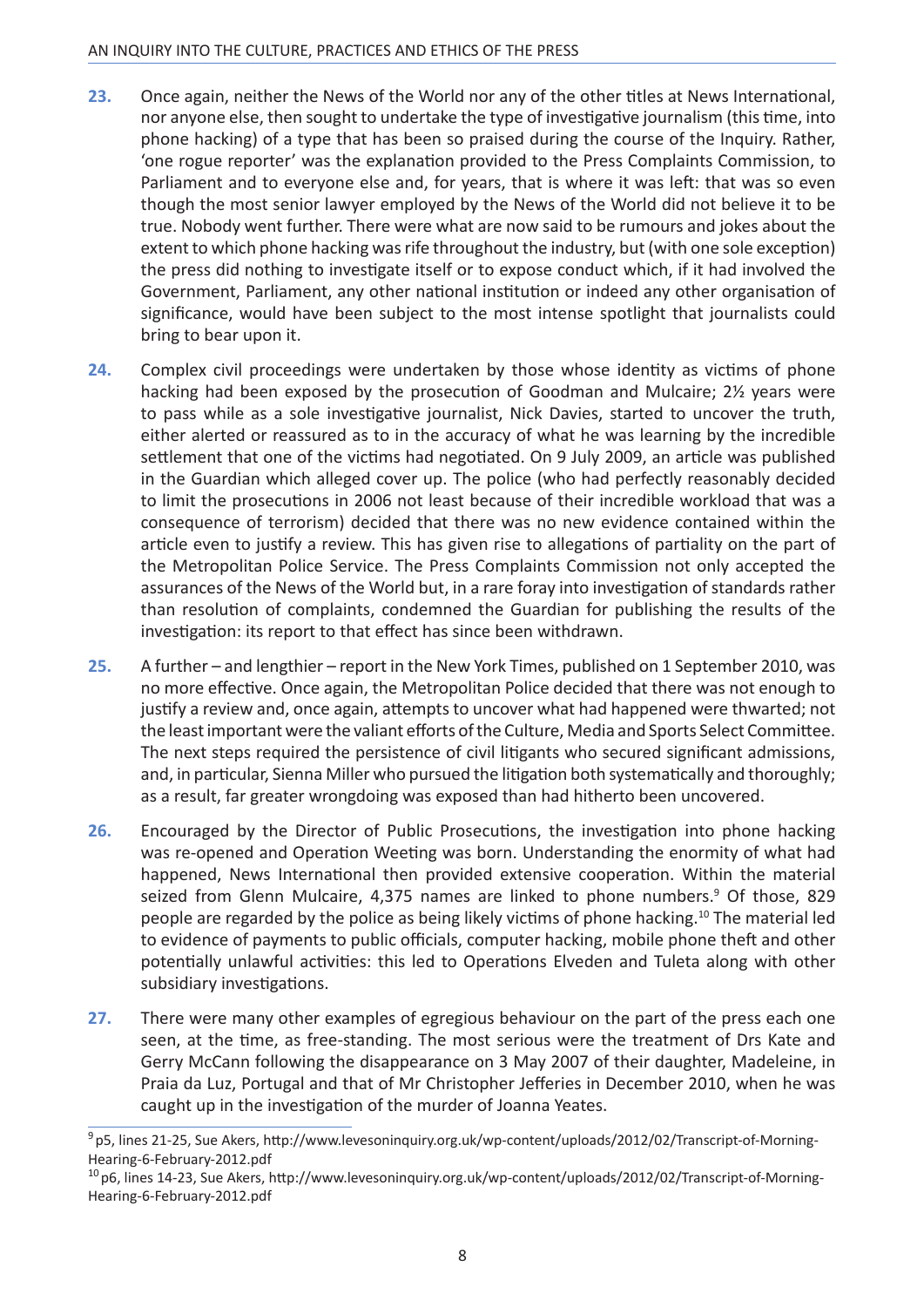**28.** Then came exposure of the fact, albeit as long ago as March 2002, that the mobile phone of Milly Dowler had been hacked by someone at the News of the World. The information obtained had led the paper to publish false leads as a result of its misunderstanding of a message which had simply been left on the wrong phone in error. It was also believed that a message or messages had been deleted (thereby giving rise to a false moment of hope in her family). On 5 July 2011, these facts were reported by the Guardian.<sup>11</sup> The outcry was immediate; Two days later it was announced that the News of the World would close. On 13 July, this Inquiry was set up. As I have explained, the remit was subsequently expanded.

## The press and the public<sup>12</sup>

- **29.** It has been argued that while there may have been a very real problem with the approach to obtaining and reporting some (but by no means all) stories at the News of the World, there is no justification for concluding that other titles were behaving unlawfully or unethically. As for the high profile examples of obviously unethical press practice that suggest otherwise, it is argued that these are aberrations and do not reflect on the culture, practices or ethics of the press as a whole. I wholly reject this analysis. Of course, most stories do not generate issues around libel, privacy or the rights of others and most of those that do have been written with high (if not very high) standards of integrity and propriety. But the significant number of stories that fail to meet those standards cannot be ignored and I have no doubt that they do reflect a culture (or, perhaps more accurately, a sub-culture) within some parts of some titles. What follows is not intended to be exhaustive.<sup>13</sup>
- **30.** First, take phone hacking as an example. While the police investigation is underway, it is not possible to descend into detail, still less to consider (as alleged by a witness and in threatened civil proceedings) the extent to which it may have extended into another newspaper publisher. What can be noted is the way in which editors from different titles talked and joked about information which must have come from phone hacking; furthermore, the jokes must have been understood by those who heard them. I emphasise that this does not make whoever mentioned the topic necessarily guilty of anything. However, at the very least, it demonstrates that the attitude of these editors was not one of embarrassment that this type of intrusion was going on; it was not such as to make them examine their title's attitude to compliance in this area. No national title mounted a campaign about the slack security surrounding mobile phone messages.
- **31.** Phone hacking in itself, even if it were only in one title, would justify a reconsideration of the corporate governance surrounding the way in which newspapers operate and the regulatory regime that is required. Without making findings against anyone individually, the evidence drives me to conclude that this was far more than a covert, secret activity, known to nobody save one or two practitioners of the 'dark arts'. Yet it was illegal. And after the prosecution, at more than one title and more than one publisher, there was no in-depth look to examine who had been paid for what and why or to review compliance requirements.

 $11$  On the issue of deletion of messages, during the course of the Inquiry, considerable further work by the Surrey Police has revealed that it is unlikely that the News of the World had, in fact, caused a moment of false hope: I proceed on that basis. I entirely reject the suggestions that this error has undermined the basis for the Inquiry which, in the light of all the evidence I have heard, was and remains more than amply justified.

 $12$  In the space of a few paragraphs it is impossible to do justice to the evidence in this area: Part F identifies what is splendid in our journalism but also what is less than worthy and, in some cases, unsatisfactory or worse.  $13$  The detail is set out in Part F, especially at Chapters 3-7.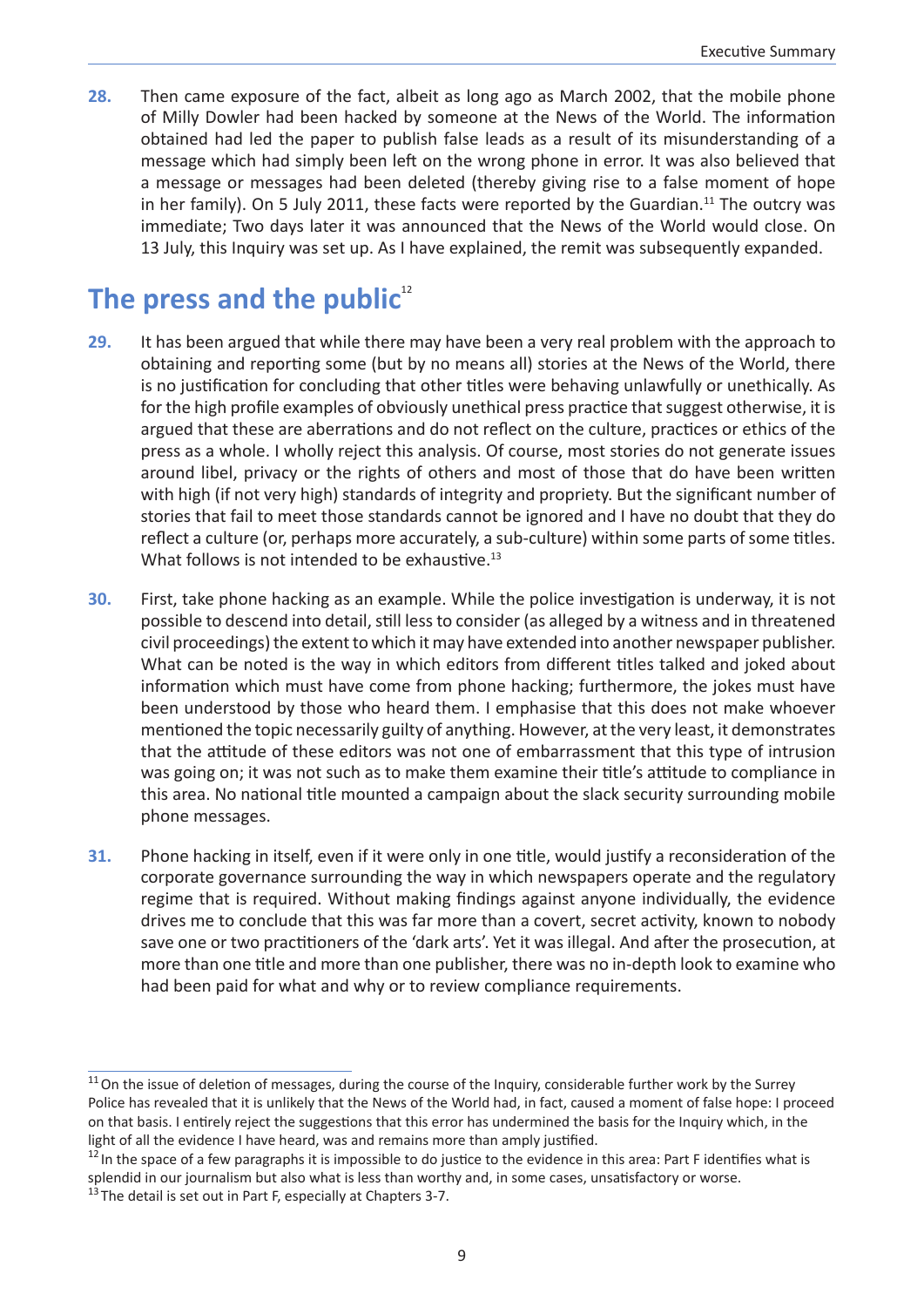- **32.** Second, and in any event, phone hacking is most decidedly not all that is amiss with the way in which some parts of the press have operated some of the time. Based on all the evidence that I have heard, I have no doubt that, to a greater or lesser extent with a wider range of titles, there has been a recklessness in prioritising sensational stories, almost irrespective of the harm that the stories may cause and the rights of those who would be affected (perhaps in a way that can never be remedied), all the while heedless of the public interest. In the determination to get the story, this involved those (like the Dowlers, the McCanns and Abigail Witchell) thrust into the public eye through circumstances beyond their control; it involved those who were simply connected to someone famous (like HJK, who was permitted to give evidence anonymously, and Mary-Ellen Field who certainly suffered the consequences when it was thought that she had been leaking details relating to her principal). In each case, the impact has been real and, in some cases, devastating.
- **33.** It also involved the famous, for whom press attention is an expected consequence of celebrity. Where fame is expressly courted to the extent that celebrities may be said to 'invade their own privacy' (as the press describe it), obviously the way in which the issues fall to be considered may well be different depending on the circumstances. But there is ample evidence that parts of the press have taken the view that actors, footballers, writers, pop stars – anyone in whom the public might take an interest – are fair game, public property with little, if any, entitlement to any sort of private life or respect for dignity, whether or not there is a true public interest in knowing how they spend their lives. Their families, including their children, are pursued and important personal moments are destroyed. Where there is a genuine public interest in what they are doing, that is one thing; too often, there is not.
- **34.** Third, quite apart from this type of approach to the gathering of stories, there has been a willingness to deploy covert surveillance, blagging and deception in circumstances where it is extremely difficult to see any public interest justification. The News of the World was not only prepared to conduct surveillance on solicitors acting for claimants in phone hacking litigation; even more seriously, at least one MP on the Culture Media and Sports Select Committee was also targeted. These techniques were deployed against or in spite of the public interest.
- **35.** Fourth, I recognise that journalists sometimes have to be persistent when pursuing an important story that the target may not want to be investigated or the subject of a press report. Unfortunately, the virtue of persistence has sometimes been pursued – whether by door-stepping, chase by photographers, persistent telephone calls and the like – to the point of vice, where it has become (or, at the very least, verges on) harassment. There has been extensive evidence of the publication of private information without consent and, again, without discernible legitimate public interest: many such stories will not cause harm or distress and no-one will complain but some stories do. This does not involve all the papers all the time, or many of the papers most of the time, but some of the papers some of the time. This is to an extent that demonstrates that, when a story is regarded as big enough, the provisions of the law and the code count for little and, in relation to the code, its specific provisions are also manipulated or broken (to say nothing of its spirit).<sup>14</sup>
- **36.** Fifth, at the News of the World, quite apart from phone hacking, there was a failure of systems of management and compliance. None of the witnesses were able to identify who was responsible for ensuring compliance with an ethical approach to journalism and there was a general lack of respect for individual privacy and dignity. Few would subscribe to the view of Paul McMullan that "*privacy is for paedos ... privacy is evil"* but it is clear from the

<sup>&</sup>lt;sup>14</sup> In addition to the precise terms of the Code, it is worth noting that the document makes clear that "It is essential that an agreed code be honoured not only to the letter but in the full spirit. It should not be interpreted so narrowly as to compromise its commitment to respect the rights of the individual, nor so broadly that it constitutes an unnecessary interference with freedom of expression or prevents publication in the public interest."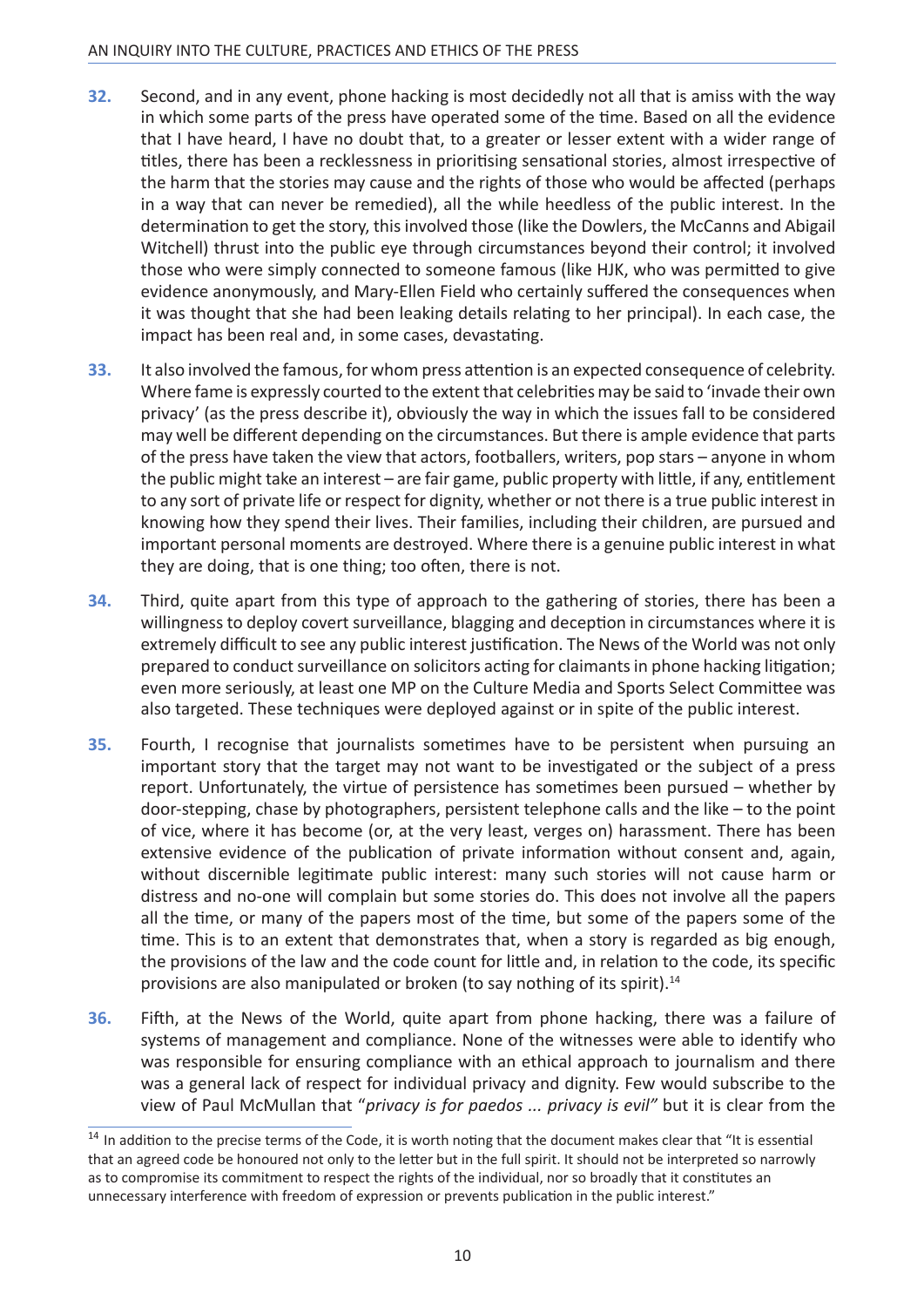story concerning Max Mosley that the paper was not even prepared to review or reconsider its approach, which had gone so far as to involve possible blackmail, notwithstanding the trenchant views expressed by the High Court. It was said that the News of the World had "*lost its way"* in relation to phone hacking; its casual attitude to privacy and the lip service it paid to consent demonstrated a far more general loss of direction.<sup>15</sup>

- **37.** Neither is this charge to be levied only against the News of the World. Too many stories in too many newspapers were the subject of complaints from too many people, with too little in the way of titles taking responsibility, or considering the consequences for the individuals involved. Although code compliance is written into many journalists' contracts, there seem to be few internal consequences for breach whether that breach was established as an inevitable conclusion following litigation or after criticism by the Press Complaints Commission. Too much has been written about the 'dark arts' to dismiss the concept as 'rumour' or 'top-spin' or the activities at a single rogue newspaper. There is insufficient clarity about what is acceptable and what is not: that is also what the PCC was, or at least should have been, championing.
- **38.** Sixth, although errors and inaccuracies will always follow in a fast moving and healthy press, when the story is just too big and the public appetite too great, there has been significant and reckless disregard for accuracy. Similarly, as evidenced from a range of stories in different titles, it is clear that misrepresentation and embellishment takes place to a degree far greater than could ever be thought of as legitimate or fair comment. In an industry that purports to inform, all misinformation should be a matter of concern and distortion far more so. Where that strays into sustained misrepresentation of groups in society, hidden conflicts of interest, and irresponsible science scares, the risk to the public interest is obvious.
- **39.** Finally, for the purposes of this summary, there is a cultural tendency within parts of the press vigorously to resist or dismiss complainants almost as a matter of course. Securing an apology, a correction or other appropriate redress, even when there can be no argument, becomes drawn out and difficult. When an apology or correction is forthcoming, there is then an argument as to prominence which, again, can be prolonged. Meanwhile, a general defensive approach has led to some newspapers resorting to high volume, extremely personal attacks on those who challenge them: it is not enough simply to disagree.<sup>16</sup> Given the audience enjoyed by newspaper titles, these personal attacks can be particularly damaging. The result is that potential critics sometimes do not complain, not because they do not have a valid complaint but because they do not have the energy for the inevitable fight, or because they are unwilling to expose their friends and families to hurt. This can hardly be described as a healthy state of affairs.
- **40.** These conclusions relate to the criticisms to be made of the culture practices and ethics of the press and which I have no doubt are fully justified albeit only in relation to some titles for some of the time. It is in the nature of this type of analysis that the focus is on poor rather than good practice. I repeat my view that the majority of editors, journalists and others who work for both the national and regional press do good work in the public interest, as well as entertaining their readers. I have no doubt that the press can take pride in most of its work. However, good practices do not require a public inquiry and do not require regulation and the other side of the coin requires a focus on those aspects of the culture, practices and ethics of the press which need to be addressed. In the end, the purpose of the Inquiry and of the criticisms made is to identify where the previous regulator has failed or fallen short, and where the new regulator must focus.

<sup>&</sup>lt;sup>15</sup> As evidenced, for example, by the approach to the publication of Dr Kate McCann's very private diary.

<sup>&</sup>lt;sup>16</sup> It is for this reason that I am particularly grateful to those witnesses who were prepared to come forward to give evidence of their experiences with the press during the course of Module One: I recognise the personal courage that was required of each of them.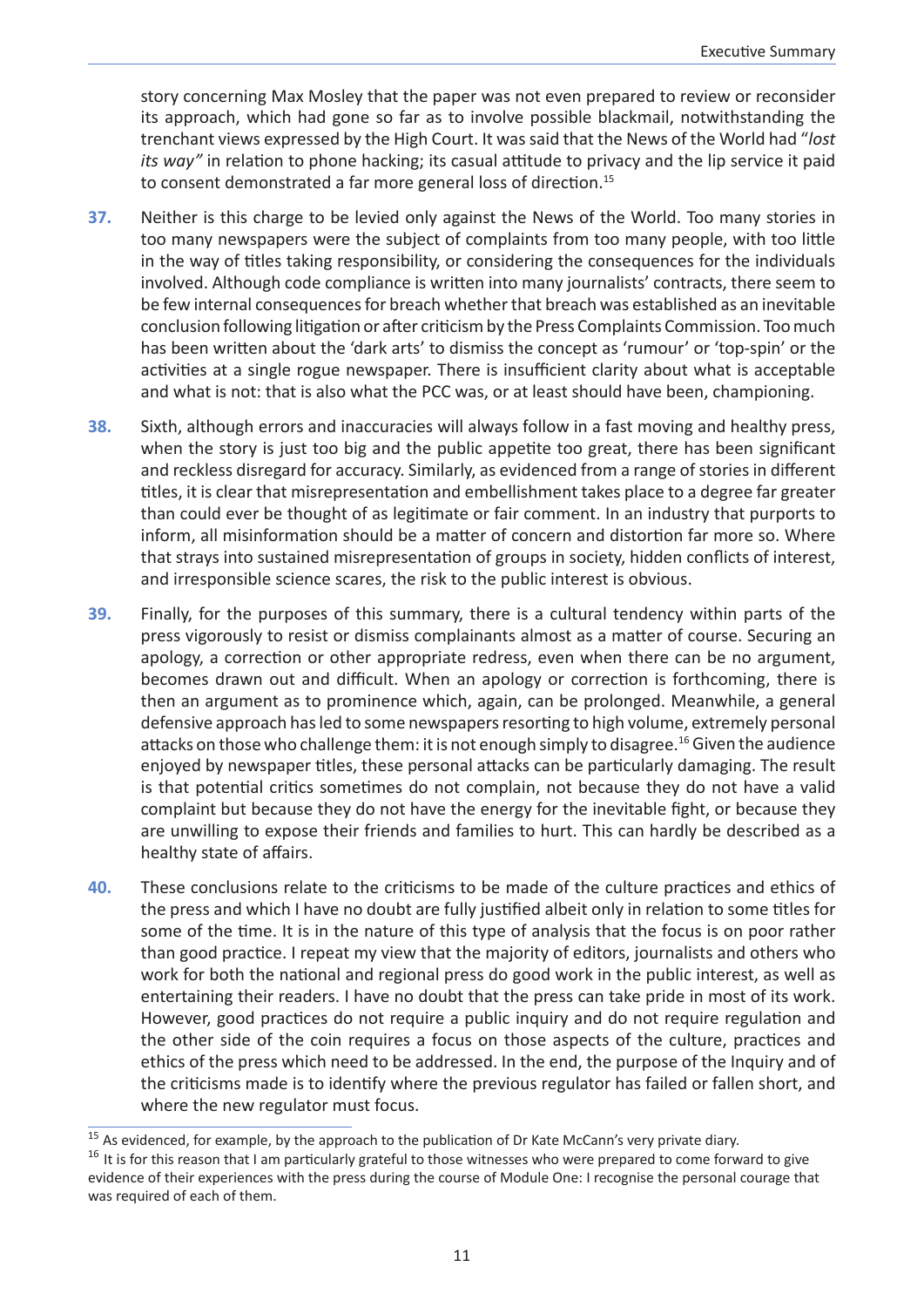## **The Press Complaints Commission**

- **41.** Turning to the Press Complaints Commission (PCC), I unhesitatingly agree with the Prime Minister, the Deputy Prime Minister and the Leader of the Opposition who all believe that the PCC has failed and that a new body is required. Mr Cameron described it as "*ineffective and lacking in rigour*" whilst Mr Miliband called it a "*toothless poodle*". The Commission itself unanimously and realistically agreed in March 2012 to enter a transitional phase in preparation for its own abolition and replacement.
- **42.** The fundamental problem is that the PCC, despite having held itself out as a regulator, and thereby raising expectations, is not actually a regulator at all. In reality it is a complaints handling body. Scarcely any less profound are the numerous structural deficiencies which have hamstrung the organisation. It lacks independence. The Editors' Code Committee which sets the rules is wholly made up of serving editors and is separate from the PCC. Its members are appointed by the Press Standards Board of Finance ('PressBoF'), itself entirely made up of senior industry figures, which also controls the PCC's finances and the appointment of the PCC Chair. Financially, the PCC has been run on a tight budget and without the resources to do all that is needed.
- **43.** Voluntary membership and the concentration of power in relatively few hands has resulted in less than universal coverage. Whatever the reasons and whether or not justified, the departure of Northern & Shell was a major blow to the purpose and credibility of the PCC. The absence of Private Eye from membership, however, is the understandable consequence of the organisation's lack of independence from those so often held to account by that publication. Furthermore, in reality, its powers are inadequate, especially regarding the right to conduct an effective investigation: the PCC is at the mercy of what it is told by those against whom complaint was made.
- **44.** In any event such powers as the PCC has appear to have been under-utilised. Further, even when complaints are upheld, the remedies at its disposal are woefully inadequate and enforceable only by persuasion. In the light of all that I heard during Module One, I do not consider that the power to issue adverse adjudications holds quite the fear that the editors suggest (save, perhaps, only to their pride). I have already referred to the lack of disciplinary action against journalists following criticism by the PCC but neither is there any comeback or criticism of the editors who are ultimately responsible for what is published.
- **45.** In practice, the PCC has proved itself to be aligned with the interests of the press, effectively championing its interests on issues such as s12 Human Rights Act 1998 and the penalty for breach of s55 Data Protection Act 1998. When it did investigate major issues it sought to head off or minimise criticism of the press. It did little in response to Operation Motorman; its attempts to investigate phone hacking allegations, which provided support for the News of the World, lacked any credibility: save for inviting answers to questions, no serious investigation was undertaken at all. It may be that no serious investigation could be undertaken: if that was right, it was of critical importance that the PCC said so.
- **46.** The PCC has not monitored press compliance with the Code and the statistics which it has published lack transparency. Even what the organisation undoubtedly was able to do well, namely complaints handling and anti-harassment work, was restricted by a lack of profile and a reluctance to deal with matters that were the subject of civil litigation. That latterly high profile complainants almost invariably turned to the courts instead of using the PCC speaks volumes.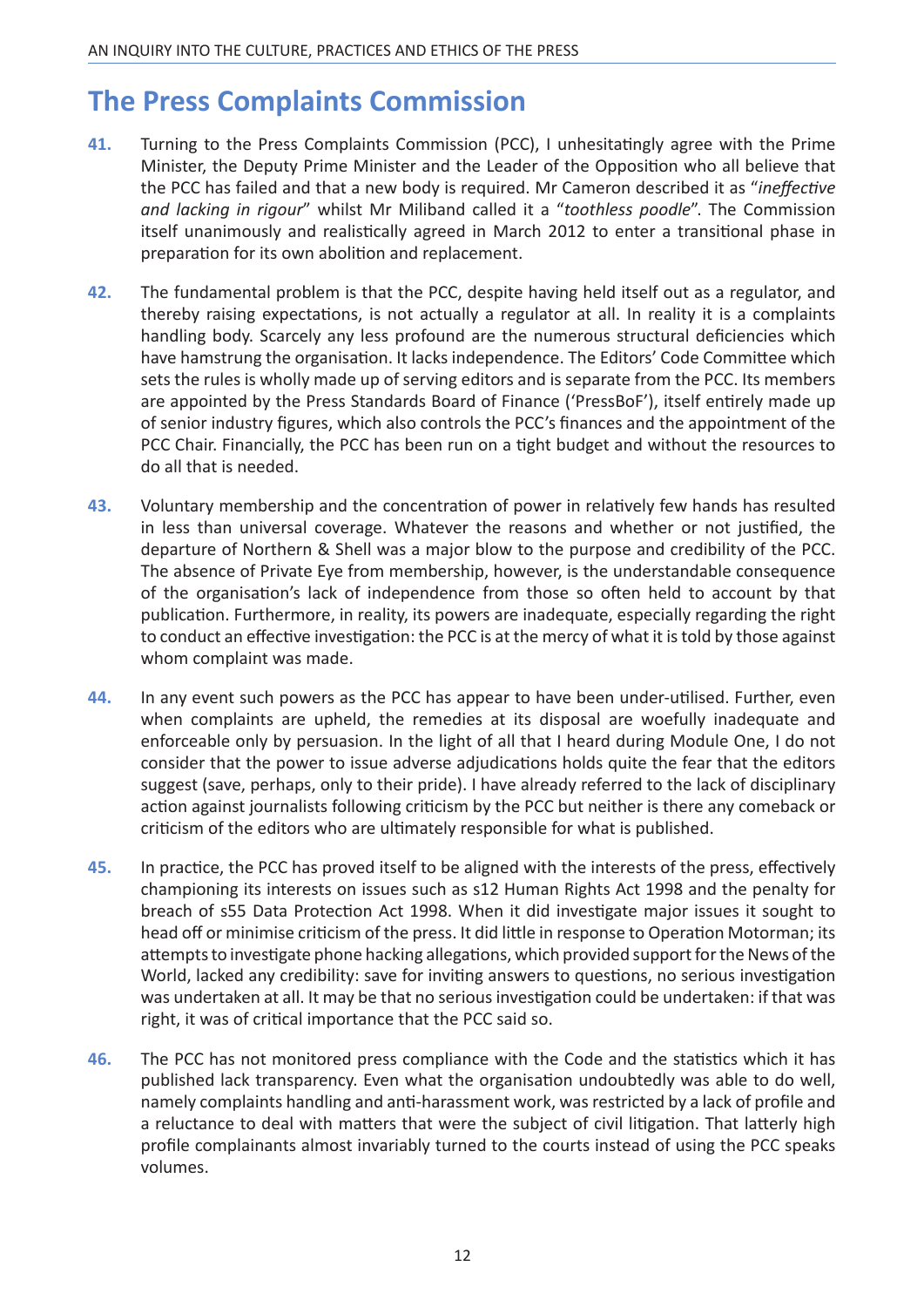## **The future: press regulation**

- **47.** Before considering how the press might be regulated, I must deal shortly with the allegation that this Inquiry has been caused by a failure in the operation of the criminal law. I recognise, of course, that present police operations have led to many arrests and that, in a theoretical sense, this work could have been done years earlier. It is theoretical because the assistance which has since been offered by News International was simply not then available and the law relating to search and seizure of journalistic material put many hurdles in the way of the police.
- **48.** In any event, the seizure of the Mulcaire material was entirely fortuitous and consequent upon a complaint by the Royal Household in 2006; had Mr Mulcaire been less assiduous with record keeping, what has now been uncovered would have remained unknown. Suffice to say that in the absence of a complaint, luck, or, for the most serious crime, intelligenceled policing, possible offending of this type will not be detected. In the circumstances, the police have submitted that there should be amendments to parts of the Police and Criminal Evidence Act 1984 (which I have recommended that the Home Office consider). More rigorous application of the criminal law, however, does not and will not provide the solution.<sup>17</sup>
- **49.** There is, however, already one beneficial outcome of the Inquiry which should serve to reassure journalists seeking to expose wrongdoing. Following his initial evidence, the DPP has clarified the public interest test which he will apply before prosecuting journalists; having undertaken a full consultation, he has issued guidance in this area which clarifies his approach and, indeed, the important concept of the public interest generally; it is to be commended to all. $18$
- **50.** As for measures short of the criminal law, in addressing the part of the Terms of the Reference that requires me to recommend a new more effective policy and regulatory regime for the future, I started by identifying the key criteria that such a regime would have to meet. In May 2012, I published, and invited comments on, draft criteria covering: effectiveness, in terms of credibility and durability with both press and the public; fairness and objectivity of standards; independence, transparency of enforcement and compliance; effective and credible powers together with remedies; and the need for sufficient funding taking into account the market constraints. Those criteria were not challenged and, with the additional point that any regulatory regime must itself be accountable, I concluded that this provided an appropriate framework against which to test proposals for a regulatory regime.
- **51.** I should make it clear at the outset that I consider that what is needed is a genuinely independent and effective system of self-regulation. At the very start of the Inquiry, and throughout, I have encouraged the industry to work together to find a mechanism for independent selfregulation that would work for them and would work for the public, by which I essentially meant a mechanism that would meet the criteria I articulated. Lord Hunt, the Chair of the PCC, came forward in the autumn of 2011 with a proposal to base a new self-regulatory system on contracts between the regulator and publishers. Lord Black of Brentwood, as Chair of the Press Standards Board of Finance (PressBoF), subsequently developed that idea, in consultation with the industry, and submitted a detailed proposal to the Inquiry. I examine that proposal in the Report, $19$  in particular considering the extent to which it would meet the criteria that I have set out.

<sup>&</sup>lt;sup>17</sup> This proposition is fully analysed in Part J Chapter 2

<sup>18</sup> http://cps.gov.uk/consultations/media\_guidelines.pdf

<sup>19</sup> Part K, Chapters 2 and 3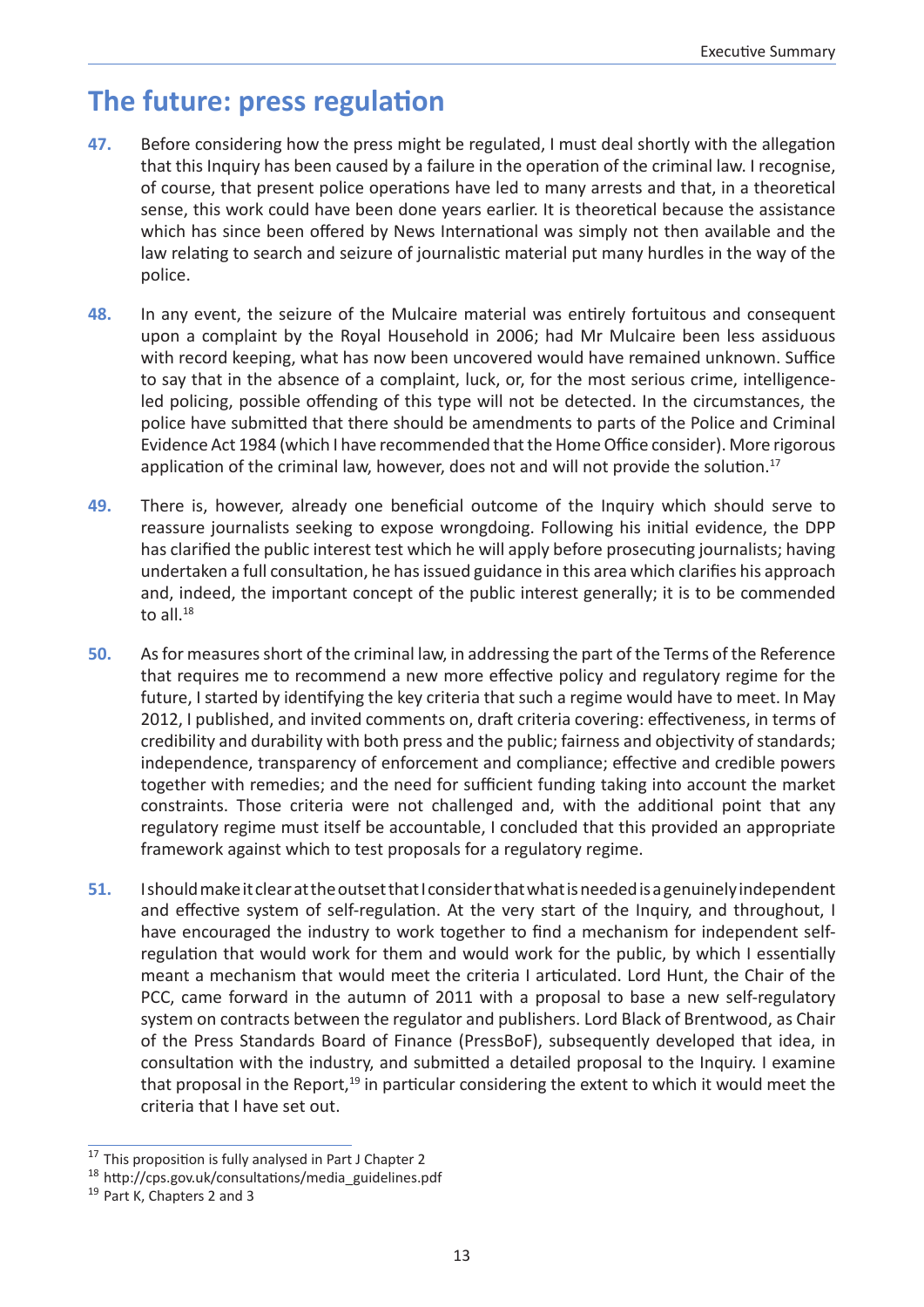- **52.** Lord Black's proposal involves the creation of a new self-regulatory body, under an independent Trust Board, with what is said to be a degree of greater independence from the industry than the PCC currently has. It is based on a contractual relationship between the regulated body and each of the publishers to provide for medium term commitment to the system. It would involve continuation of the complaints handling role of the PCC but place it alongside the creation of a separate arm of the regulator with powers to investigate serious or systemic failures and levy proportionate fines where appropriate. It would also require the establishment of a new industry funding body to set and collect membership fees, which would have a role in the appointment process for the Chair of the body, discretion over who can join the body and responsibility for the Editors' Code.
- **53.** This proposal certainly represents an improvement on the PCC as currently constituted and contains within it some aspects of a system that can be commended. I recognise the efforts that Lord Black and others have made in order to be able to present this proposal in such detail to the Inquiry. However, unfortunately, in its current form, it does not meet the criteria that I set out in May. In short, the new body must represent the interests of the public as well as the press and the proposed model does not go anything like far enough to demonstrate sufficient independence from the industry (and, in particular, serving editors) or sufficient security of high and unalienable standards for the public; neither does it appear to have sufficient support from all the major participants within the industry.
- **54.** The proposed contractual basis is an innovation, and would bind publishers into the system for five years (which is an idea that could be of value, albeit limited in reach). There is, however, no guarantee that all major newspaper publishers would sign such a contract, and the incentives proposed by Lord Black to attract publishers to the system do not offer a compelling case for membership. There must be real doubts about the genuine effectiveness of the enforcement mechanisms such a contract would provide. Nor is there any guarantee that the system would continue to operate, or (more significantly) to operate to the standards currently proposed, beyond the first five year period, assuming the contract held for that time. This does not provide sufficient long term stability or durability.
- **55.** Even more fundamentally, this proposal fails to meet the test of independence. The arrangements for appointment of the Chair of the proposed Trust Board give too high a degree of influence to the industry funding body, which looks remarkably like PressBoF with a different name and may, indeed, have more power than PressBoF. That body also has responsibility for the contents of the standards code, albeit requiring the agreement of the Trust Board. Furthermore, the body making decisions on complaints would include serving editors and this does not provide the required degree of independence of enforcement.
- **56.** These are real and significant issues and mean that I cannot recommend adoption of the approach proposed by Lord Black as a way forward. This will obviously be highly disappointing to the industry, as it is to me. The goal must be a genuinely independent and effective selfregulatory system. I have therefore set out, and recommend a model for independent selfregulation that I am confident would protect both the freedom of the press and freedom of speech along with the rights and interests of individuals; it should therefore command public confidence.
- **57.** My model draws where it can from Lord Black's proposal. Specifically, the basic functions and structures I recommend are not dissimilar to those proposed by the industry and, although I have not costed Lord Black's model, there is no reason why the cost of this proposal should be different. An independent regulatory body should be established, with the dual roles of promoting high standards of journalism and protecting the rights of individuals. That body should set standards, both through a code and in relation to governance and compliance. The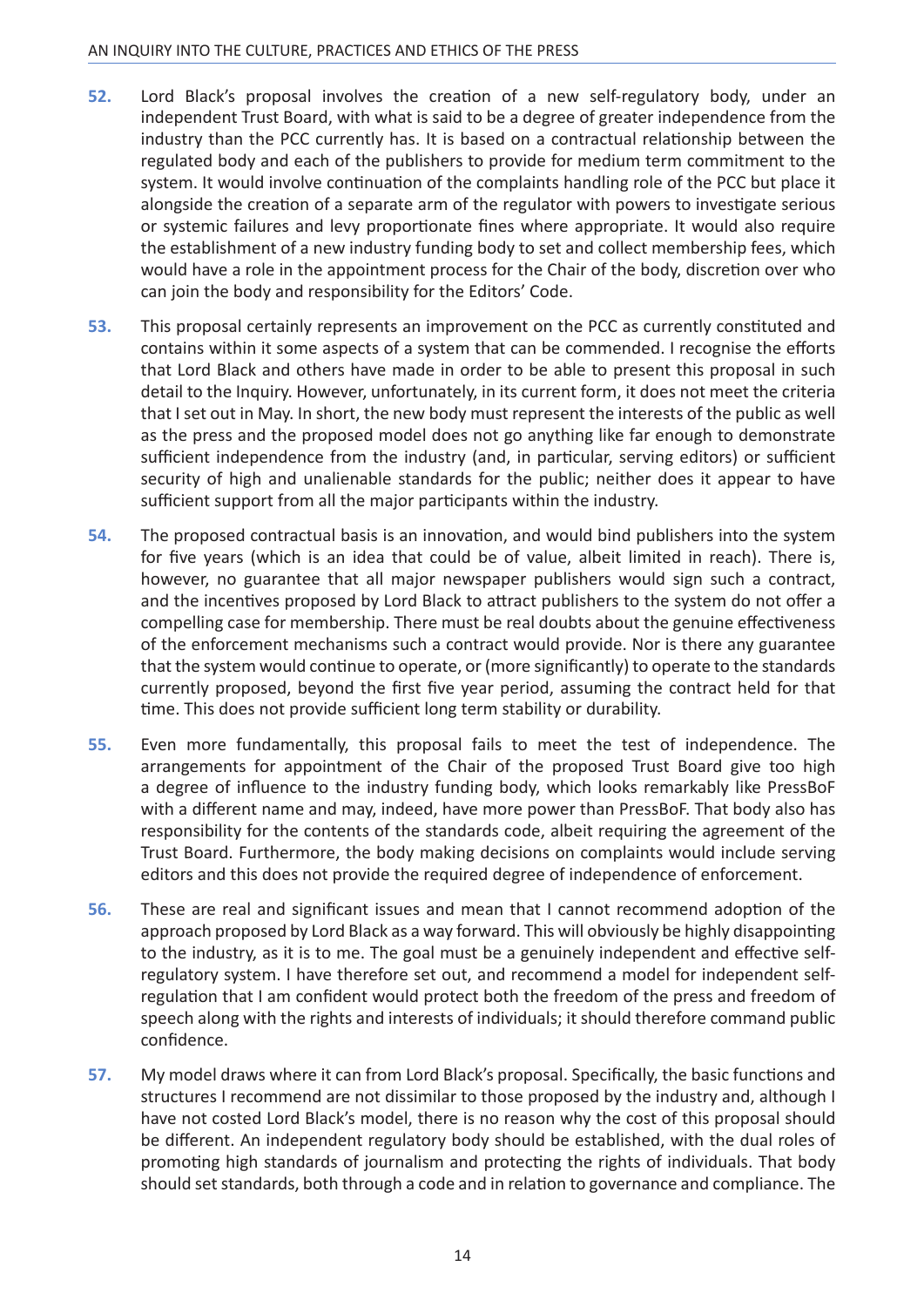body should: hear individual complaints against its members about breach of its standards and order appropriate redress while encouraging individual newspapers to embrace a more rigorous process for dealing with complaints internally; take an active role in promoting high standards, including having the power to investigate serious or systemic breaches and impose appropriate sanctions; and provide a fair, quick and inexpensive arbitration service to deal with any civil law claims based upon its members' publications.

- **58.** The appointment of the Chair, and other members, of the body must be independent. In the Report I recommend that this should be achieved through the establishment of an independent appointments panel (which could include one current editor but with a substantial majority demonstrably independent of the press), and I provide detailed criteria for ensuring sufficient independence from both the Government and the industry. This high degree of demonstrable independence from both political and commercial interests is crucial to a self-regulatory system achieving the public trust that is required.
- **59.** The critical feature of the body which I propose is that its Board and Chair should all be appointed by fair and open process, comprise a majority that are independent of the press, include a sufficient number of people with experience of the industry who may include former editors and senior or academic journalists, but shall not include any serving editor or member of the House of Commons or Government. Funding would have to be agreed between the new body and the industry with security of funding over a reasonable planning period. Funding should take account of the cost of fulfilling the obligations of the regulator and the commercial pressures on the industry which are not as great for a number of the larger publishers as they are for the smaller, regional press.
- **60.** It is not my role to seek to establish a new press standards code or to seek to be determinative about the way in which the independent self-regulatory body goes about its business. There are, however, a number of recommendations that I make to that body. First, a Code Committee would have to be established on which, I believe serving editors have an important part to play although not one that is decisive. The Code Committee should advise the new body which itself would take ultimate responsibility for its content and promulgation.<sup>20</sup> In that regard, I recommend that the new body (through its Committee) engage with the public in an early review of the code.
- **61.** Second, I encourage the new body to be open to being able to deal with complaints even where legal action is a possibility, and to equip itself to be able to deal with complaints alleging discrimination. I urge it to continue to provide warning notifications to the press in respect of those who are the subject of unwanted press intrusion, and to ensure that newspapers are held accountable for all material they print wherever it is sourced from.
- **62.** Third, bearing in mind the concerns that have been raised about the different interpretations of the public interest that different editors have, I encourage the new independent selfregulatory body to issue guidance on interpretation of the public interest in the context of the code and to be clear that it would expect to see an assessment of the public interest, where relevant, being recorded as decisions are made. I also suggest that it considers offering a purely voluntary pre-publication advice service to editors who want support on how the public interest might be interpreted in a specific case before a decision is reached on publication without notice to the subject of the story.
- **63.** Fourth, I suggest that the body should consider encouraging the press to be as transparent as possible in relation to sources and source material for its stories. This is not in any way to undermine the importance of protecting journalists sources, but where information is in

 $20$  The content of the code is discussed at length in Part K Chapter 7 paragraphs 4.18-4.24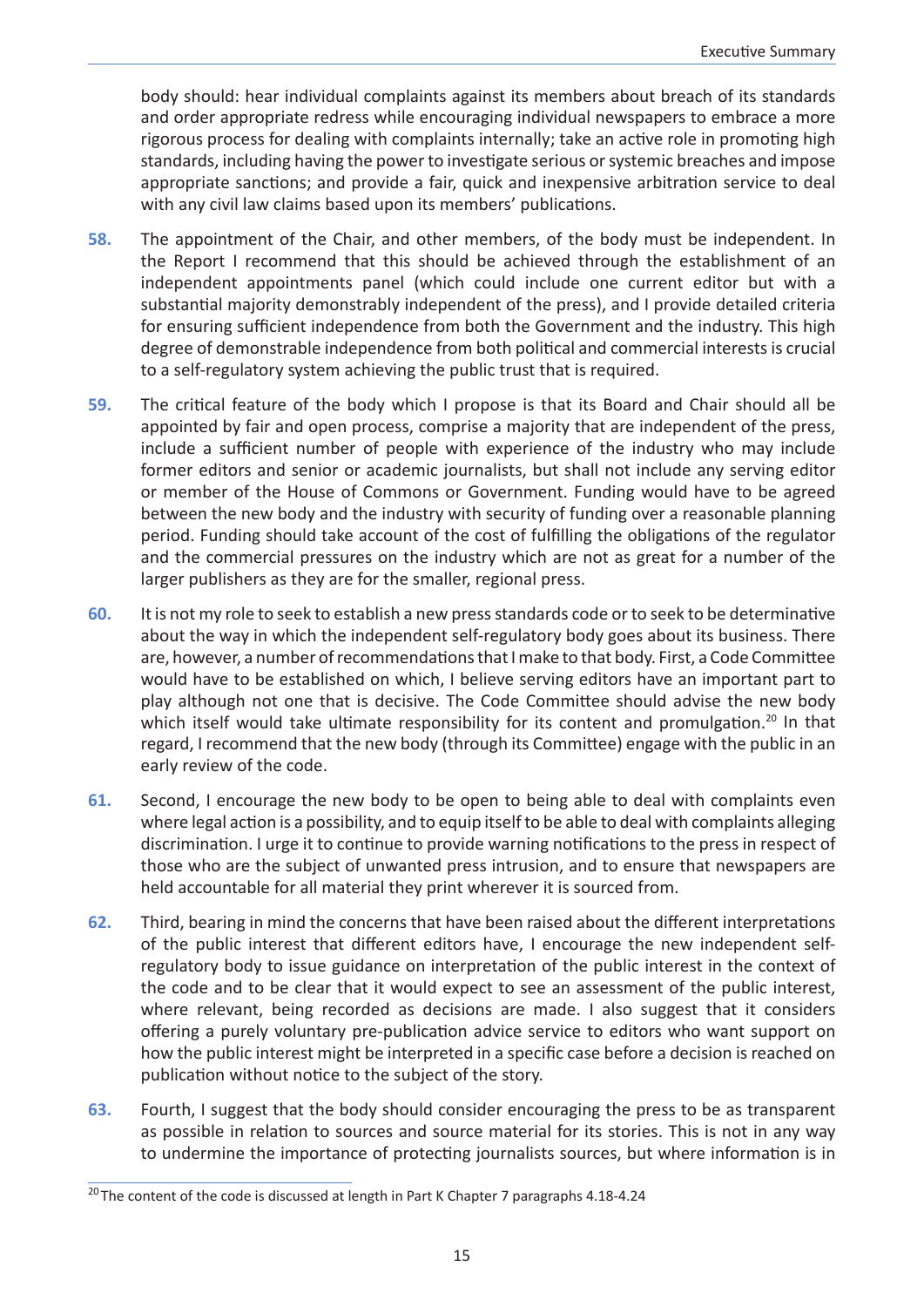the public domain there is no reason why the press should not actively help their readers to find it if they want to; neither is there any reason not to be as clear as is consistent with the protection of sources about where a story comes from.

- **64.** Finally, I was struck by the evidence of journalists who felt that they might be put under pressure to do things that were unethical or against the code. I therefore suggest that the new independent self-regulatory body should establish a whistle-blowing hotline and encourage its members to ensure that journalists' contracts include a conscience clause protecting them if they refuse.
- **65.** I now turn to the very difficult question of participation and underline that it is almost universally accepted that all major newspapers should be covered by a new regulatory regime. I have had to address the question of how that can be achieved. By far the best option would be for all publishers to choose to sign up to a satisfactory self-regulatory regime and, in order to persuade them to do so, convincing incentives are required. The incentives proposed by Lord Black could be adopted but I am not satisfied that they would be sufficient or, in some cases (such as the proposal to limit press cards to members of the body) even desirable.
- **66.** The need for incentives, however, coupled with the equally important imperative of providing an improved route to justice for individuals, has led me to recommend the provision of an arbitration service that is recognised and could be taken into account by the courts as an essential component of the system, not (as suggested by Lord Black) simply something that could be added at a later date. The service could be administered comparatively easily within the regulator and be staffed by retired judges or senior lawyers with specialist knowledge of media law whose fee would be met by the publisher but who would resolve disputes on an inquisitorial model, striking out unmeritorious claims and quickly resolving the others.
- **67.** Such a system (if recognised by the court) would then make it possible to provide an incentive in relation to the costs of civil litigation. The normal rule is that the loser pays the legal costs incurred by the winner but costs recovered are never all the costs incurred and litigation is expensive not only for the loser but frequently for the winner as well. If, by declining to be a part of a regulatory system, a publisher has deprived a claimant of access to a quick, fair, low cost arbitration of the type I have proposed, the Civil Procedure Rules (governing civil litigation) could permit the court to deprive that publisher of its costs of litigation in privacy, defamation and other media cases, even if it had been successful.<sup>21</sup> After all, its success could have been achieved far more cheaply for everyone.
- **68.** Similarly, if a newspaper publisher who chose not to subscribe to the regulatory body was found to have infringed the civil law rights of a claimant, it could be considered to have shown wilful disregard of standards and thereby potentially lead to a claim for exemplary damages (which I recommend should be extended to these types of case).<sup>22</sup> I believe that these proposals in relation to costs should provide a powerful incentive for all publishers to want to be a part of such a self-regulatory system.<sup>23</sup>

<sup>&</sup>lt;sup>21</sup> I recommend that the Civil Procedure Rules should be amended to require the court, when considering the appropriate order for costs at the conclusion of proceedings, to take into account the availability of an arbitral system set up by an independent regulator itself recognised by law.

 $22$  As well as a change in the law to permit the award of exemplary damages in defamation, breach of privacy, breach of confidence and other media torts, I also recommend that the Civil Justice Council consider an increase in the level of damages in privacy, breach of confidence and data protection cases: see Part J Chapter 3 Section 5

 $^{23}$  So that the significance of this proposal is understood, in the absence of a provision of an alternative mechanism for dispute resolution, available through an independent regulator without cost to the complainant, together with an adjustment to the CPR to require or permit the court to take account of the availability of cost free arbitration as an alternative to court proceedings when considering orders for costs at the conclusion of proceedings, I recommend that qualified one way costs shifting be introduced for defamation, privacy, breach of confidence and similar media related litigation as proposed by Lord Justice Jackson: see Part J Chapter 3 Section 6.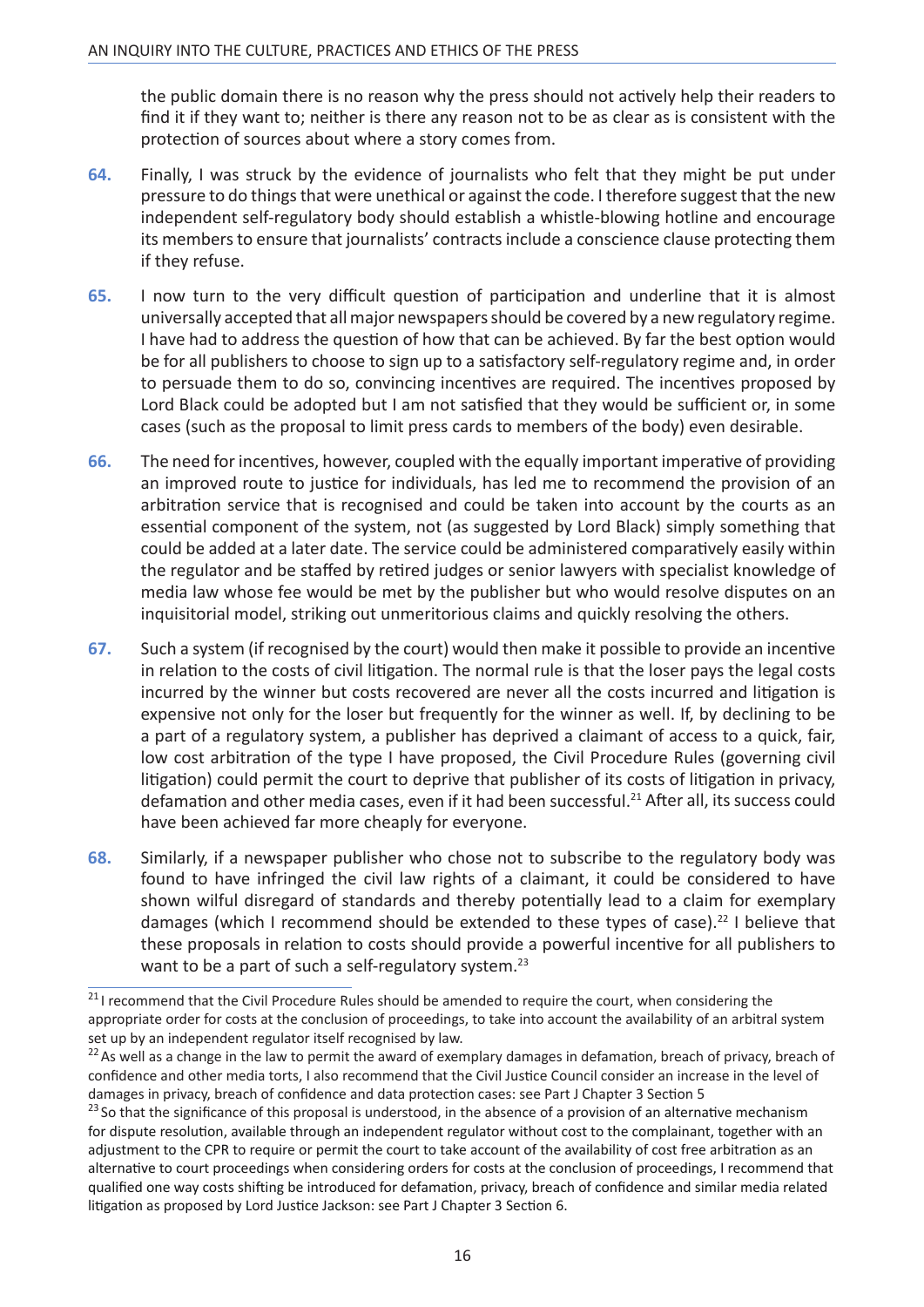- **69.** Such a system would also work the other way round. If an extremely wealthy claimant wished to force a newspaper publisher that was a member of the regulatory body into litigation (in the hope that the financial risk would compel settlement), it would be open to the publisher to argue that having provided a recognised low cost arbitral route, that claimant, even if successful, should be deprived of costs, simply because there was another, reasonable and cheap route to justice which could have been followed.
- **70.** These incentives form an integral part of the recommendation, as without them it is difficult, given past practice and statements that have been made as recently as this summer, to see what would lead some in the industry to be willing to become part of what would be genuinely independent regulation. It also leads to what some will describe as the most controversial part of my recommendations. In order to give effect to the incentives that I have outlined, it is essential that there should be legislation to underpin the independent self-regulatory system and facilitate its recognition in legal processes.
- **71.** It is worth being clear what this legislation would not do. The legislation would not establish a body to regulate the press: it would be up to the press to come forward with their own body that meets the criteria laid down. The legislation would not give any rights to Parliament, to the Government, or to any regulatory (or other) body to prevent newspapers from publishing any material whatsoever. Nor would it give any rights to these entities to require newspapers to publish any material except insofar as it would require the recognised self-regulatory body to have the power to direct the placement and prominence of corrections and apologies in respect of information found, by that body, to require them.
- **72.** What would the legislation achieve? Three things. First, it would enshrine, for the first time, a legal duty on the Government to protect the freedom of the press. Second, it would provide an independent process to recognise the new self-regulatory body and reassure the public that the basic requirements of independence and effectiveness were met and continue to be met; in the Report, I recommend that this is done by Ofcom. Third, by recognising the new body, it would validate its standards code and the arbitral system sufficient to justify the benefits in law that would flow to those who subscribed; these could relate to data protection and the approach of the court to various issues concerning acceptable practice, in addition to costs consequences if appropriate alternative dispute resolution is available.
- **73.** Despite what will be said about these recommendations by those who oppose them, this is not, and cannot be characterised as, statutory regulation of the press. What is proposed here is independent regulation of the press organised by the press, with a statutory verification process to ensure that the required levels of independence and effectiveness are met by the system in order for publishers to take advantage of the benefits arising as a result of membership.
- **74.** In the light of all that has been said, I must recognise the possibility that the industry could fail to rise to this challenge and be unable or unwilling to establish a system of independent self-regulation that meets the criteria. I have made it clear that I firmly believe it to be in the best interest of the public and the industry that it should indeed accept the challenge. What is more, given the public entitlement to some accountability of the press, I do not think that either the victims or the public would accept the outcome if the industry did not grasp this opportunity. Neither do I think the public would find it acceptable if I were to overlook the consequences of the industry doing so.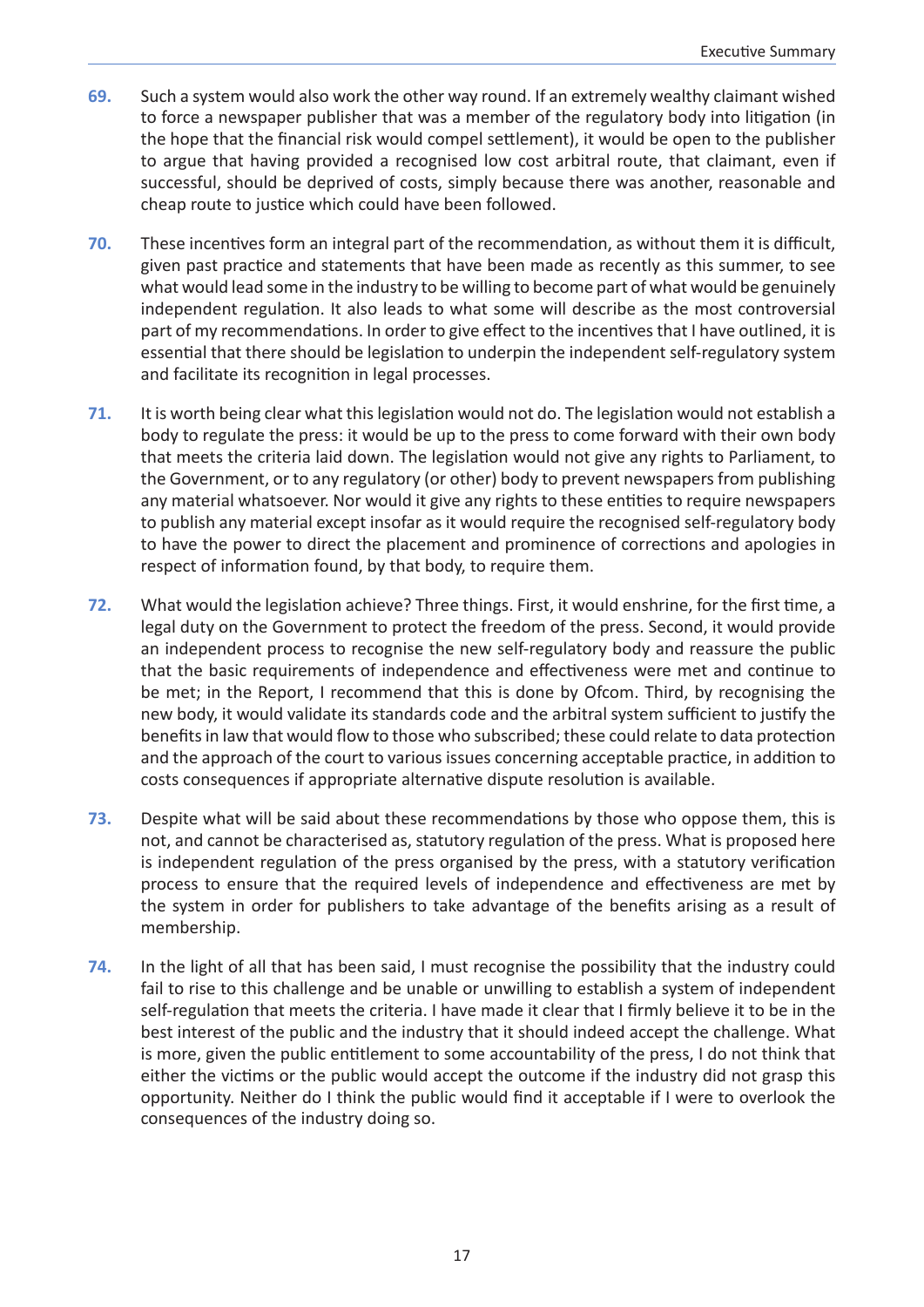#### AN INQUIRY INTO THE CULTURE, PRACTICES AND ETHICS OF THE PRESS

- **75.** For the sake of completeness I have therefore set out in the Report the options that I believe would be open to the Government to pursue, and some views on the potential way forward, in that regrettable event: these include requiring Ofcom to act as a backstop regulator for those not prepared to join such a scheme. I have made no recommendation in relation to this situation, nor do any of the options in this paragraph amount to an outcome that I want to see.
- **76.** It would be a great pity if last-ditch resistance to the case for a measure of genuine independence in oversight of standards or behaviour by the press, or the intransigence of a few resulted in the imposition of a system which everyone in the industry has said they do not want, and which, in all probability, very few others would actually want to see in place. I would very much prefer that the focus of all concerned should be on attempting to deliver the effective self regulation that I have set out – organised by the industry to a standard that the public can accept. In my judgment, this provides the least burdensome method of ensuring some form of adequate independent regulatory oversight of press standards for the future. Possibly for the first time in our history, it provides real incentives for the press to organise and thus deliver genuine effective independent regulation in the public interest.

## **The press and the police: Operation Caryatid**

- **77.** For some time before January 2011, there was a concern that a number of senior officers within the Metropolitan Police Service had become too close to News International and its staff and that this has led, perhaps intuitively, to a rather greater reluctance fully to investigate what had happened at the News of the World. The failure to ensure that those who might have been the subject of phone tapping were informed, the incredibly swift dismissal of the allegations in the Guardian article of 9 July 2009, the continued defensive mindset over the months and the dismissal of the New York Times (without ever scoping the exercise of reconsidering the material seized from Glenn Mulcaire) and, subsequently, the evidence of the friendship between Assistant Commissioner John Yates and Neil Wallis, at the relevant time deputy editor of the paper all contributed to that concern. It is entirely understandable.
- **78.** Because of its importance to the reputation of the Metropolitan Police, each step of the way in which Operation Caryatid was executed and later reviewed has been analysed in great detail.24 In reality, I am satisfied that I have seen no basis for challenging at any stage the integrity of the police, or that of the senior police officers concerned. What is, however, equally clear is that a series of poor decisions, poorly executed, all came together to contribute to the perception that I have recognised.
- **79.** First, as was obvious at the time that the evidence was being heard, the decision to restrict the investigation into the material seized from Glenn Mulcaire was fully justified and, indeed, inevitable, given the enormous pressures caused by counter-terrorism activities at the time. The threat to life was very much (if not infinitely) more compelling. Unfortunately, a misunderstanding both as to what had to be proved to establish an offence under the Regulation of Investigatory Powers Act 2000 and what other offences might have been committed led to an inadequate strategy to inform those who could be classed as victims or targets of phone hacking; in any event, that strategy was not properly implemented. Neither was anything done to distance the police from the 'one rogue reporter' defence.

<sup>&</sup>lt;sup>24</sup> See Part E, Chapter 4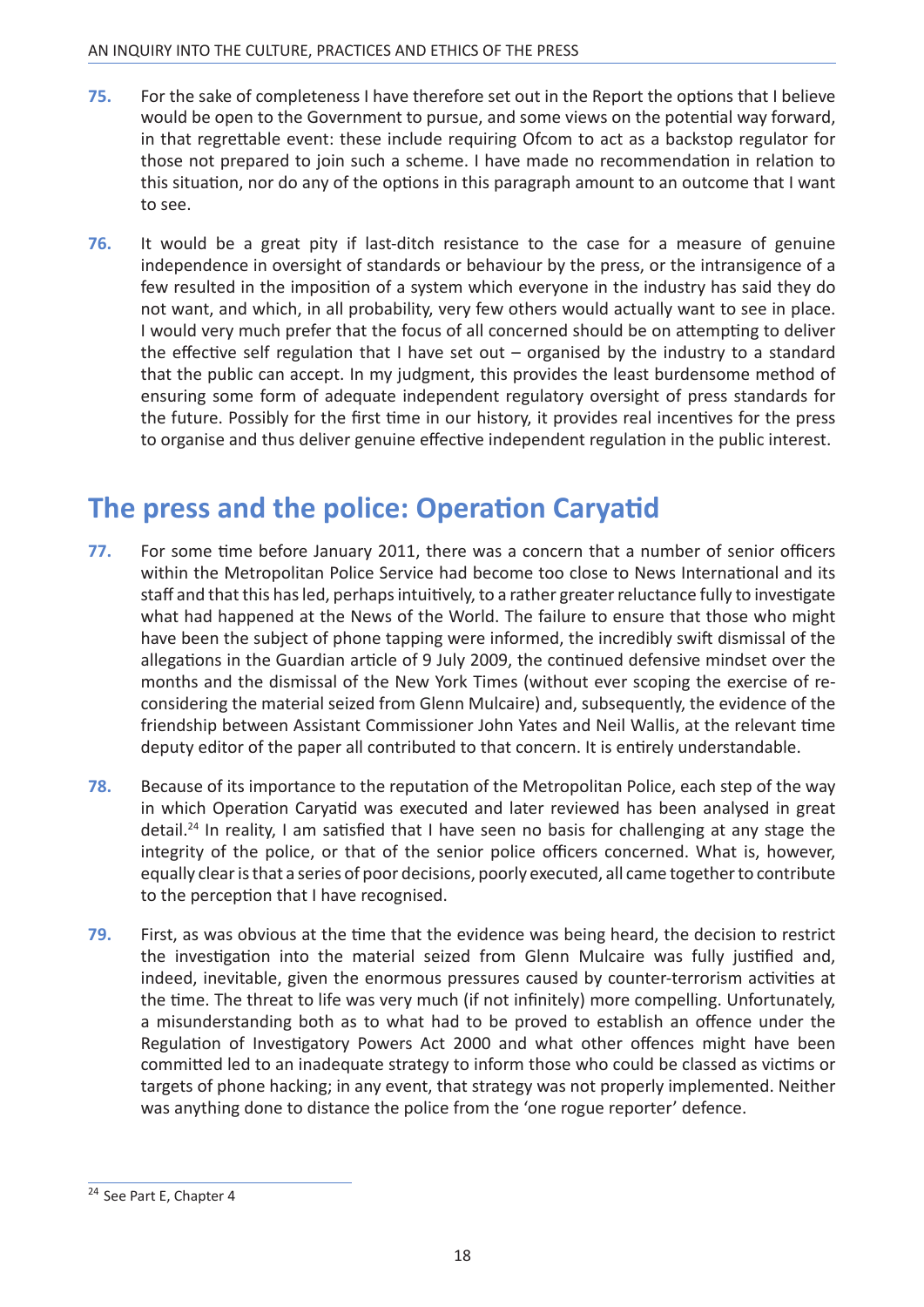- **80.** Although he was a very experienced police officer, I regret that Assistant Commissioner Yates did not reflect on whether he should be involved in an investigation into the newspaper at which he had friends, including one who was the deputy editor (in circumstances in which decisions by the Metropolitan Police and the Crown Prosecution Service were coming under scrutiny). He would have been better advised to arrange for a different officer to conduct it. That is even more so when he decided, within hours and before the case papers had been recovered and could be properly reviewed, that there were no grounds for reviewing the decision: errors of recollection were inevitable and they were made. Furthermore, publicly to announce that conclusion, on camera, on the same day meant that there was no turning back. A defensive mindset was then established which affected all that followed.
- **81.** As for the victim notification strategy put in place, focus remained on how to identify who was a victim without reference to the range of potential offences that might have been committed. Neither was consideration given to the fact that being targeted as a potential victim would give rise to identical concerns and an identical need for that person to take precautionary measures. In any event, even by November 2010, effective steps had not been taken to inform potential victims. Lord Prescott, who had been targeted through others, was not recognised as a victim as a result of the narrow approach which was taken.
- **82.** In the exhaustive analysis of this police operation, it has also been necessary to consider the position of the Crown Prosecution Service (CPS). Although initially viewing the proper interpretation of the law somewhat cautiously, there is no suggestion that, in 2006, the police sought specific advice on charging other than in relation to three men (one of whom was not prosecuted); files of evidence were not prepared in relation to anyone else. A review by the CPS and counsel was undertaken of the material held by the police that was not being used for the specific purposes of the prosecution of Clive Goodman and Glenn Mulcaire: this was to consider disclosing to the defendants evidence that undermined the case for the Crown or assisted them; this review could not later reasonably be used by the police to support a decision that there was no evidence against anyone else. In any event, the decisions made at that time by the CPS were entirely reasonable.
- **83.** In 2009, the CPS decision, taken in 2006, not to prosecute others was questioned in the Guardian article and accurately answered by the CPS then referring to the files put forward to the CPS at the time. Although there remained some confusion about the law, the issue was further considered after the article in the New York Times when the confusion was clarified. It is sufficient to summarise that, at the end of 2010, effectively at the insistence of the DPP, the police commenced a review: whether because of the disclosure of new material or otherwise, Operation Weeting followed quickly thereafter.
- **84.** In 2006, the decision to limit the prosecutions at that time was clearly justifiable. Unfortunately, the approach of the police and some of the decisions made in the period 2006-2010 can be characterised as insufficiently thought through (and, in any event, not followed up or taken forward), wrong and unduly defensive (and not merely with the benefit of hindsight). Accepting, however, the relationship between Mr Yates and Mr Wallis (which was not in issue), there is no evidence to suggest that anyone was influenced either directly or indirectly in the conduct of the investigation by any fear or wish for favour from News International. The mistakes were neither more nor less than that: the integrity of the officers who gave evidence and were directly involved in the investigation shone through what they said and I do not doubt it.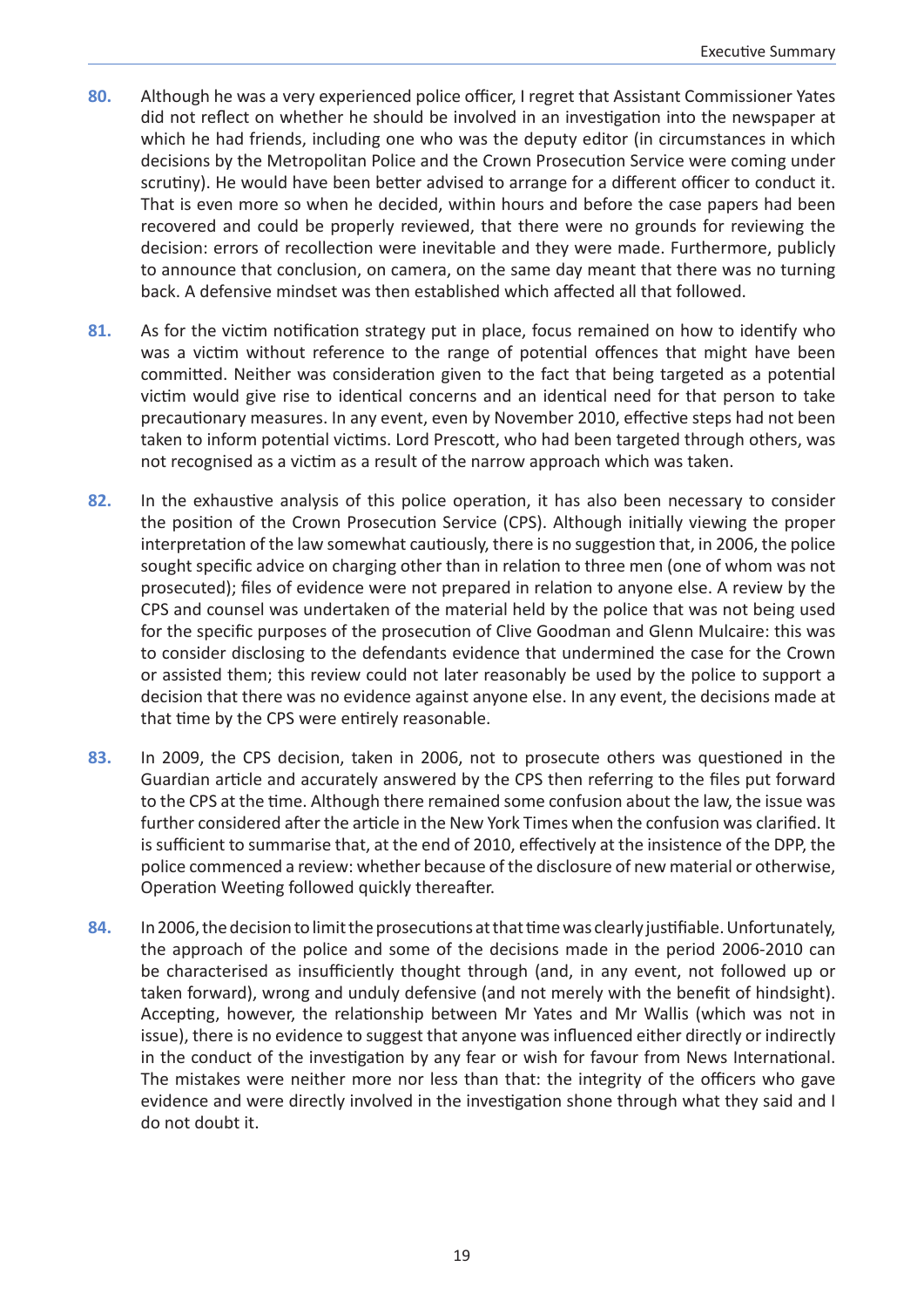## **The press and the police: the relationship**

- **85.** In our mature democracy, policing must be with the consent of the public not least because it has to involve the public in the reporting and detection of crime. The public must be kept aware of policing concerns and must engage in the debate. Therefore the press also has a vital role: it must encourage the public to engage in the criminal justice system by coming forward with evidence; it must facilitate that assistance and it must applaud when criminals are brought to justice as a result. The press must also hold the police to account, acting as the eyes and ears of the public. It is not, therefore, surprising that these different roles and responsibilities that the police and the press have are capable of pulling in opposite directions: there needs to be a constructive tension and absolutely not a self-serving cosiness.
- **86.** As with the politicians, the public concern which was the seed of the requirement that the Terms of Reference include the *"contacts and the relationship between the press and the police, and the conduct of each"* can be translated into the simple question: did the relationship become too close? It arises, in particular, because of the nature of contacts between senior police officers within the Metropolitan Police Service (MPS) and News International and, in particular, what I have described as the understandable concern about the adequacy of the police investigation into phone hacking at the News of the World up to January 2011 and the commencement of Operation Weeting.
- **87.** From the specific concern, it has been necessary to deal with the wider picture. Although the particular issues that the Inquiry has had to address have largely been confined to London, the context has been provided by considering what happens around the country. Outside the MPS, the relationship between the press and the police has usually worked well, with the right balance being struck between professional civility and excessive proximity. This may be a reflection of the fact that the regional press does not generate the same issues of culture or practice that I have been considering in some of the nationals. Where there is a problem it is because an event of national newsworthiness arises in a regional area, prompting the national press to descend en masse. When this happens, the evidence has been that parts of the national press have betrayed a tendency not to follow the rules in terms of the reporting of events and the treatment of suspects and witnesses. The best example relates to Christopher Jefferies but there are others.
- **88.** Of course, the MPS and the regional forces are different. The most senior police officers working in London (and, in particular, the Commissioner) are expected to have a public profile on the national stage: their work regularly places them in the public eye speaking on issues of national importance and concern. To do this requires that they have good relationships with the national press. Chief Constables will also need to form professional relationships but mainly with their local titles, and the pressures and expectations are not quite the same.
- **89.** A number of Commissioners have deliberately courted working relationships with the press, no doubt partly in an attempt to enhance the standing of the service in the minds of the public; others have adopted a more remote style. There are similarities and differences and no single approach that can be said to be correct but the arrival of news on a never ending 24 hour basis, with the ever increasing pressure, makes this problem more important and probably more intractable. The management of reputation is obviously important to the police service, but a balance has to be struck. There are risks inherent in a laissez-faire approach (with the suggestion of lack of engagement with the issues as well as distance) as much as there are different risks in an overly proactive one (being the suggestion of an attempt at news management). Furthermore, in a hierarchical organisation such as the police, the tone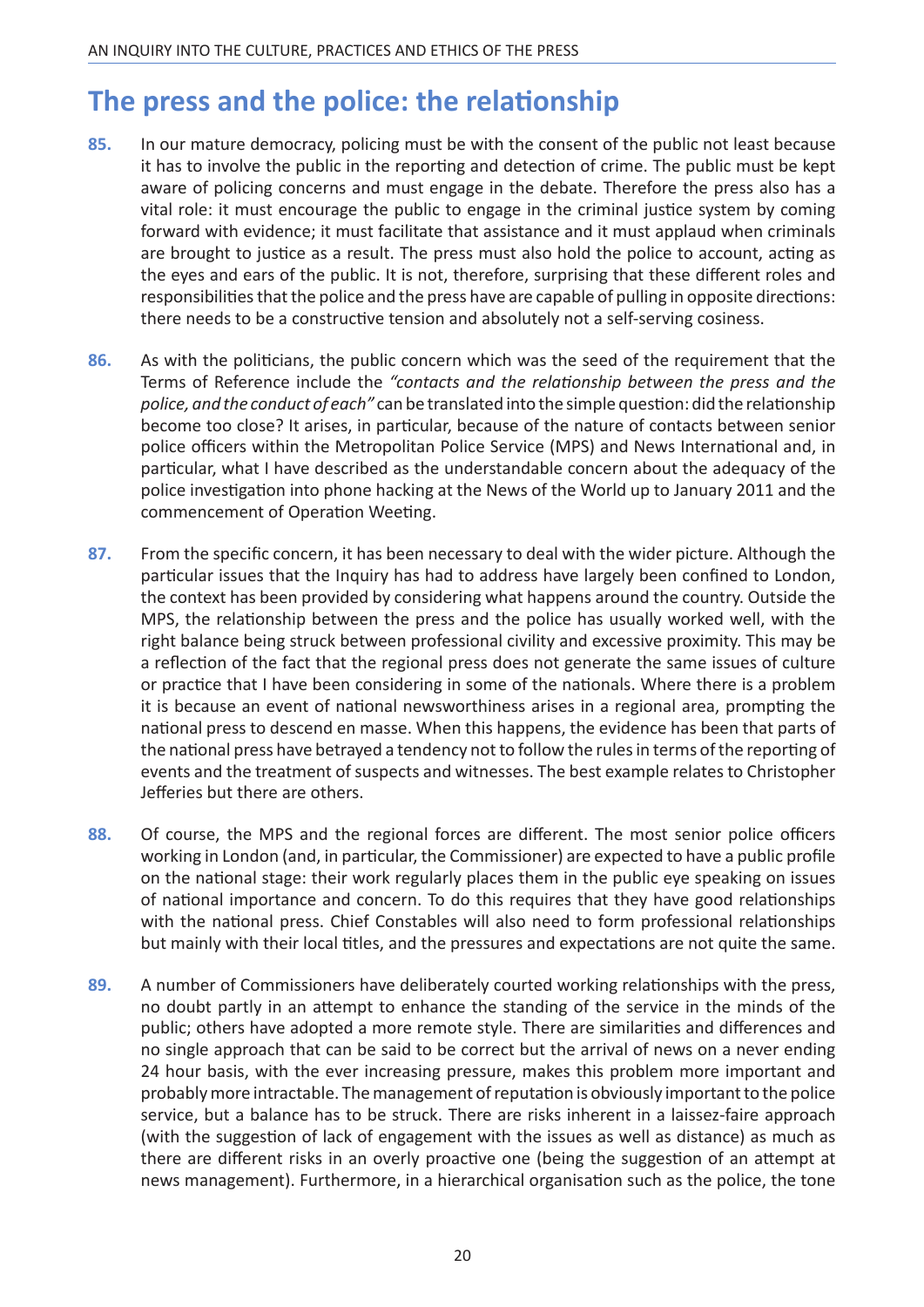is set from the top, and how leaders behave will have an obvious filtering effect right through the force. In the circumstances, senior officers need professional advice and support: press departments continue to play an invaluable role in managing the orderly flow of information into the public domain, all in the public interest.

- **90.** In addition to general issues of the relationship between the press and the police, I have also considered how close the relationship has been by reference to a number of discrete issues such as 'tip offs', 'taking media on operations', 'off-the-record' briefings, leaks, whistleblowing, entertainment. The list of topics is lengthy but the issues underlying each of these matters have been similar. The words 'integrity' and 'perception' are common refrains. Putting the matter at its lowest, if a police officer tips off a member of the press, the perception may well be that he or she has done so in exchange for past favours or the expectation of some future benefit. At its highest, the issue becomes one of integrity for the police officer: his or her professional standing may be put under scrutiny. Although there are matters of detail that are different for each example, the essential issue is exactly the same.
- **91.** Taking the subject of 'leaks' generally, I must start by making it clear that although Operation Elveden (concerned with bribery of public officials) is proceeding, the Inquiry has not unearthed extensive evidence of police corruption nor is there evidence satisfying the standard of proof that I have adopted, namely the balance of probabilities, that significant numbers of police officers lack integrity in one or more of the respects I have examined. Speculation, suspicion and legitimate perceptions may abound and troubling evidence has been identified in a limited number of cases (with journalists tenaciously protecting their sources), but the notion, as a matter of established fact, that this may be a widespread problem is not borne out. The scale of the problem needs to be kept in proportion.
- **92.** Turning to specific topics, tip offs are but one aspect of the wider problem of leaks, that is to say the seepage of confidential information into the public domain. Frequently, a suspected leak will not be a leak at all; the information will have entered the public domain through any one of a number of possible legitimate channels or been passed on not by a police officer or member of police staff but by someone else who has seen or heard what appears to be interesting information. However, such benign explanations are not always convincing and, at various times, the MPS has been more susceptible to high-level leaks than at others. In my view, the robustness of systems is important, but managing the risk of leaks down to its lowest possible level is also to be found in inculcating the right sense of professional pride and responsibility in police officers and staff at all levels of the service.
- **93.** 'Off-the-record' briefings have been another cause for public concern, not least owing to the perception that certain journalists were favoured with information in exchange for hospitality or other tangible benefits. Everybody agrees that such briefings can operate in the public interest, particularly in the context of a relationship of trust between individual journalists and police officers: even-handedness is, however, critical. However, in the light of evidence I have heard I am concerned about the lack of clarity inherent in the use of the term and in the precise information to which it refers: I have therefore recommended that briefings should be designated as open, embargoed (in time), non-reportable or, where a combination, clear so as to be beyond doubt.
- **94.** There is also concern about who may speak to the press and in what circumstances it is necessary for press support to be available. For officers of the rank of Commander or Assistant Chief Constable and above, dealing with policy or significant organisational or operational matters, formality and record keeping should be required. More junior ranks should follow the Guidance issued by the Association of Chief Police Officers (ACPO) which includes only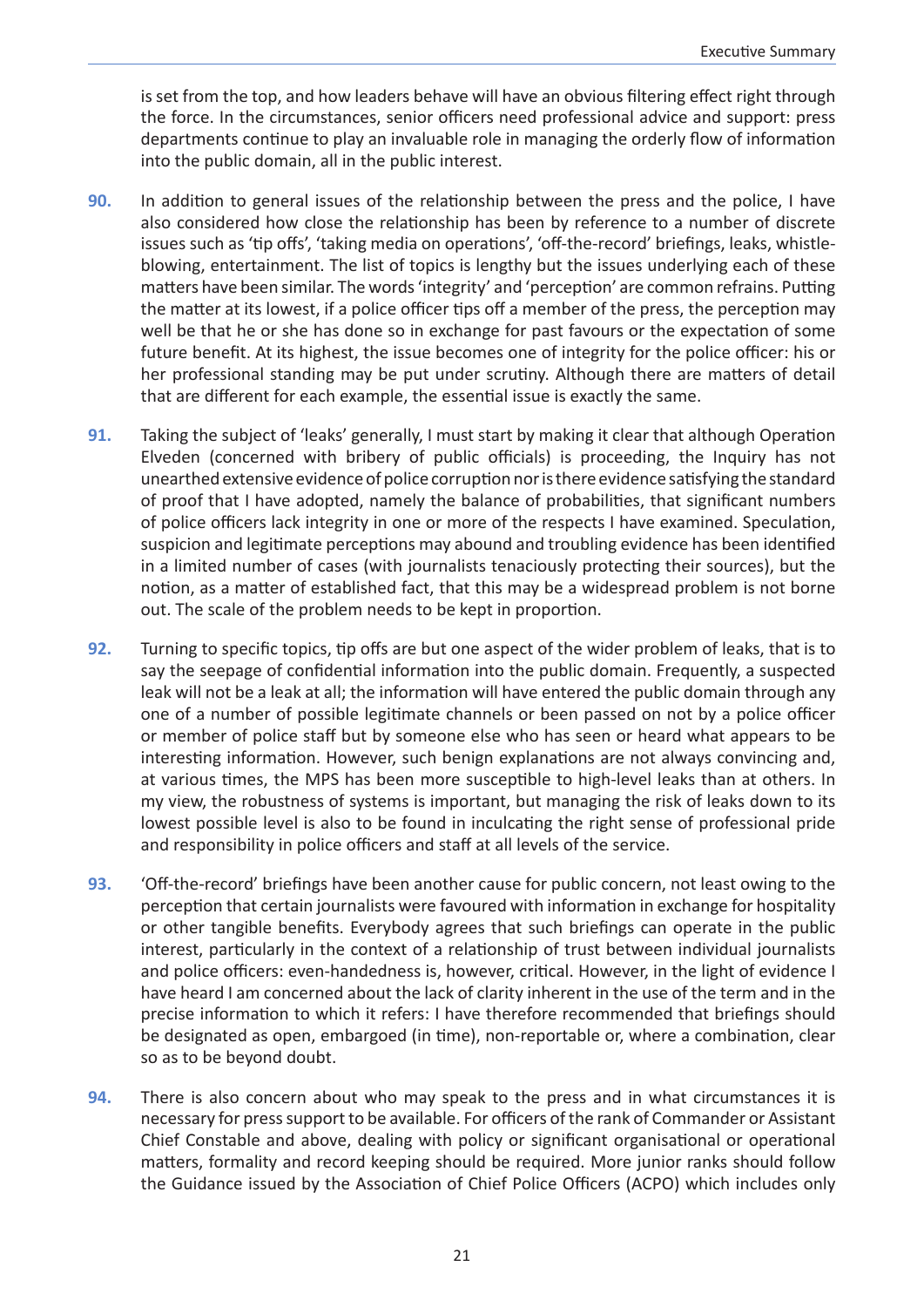speaking to the press on topics for which they have responsibility for communicating and a policing purpose for doing so. I have also made recommendations designed to reduce the risk of abuse.

- **95.** Taking the press on operations should be controlled more tightly both to avoid the perception of favouritism and the risk of violating the private rights of individuals. There is a need for current guidance in this area to be strengthened; for example, I think that it should be made clear that save in exceptional and clearly identified circumstances (for example, where there may be an immediate risk to the public), the names or identifying details of those who are arrested or suspected of a crime should not be released to the press or the public.
- **96.** Gifts, hospitality and entertainment are topics which I address together. Unsurprisingly, these attracted attention when the relevant evidence was called, with mention of expensive restaurants and bottles of champagne which did nothing to enhance the reputation in the public mind of the MPS or the officers involved. Here again, however, it is necessary to place this issue in its proper context. Most of the senior officers in the MPS who gave evidence receive, or have received, entirely appropriate forms of hospitality and entertainment from journalists in the context of the right sort of wider relationship. No one could reasonably conclude that inappropriately lavish entertainment is or has been rife in the MPS, or that the officers involved in what may be described as the most damaging evidence were corrupt. The issue is about perception, more than integrity. In relation to the scale of hospitality which may be appropriate, consumption of alcohol, and similar issues, it is a question of leading by example; what has happened in London is very different from what has happened elsewhere. The Chief Constable of Avon and Somerset, Colin Port, spoke of the 'blush test' which works perfectly well for most police officers and the majority of situations, but highlevel national guidance consistently applied in all forces would provide further direction and set the appropriate example.
- **97.** I devoted much attention to the related issues of whistleblowing and corruption. Although ultimately, going to the press is both legitimate and justifiable, the principal concern is to reduce as far as possible the need for police officers to feel it necessary to do so by encouraging greater confidence in appropriate and confidential channels both internal and external. I have recognised that there is at least a perception that the Professional Standards Departments of police forces, typically headed by an officer of the rank of Detective Chief Superintendent, may not be best placed to deal with complaints in relation to more senior officers. On account of this, and having regard to the need generally to tighten up existing structures and systems, I have made a series of recommendations, as signposts to a series of pragmatic solutions which, subject to consultation with a range of interested bodies, including ACPO, the Independent Police Complaints Commission and the newly-elected Police and Crime Commissioners, would amongst other things accord an enhanced role to a designated one of the Inspectors within HM Inspectorate Constabulary (who must have served at Chief Officer level) as being the first port of call for 'whistleblowing' in relation to the conduct of senior officers within the police service.
- **98.** Finally, in the context of relations with News International but also more broadly, concern was expressed about the 'revolving door' phenomenon, in particular the employment or other engagement of former police officers by the press. In my judgment, this is an issue for ACPO ranking officers but not others: I have concluded that serious consideration should be given to the insertion into contracts of employment of terms which stipulate a 12 month 'cooling off' period, subject to the permission of the relevant authority.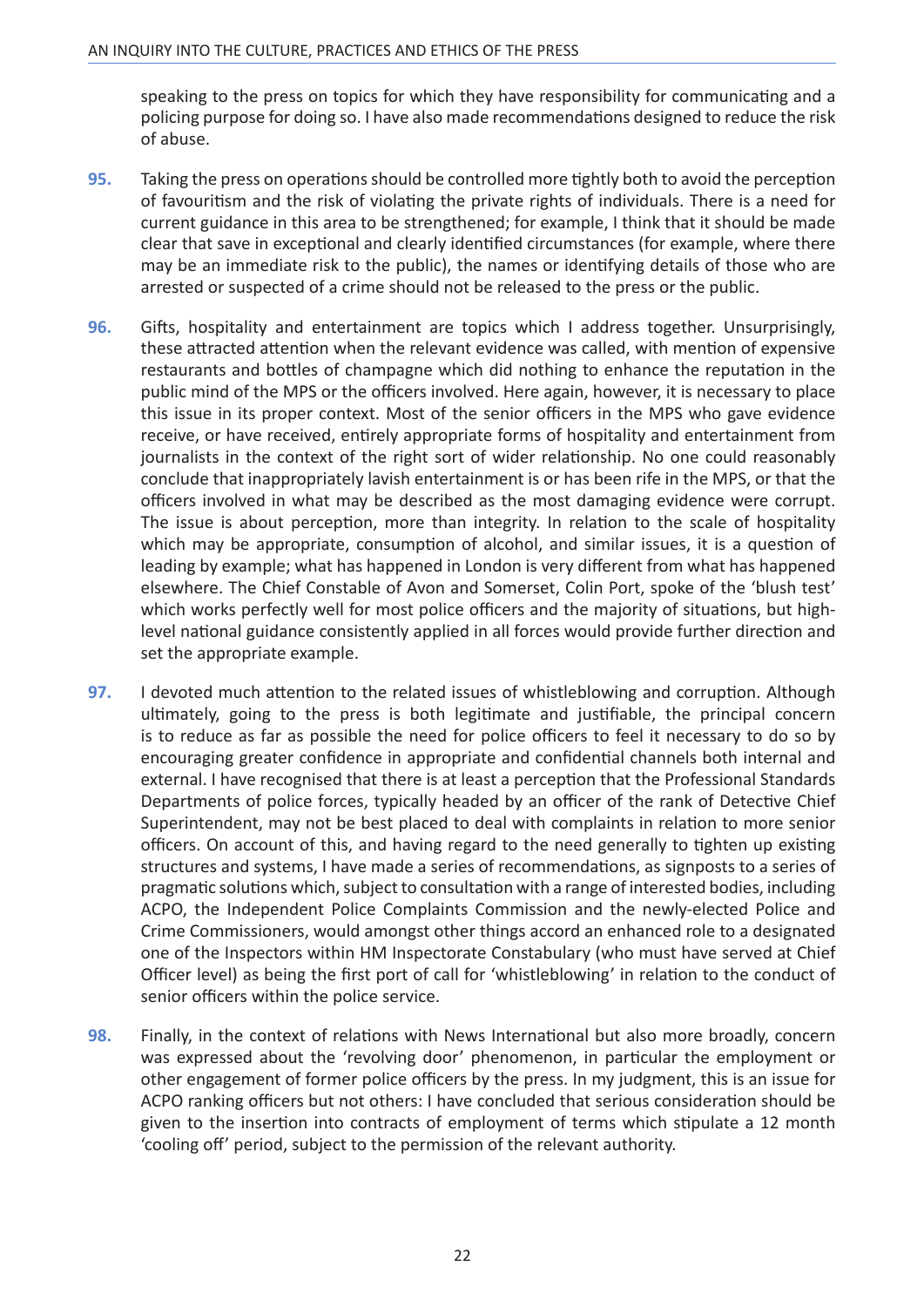- **99.** Overall, in devising the series of recommendations relating to the Police Service as a whole in response to the range of issues which generated the need for what became Module Two of the Inquiry, I have had regard to the need for balance and common sense. A factor that I must I bear in mind is the risk of over-reaction. Lord Condon spoke of twenty year cycles, being something akin to "*scandal, inquiry, remedial action, relaxation, complacency, scandal, inquiry."* 25 What he did not state expressly is that the 'remedial action' has the potential of going too far in the direction of disengagement or, speaking more colloquially, battening down the hatches. Again, this is no more and no less than human nature, but one needs to identify the potential risk in order to guard against it.
- **100.** It is clear that the Police Service as a whole has responded positively and proactively in the wake of the public concerns which led to the setting up of this Inquiry in July 2011. I welcome the thoroughness and good sense of the changes which have been recommended to date, and the spirit in which the Police Service has demonstrated willingness for implementing appropriate and judicious enhancements of the existing regimes. Ultimately, the Police Service in general and the MPS in particular have understood the importance of such a positive response in terms of allaying public concerns and correcting legitimate perceptions.
- **101.** In taking its existing work forward, as supplemented by the recommendations I have made in my Report, I fully endorse the judicious contribution made by the Home Secretary to the Inquiry and, in particular, her emphasis on the need for a country-wide series of policies coordinated through or by ACPO. The majority of the issues at stake here are of universal application. The 'blush test' will continue to work as a sound guide for the vast majority but clear leadership and the setting of the tone from the top is vital. In addition, clear and direct policy guidance is necessary to reinforce these common sense messages.

## **The press and data protection**

- **102.** One of the areas that I am required to consider is 'the extent to which the current policy and regulatory framework has failed, including in relation to data protection'. This is because of the light that Operation Motorman can shine on the culture, practices and ethics of the press. It is also because the response of the Office of the Information Commissioner (ICO), and its role and functions in relation to the press more generally, is relevant to the adequacy of the regulatory framework.
- **103.** The Operation Motorman 'treasure trove' constituted evidence of serious and systemic illegality and poor practice in the acquisition and use of personal information which could have spread across the press as a whole. There was a pressing need for a commensurate response from the ICO dealing with all aspects of the personal information problem. It appears that the ICO did not adopt and pursue a sufficiently clear operational strategy to deal with the systemic and practical issues which arose.
- **104.** None of the journalists named in the Whittamore notebooks was ever investigated or prosecuted for breaches of section 55 of the Data Protection Act 1998 (DPA). This was notwithstanding the strength of the *prima facie* case across the board; not even the strongest cases were taken forward for criminal investigation, and not a single journalist was so much as interviewed. The ICO did not undertake regulatory investigation or enforcement action of any kind against the press, whether formal or informal, despite the evidence that the press was likely to be holding or using the Motorman information either unlawfully or contrary

<sup>25</sup> p47, lines 18-21, Lord Condon, http://www.levesoninquiry.org.uk/wp-content/uploads/2012/03/Transcript-of-Morning-Hearing-6-March-20122.pdf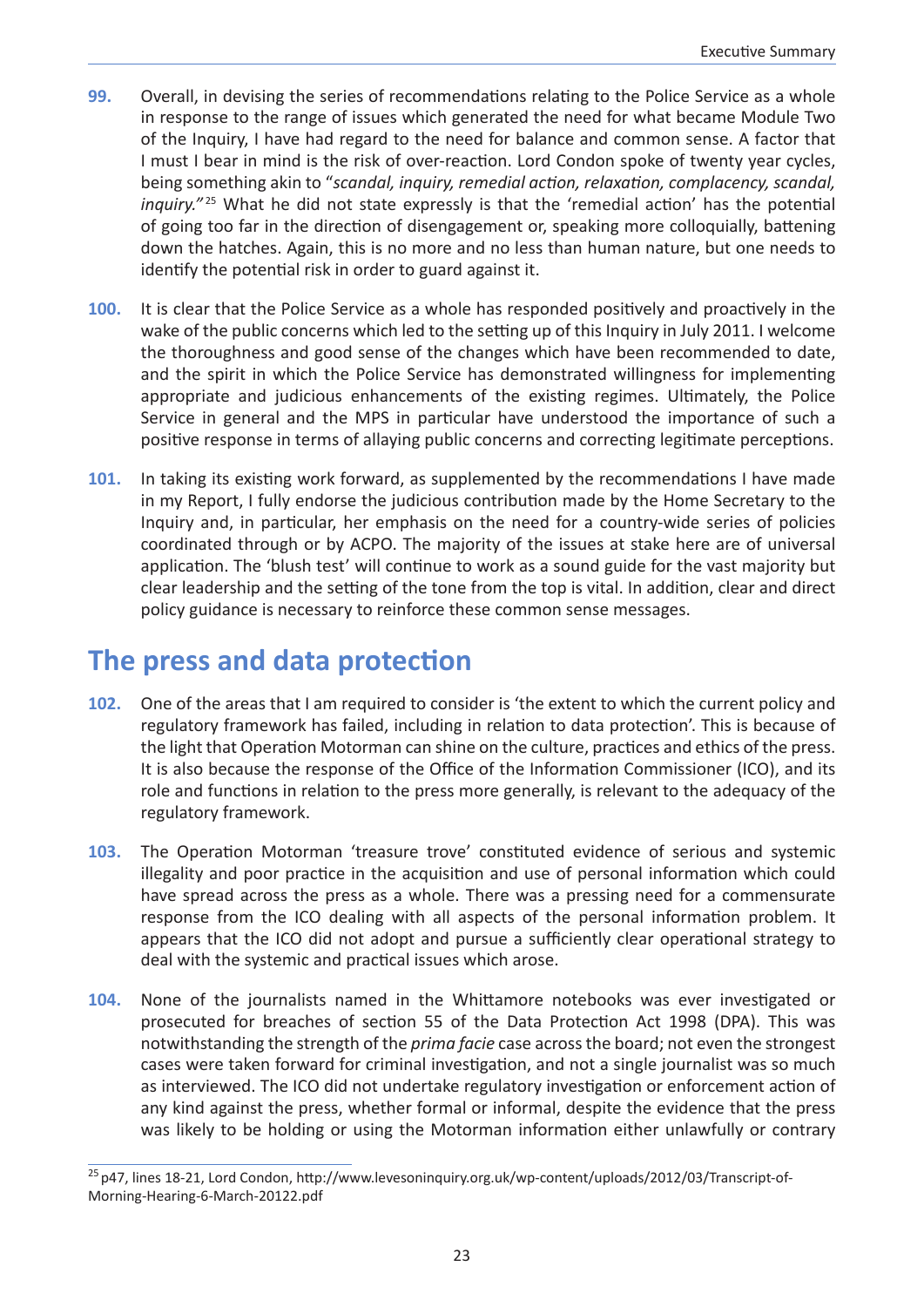to standards of good practice. In the circumstances, an opportunity was missed to address problems in the culture, practices and ethics of the press, and to safeguard the position of victims.

- **105.** The ICO did take significant steps to raise the profile of the issue politically. Two reports were laid before Parliament under section 52 of the DPA, which served an important function of drawing attention to the problem generally. The Information Commissioner also pursued a high-profile strategy: this was to seek to engage with the PCC and to campaign vigorously for legislative change which would broaden the sentencing powers of the criminal courts in relation to data protection breaches. The response to both was unsatisfactory.
- **106.** The dialogue with the PCC was long drawn out and ultimately produced disappointing results. The political campaign (which was not principally addressed to the behaviour of the press), stoutly and resolutely championed by successive Information Commissioners, faced a persistent and well-organised press counter-offensive lobbying effort. Six years on, the change of the law that was achieved (complete with an enhanced defence for public interest journalism) has still not been brought into force, and I have recommended that there should be no further delay in doing so.<sup>26</sup> The experience of the previous 50 years had endowed the press with a considerable degree of expertise in fighting battles of this sort (which it still manifests), and the eventual outcome was not entirely unforeseeable.
- **107.** The hostile attitude of the press to attempts at law enforcement and improvement of standards goes some way to account for the evident difficulty of the ICO, both past and present, in engaging operationally with the culture, practices and ethics of the press. Further explanation lies in the legal framework of the DPA, which puts unnecessary and inappropriate barriers in the way of regulatory law enforcement and the protection of victims' rights. I have recommended changes in the law to remove unnecessary procedural red tape and provide for a fairer balance between the public interest in freedom of expression and the public interest in personal information privacy. I have also recommended some extension to the ICO's powers of prosecution.
- **108.** I have recommended that the ICO in the meantime issue practical guidance designed to support the press in improving standards and practice in the handling of personal information, with which I expect the industry to engage speedily and constructively. I have further recommended the ICO issue advice and guidance to the public and to people who are concerned about being the victims of unlawful or unethical media practice. I have finally recommended consideration be given, both internally by the ICO and in terms of legal structure by the Ministry of Justice, to strengthening the constitution and capability of the ICO to perform its regulatory functions in relation to the press.

## **The press and politicians**

**109.** At the time the Inquiry was set up, the Leaders of all three main UK political parties were saying that politicians in recent years had become 'too close' to the press. The key questions for an Inquiry into the culture practices and ethics of the press were therefore, first, whether there were aspects of this close relationship which were relevant to the current state of press standards; second, whether previous opportunities to address legitimate public concerns

<sup>&</sup>lt;sup>26</sup> In addition to recommending the commencement of the provisions in s 77-78 of the Criminal Justice and Immigration Act 2008 increasing the penalties for offences under s 55 of the Data Protection Act 1998 (see Part H Chapter 5), I have also recommended that the Secretary of State for Justice use the power vested in him by s124(1)(a) (i) of the Coroners and Justice Act 2009 to invite the Sentencing Council of England and Wales to prepare guidelines in relation to data protection offences (including computer misuse): see Part J Chapter 2 Section 9.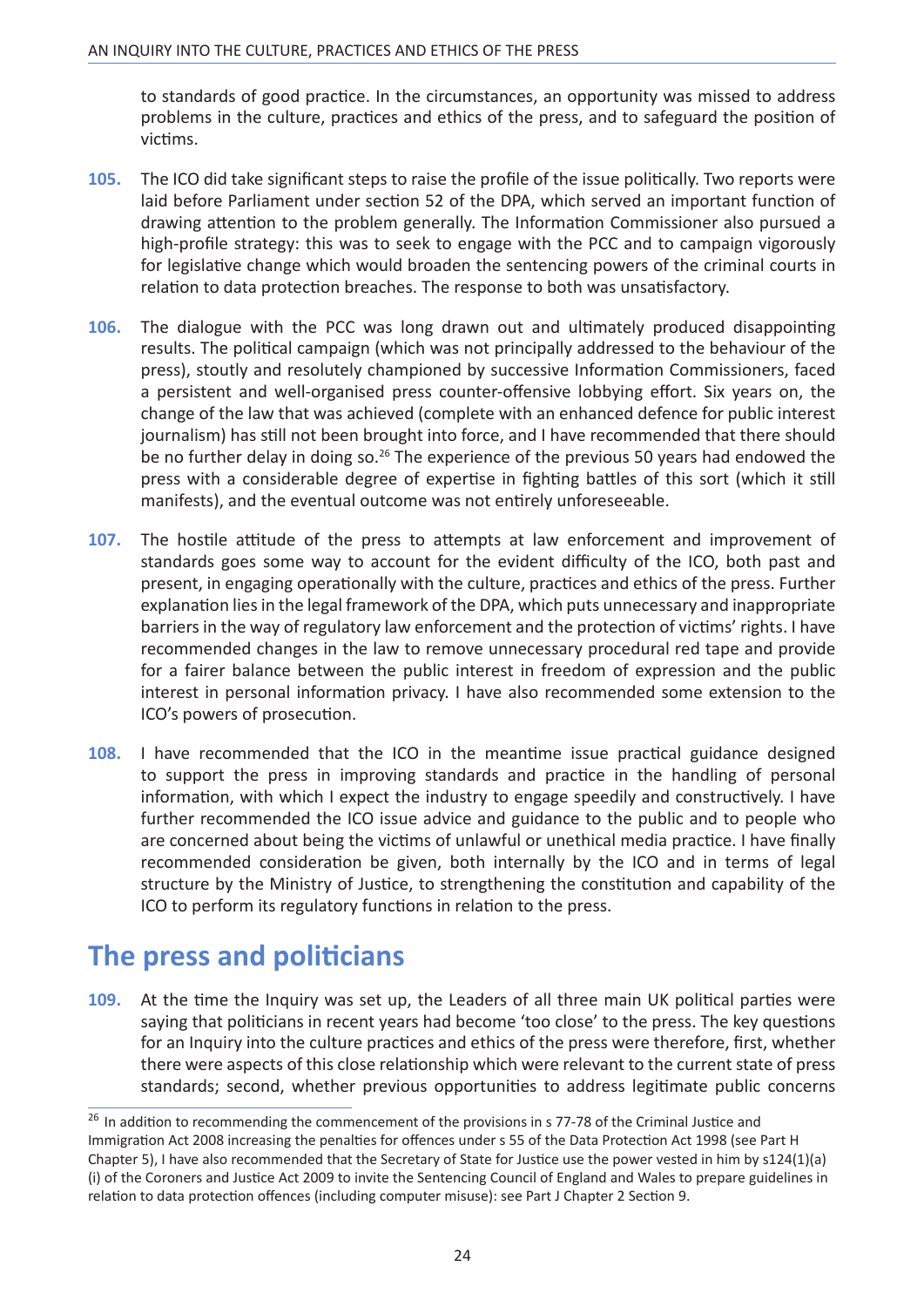about press standards had been missed as a result; and third, whether, in short, in the very places the public were democratically entitled to turn with their concerns there were in fact further aspects of the problem to be found.

- **110.** In relation to the evidence concerned with the press and the public, there were many examples that created a narrative and allowed general conclusions to be drawn. For the police, Operation Caryatid required its own analysis along with specific topics that were illustrative. For data protection, Operation Motorman and its consequences provided the facts. In relation to the politicians, detailed examination across a range of different areas, at different times, is neither necessary nor possible, particularly bearing in mind the pitfalls of appearing to any degree partisan. This summary is, therefore, much more general, and cannot do justice to the range of concrete examples considered.<sup>27</sup> I can do no more here than paint the general picture and identify the recommendations that I have made.
- **111.** Module Three was not in the main concerned with the routine interactions between politicians and the press; broadly, that relationship does not operate so as to give rise to any legitimate public concern. On the contrary, the overwhelming evidence is that relations between politicians and the press on a day to day basis are in robust good health and performing the vital public interest functions of a free press in a vigorous democracy, providing an open forum for public debate, enabling a free flow of information and challenge, and holding power to account. In these circumstances, close relationships, including personal friendships, are very much part and parcel of all of this and not in themselves any cause for surprise or concern.
- **112.** This part of the Report has focused on a very different aspect of the closeness of the relationship between press and politicians. That is, the question of whether it may have, or may appear to have, impacted on the willingness or ability of politicians to decide matters of public policy about the media, and specifically of policy about press standards, fairly and impartially in the public interest.
- **113.** This Inquiry takes its place in responding to the latest in a long sequence of spikes in public concern about press standards; this time it is phone hacking. That history has also been described as one of repeated missed opportunities, in which the political response has not been commensurate with the public concern. With the assistance of many of those directly involved, the Inquiry has considered the long-term pattern of these events, some other examples of decision-making about media policy, and at the sorts of relationships between press and politicians within which they took place.
- **114.** The evidence has ranged through the most recent five UK Premierships, considering each administration's press relationships at the highest level and, whether, from the sequence of key events, any patterns could be said to emerge. First, the Inquiry considered in particular the acquisition of The Times by Rupert Murdoch in the time of Prime Minister Thatcher. Second, it reflected on the response of Prime Minister Major's Government to the reports provided by Sir David Calcutt QC (and what Stephen Dorrell, then Secretary of State for National Heritage, described as the 'do nothing' option on press standards).
- **115.** Third, it looked at the lessons to be drawn from the approach to news management of Prime Minister Blair, and at the media policies of his Government, including the specific legislative proposals relating to the Human Rights Act 1998 and the Communications Act 2003. Fourth, it considered Prime Minister Brown's approach to the DPA (in particular, the amendment of the DPA in 2008 following the reports of the Information Commissioner).

<sup>&</sup>lt;sup>27</sup> The Report ranges across the administrations of five Prime Ministers, specific media policy issues and individual examples over a period of 40 years, although they also include much more recent example: see Part I.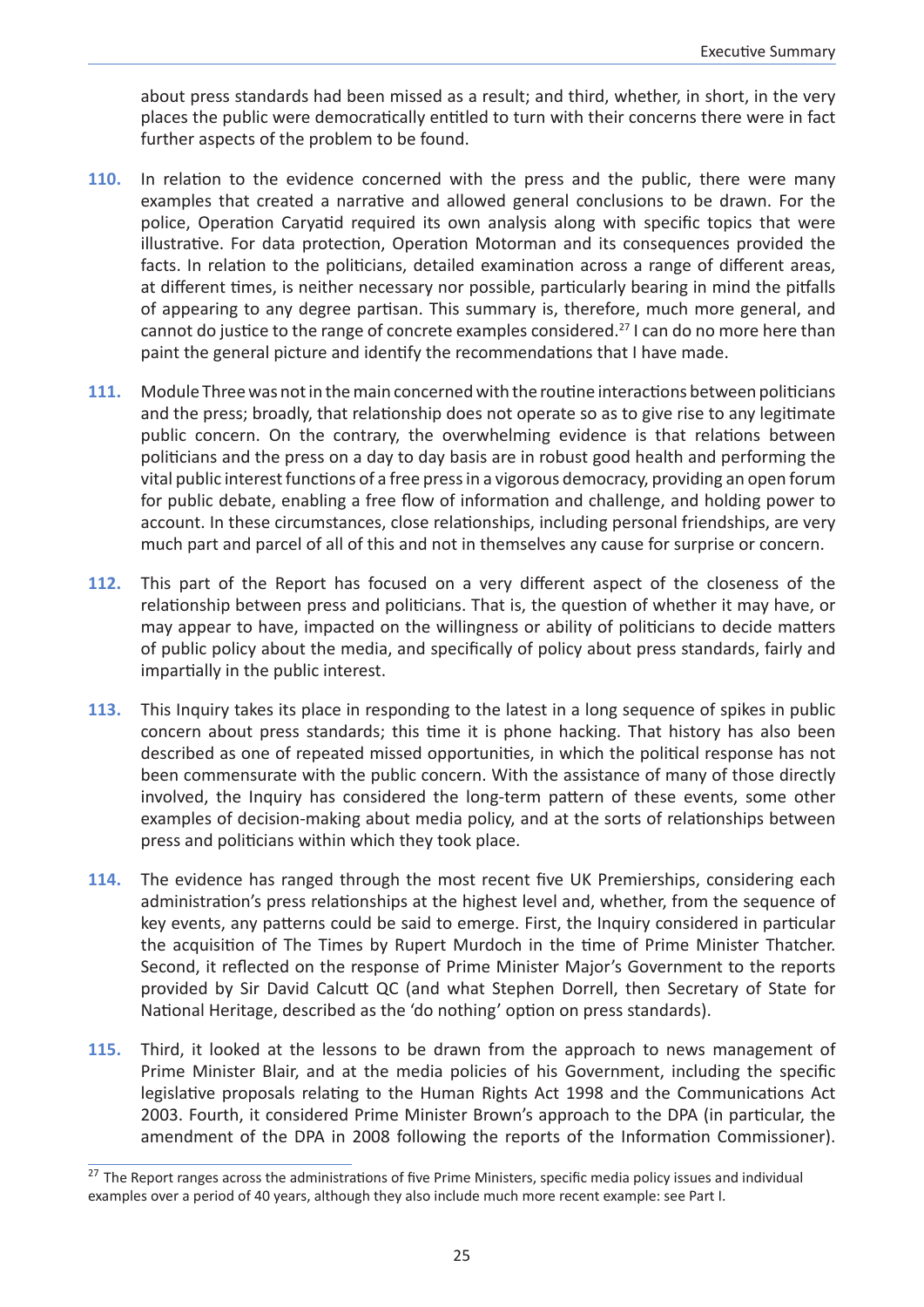More generally, it reflected on why successive Labour administrations, in power for 13 years, and notwithstanding the acute public concern about press behaviour following the tragic death of Diana, Princess of Wales, had made no more progress than their predecessors in addressing problems in the culture, practices and ethics of the press (noting also that Lord Mandelson observed in July 2011 that *'we were cowed'*).

- **116.** Fifth, the Inquiry considered a range of aspects of the relationship between contemporary politics and the press, about which public concern has been strongly expressed, including a particularly detailed consideration of the bid by News Corp to increase its holding in BSkyB, as explained more fully below.
- **117.** Taken as a whole, the evidence clearly demonstrates that, over the last 30-35 years and probably much longer, the political parties of UK national Government and of UK official Opposition, have had or developed too close a relationship with the press in a way which has not been in the public interest. In part, this has simply been a matter of spending a disproportionate amount of time, attention and resource on this relationship in comparison to, and at the expense of, other legitimate claims in relation to the conduct of public affairs. In part, it has been a matter of going too far in trying to control the supply of news and information to the public in return for the hope of favourable treatment by sections of the press, to a degree and by means beyond what might be considered to be the fair and reasonable (albeit partisan) conduct of public debate.
- **118.** On the other hand, politicians (supported by some academic commentators) have argued that this has been necessary to counteract the attempts of some sections of the press to discredit their motives and distort the policies that they seek to promote. I have concluded that in these kinds of respect, growing public awareness and impatience is simply making this kind of conduct counter-productive for politicians (if not for the press) in the critically important attempt to seek public trust and confidence. I need do no more than draw attention to that fact.
- **119.** There are other respects, however, in which the evidence suggests that politicians have conducted themselves in relation to the press in ways which have not served the public interest. They have placed themselves in positions in which they risked becoming vulnerable to influences which are neither known about nor transparent. There is thus no mechanism for holding them to account (which is, of course, the usual responsibility of the press itself). The result has been to create what was, at least potentially, a perception of conflict with their responsibilities in relation to the conduct of public affairs. A number of clear opportunities to address this perception have been missed and there has been a persistent failure to respond more generally to public concern about the culture practices and ethics of the press.
- **120.** I have concluded that a combination of these factors has contributed to a lessening of public confidence in the conduct of public affairs, by giving rise to legitimate perceptions and concerns that politicians and the press have traded power and influence in ways which are contrary to the public interest and out of public sight. These perceptions and concerns are inevitably particularly acute in relation to the conduct by politicians of public policy issues in relation to the press itself.
- **121.** In reaching these views, my focus has been not on particular parties or particular politicians, but on patterns of behaviour. Inevitably, some examples stand out, and I have particularly in mind the lessons which can be drawn from the political response to the Calcutt reports in the early 1990s and to the Information Commissioner's *What Price Privacy?* reports. I have also spent more time on some recent examples, because they formed prominent parts of the context to the setting up of the Inquiry.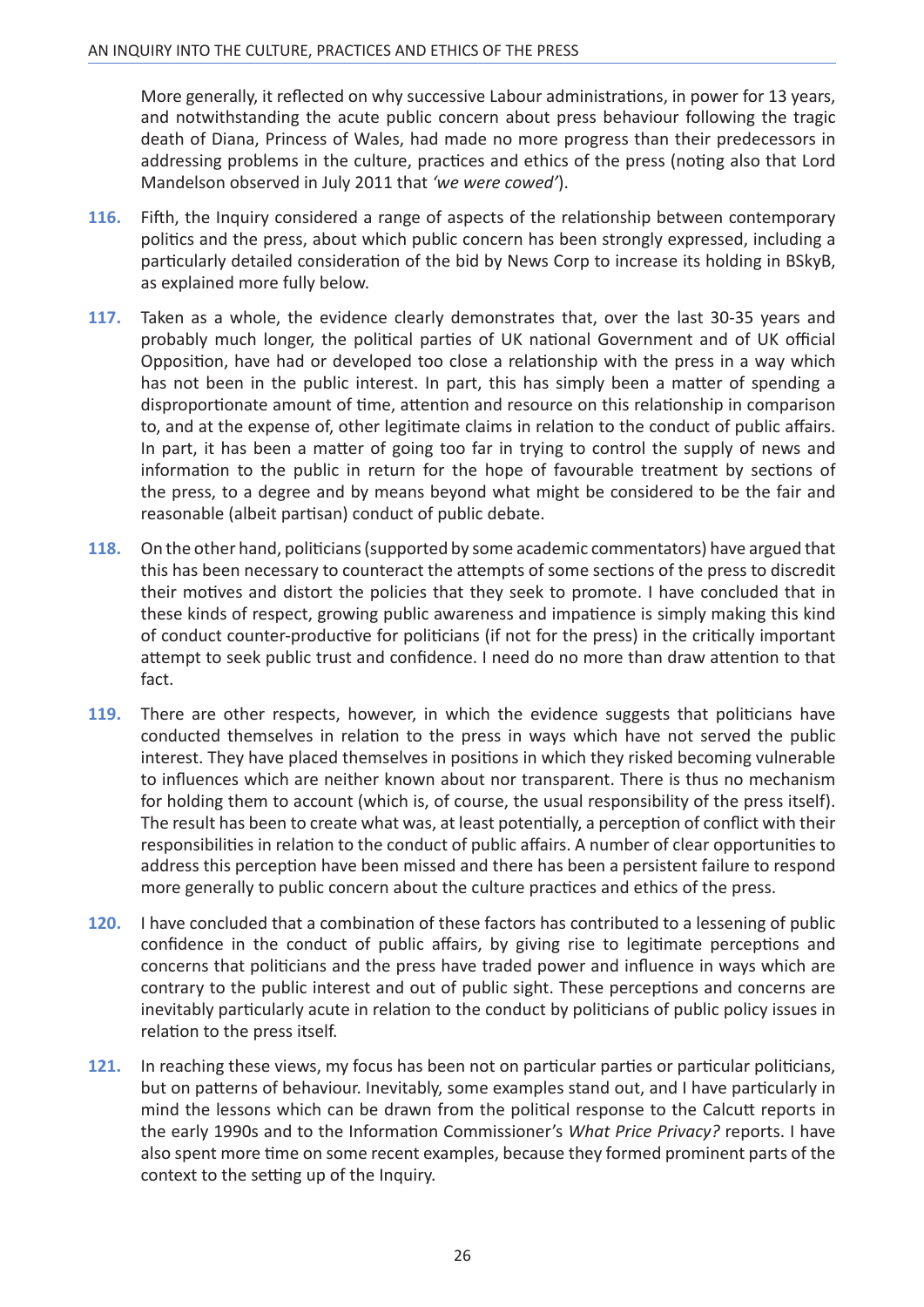- **122.** One of those recent examples was the handling by two successive Secretaries of State and their departments of the bid by News Corp to increase its holding in BSkyB.<sup>28</sup> This bid was launched in June 2010, one month after the General Election. In his capacity as Secretary of State for BIS, the Rt Hon Dr Vince Cable MP took responsibility for handling the bid under European and domestic law.
- **123.** Despite strong attempts to lobby him behind the scenes, Dr Cable acted with scrupulous care and impartiality until he was interviewed by two journalists posing as his constituents in early December 2010. He was fully entitled to hold strong views about the press in general and News International in particular, but his quasi-judicial role in relation to the bid meant that he had to put them to one side. Unfortunately, his unguarded remarks to these journalists about Rupert Murdoch and News International entered the public domain, thus creating an appearance of bias, and the Prime Minister was forced to transfer responsibility for the handling of the bid elsewhere.
- **124.** The Rt Hon Jeremy Hunt MP also had strong views as to the merits of the bid. He too was entitled to have these, if for no other reason that media policy fell within his DCMS portfolio. The transfer to Mr Hunt was a decision the Prime Minister was fully entitled to make. In these circumstances the bid came to DCMS and its Secretary of State in a crisis not of their making.
- **125.** Mr Hunt immediately put in place robust systems to ensure that the remaining stages of the bid would be handled with fairness, impartiality and transparency, all in line with his quasi-judicial obligations. His extensive reliance on external advice, above and beyond the minimum required, was a wise and effective means of helping him to keep to the statutory test and to engender confidence that an objective decision would be taken.
- **126.** In every respect bar one, the bid was commendably handled. Unfortunately, there was a serious hidden problem which, had the bid ultimately gone through and that problem come out, would have had the potential to jeopardise it altogether. Mr Hunt's Special Adviser, Adam Smith, was the known point of contact between DCMS and News Corp's professional lobbyist, Frédéric Michel. Mr Smith already knew Mr Michel, and, when faced with the intimacy, charm, volume and persistence of Mr Michel's approaches, he was put in an extremely difficult position. The processes that were put in place to manage the bid did not prove to be robust enough in this particular respect. Best practice of the kind subsequently encapsulated in the Cabinet Office guidance on quasi-judicial decision-making was not followed.
- **127.** I have concluded that the seeds of this problem were sown at an early stage, and that the risks were, or should have been, obvious from the outset. I doubt the wisdom of appointing Mr Smith to this role. The consequential risks were then compounded by the cumulative effects of the lack of explicit clarity in Mr Smith's role, the lack of express instruction that it was clear that he fully understood, and a lack of supervision by Mr Hunt.
- **128.** I have concluded that there is no credible evidence of actual bias on the part of Mr Hunt. However, the voluminous exchanges between Mr Michel and Mr Smith, in the circumstances, give rise to a perception of bias. The fact that they were conducted informally, and off the departmental record, are an additional cause for concern.
- **129.** The history of decision-taking on matters of media policy, including the history of the BSkyB bid, illustrates a significant issue which seems to me to lie at the heart of the problematic dimension to the relationship between the press and the politicians. That is that there

<sup>&</sup>lt;sup>28</sup> No attempt has been made to seek to summarise the complex facts that are comprised by the way in which it was handled by News Corp and by the relevant Secretaries of State: they are fully set out in Part I Chapter 6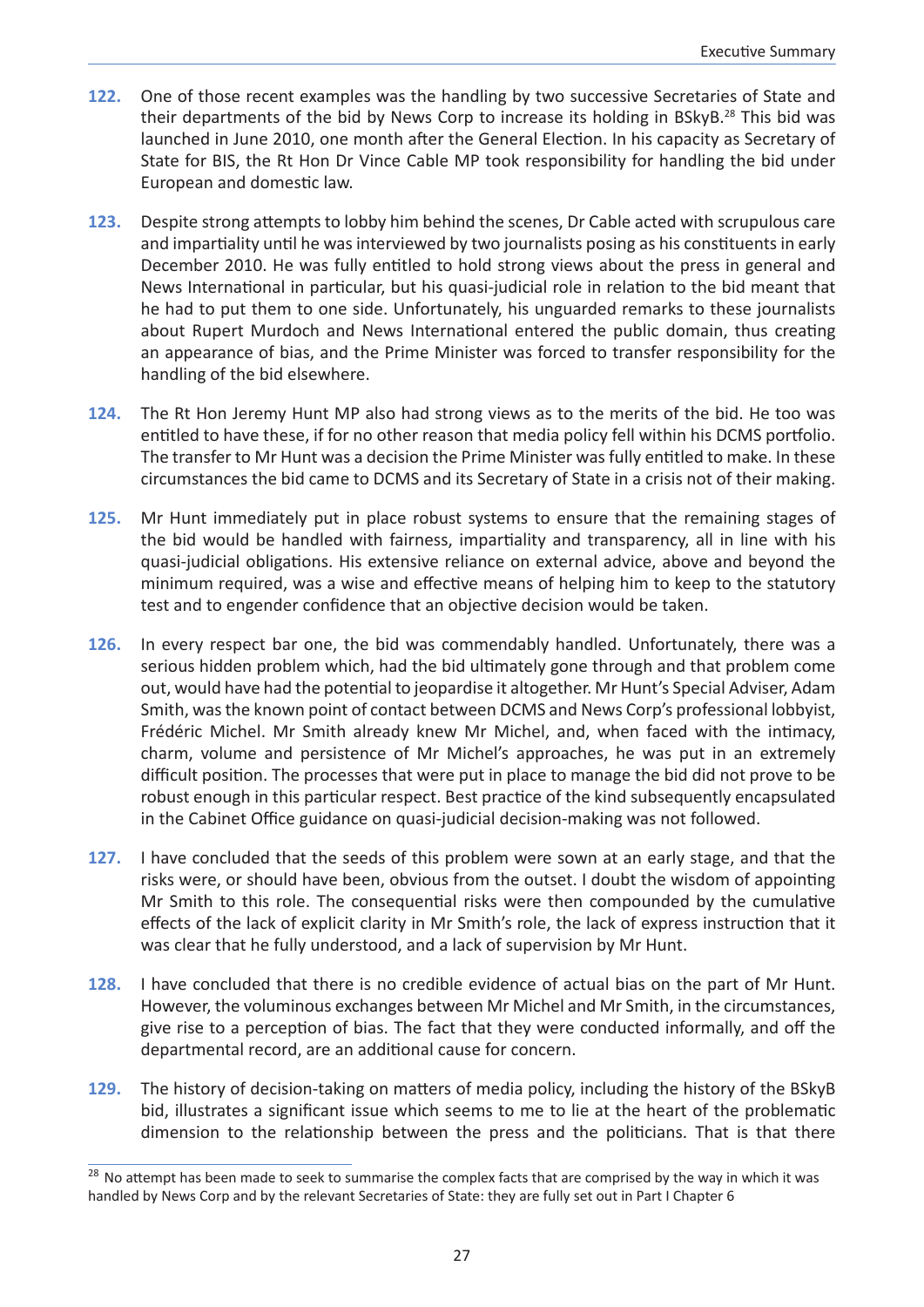have been those in positions of leadership of the press who have shown themselves to be exceptionally dedicated, powerful and effective political lobbyists in the cause of their own (predominantly commercial, but also wider) interests. That lobbying has been conducted in part overtly and editorially, and in part covertly and through the medium of personal relationships with politicians.

- **130.** I should say that I do not consider the self-interested lobbying of the press to be an appropriate matter for press regulation. Media companies should not be criticised for, or restrained from, lawfully advocating their private interests with all the considerable skill and resource at their command, and at the highest levels to which they can (and do) secure access. The only exception I make relates to the measure of openness and formality required in the context of quasi-judicial decision-making.
- **131.** On the other hand, I consider it to be entirely the responsibility of politicians who are the object of press lobbying to judge how far and in what way they consider it to be in the public interest for them to respond. And one of the chief aspects of that responsibility is to bear in mind that while a free and healthy press is certainly in the public interest, that does not mean that everything which is in the (commercial or wider) interests of any individual press organisation, or even the industry as a whole, will itself necessarily be in the public interest. The matter must be looked at in the round.
- **132.** Politicians are in a difficult position in relation to lobbying from the press. Not only are the press powerful lobbyists in their own interests, but they wield a powerful megaphone with considerable influence over the personal and political reputation of politicians. They are also highly skilled, at the level of some proprietors, editors and senior executives, at subtle and intuitive lobbying in the context of personal relationships and friendships. Politicians are further rendered vulnerable by the extent to which they may compromise their privacy, often to an ambiguous degree, in the cause of presenting an 'authentic view' of themselves to the public, a necessity in a more personal age of politics; this risks inviting further intrusion in the name of 'exposing hypocrisy'.
- **133.** The relationships within which lobbying can take place are not the everyday relationships of journalism and politics. They are the relationships of policy makers (actual or potential) and those who stand to benefit directly from those policies. That is a limited category, comprising (on the one hand) a small number of relevant Government decision-makers and those who credibly aspire to those positions in the future whether from within governing parties or their rivals in opposition, and (on the other) the proprietors, title editors and executive decision-makers of the press. In these relationships the boundaries between the conduct of Government business with its formalities and accountabilities on the one hand, and informal 'political' or 'personal' interactions on the other, are not clear, and inevitably so. There is accordingly a legitimate concern about lack of transparency and accountability. That is unsatisfactory from the public point of view, and at the same time exposes politicians to a degree of unfair speculation and innuendo.
- **134.** In this limited category of relationships, I have concluded that positive steps are needed to address a genuine and legitimate problem of public perception, and hence of trust and confidence. I have recommended as a first step that political leaders reflect constructively on the merits of publishing on behalf of their party a statement setting out, for the public, an explanation of the approach they propose to take as a matter of party policy in conducting relationships with the press.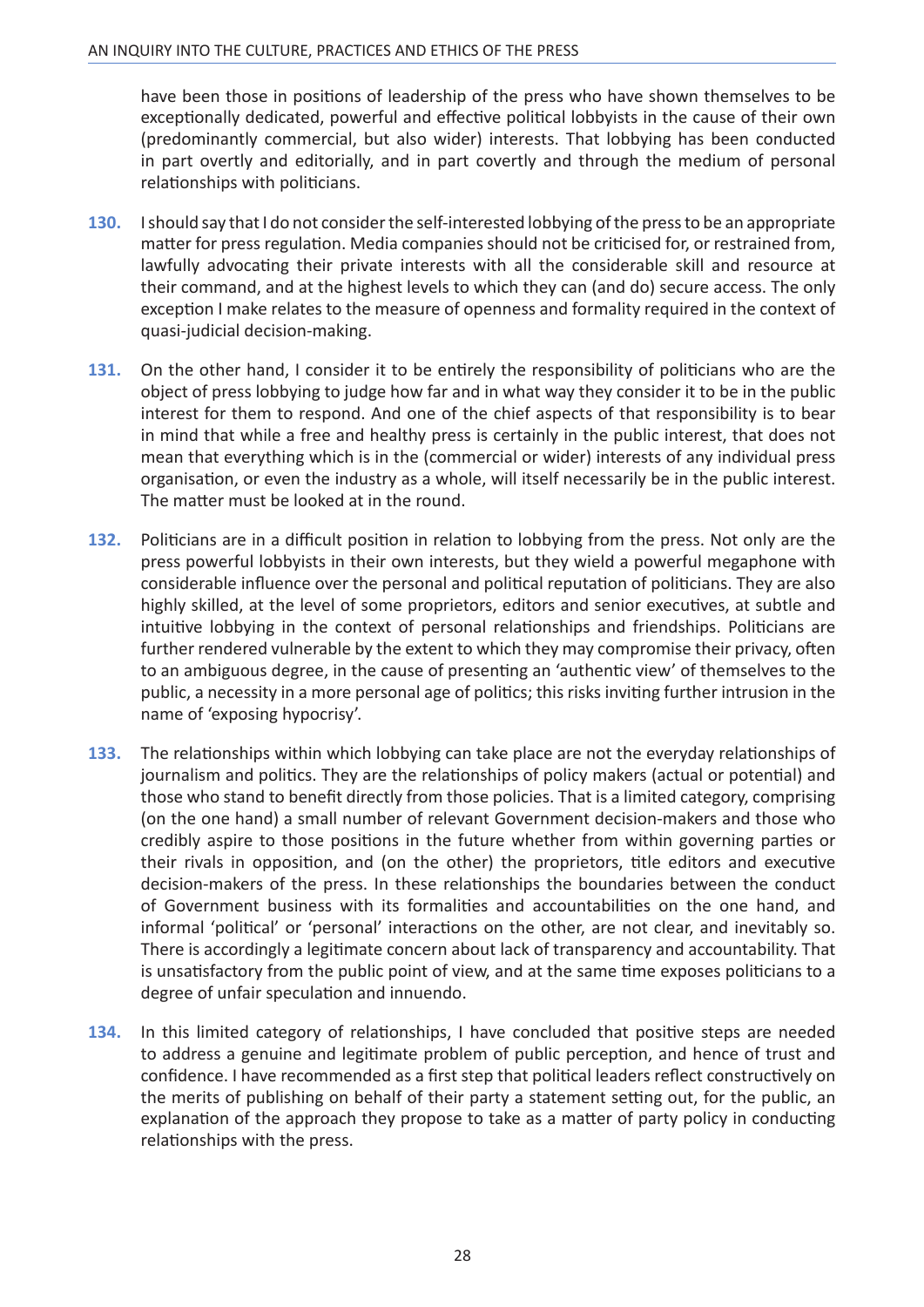- **135.** I have also recommended that the most senior Front Bench politicians, whether in Government or Opposition, should give very serious consideration to accepting the case for public transparency at least to some degree beyond the strict requirements of current law and practice. I have only very limited steps in mind. They relate to the publication of the fact of meetings between very senior politicians and the executive decision-makers of the press (but, importantly, whether conducted in person or through agents) and some indication of when matters of media policy are discussed. This would apply to all such meetings, whether Governmental, or capable of being designated 'political' or 'personal', because of the degree to which those classifications do not appear to hold good.
- **136.** I also recommend periodic disclosure, by way of general estimate only, of some basic information about the frequency or density of other communications (such as correspondence, phone, text and email). A little more transparency by way of these very simple, plain facts about the kinds of relationships within which powerful press lobbying takes place are designed to suggest directions for improvement in public understanding and confidence in the political process.
- **137.** The response to this Report will itself open a new chapter in the history of the relations between politicians and the press. The open forum which the Inquiry has sought to provide for consideration of the way forward for press standards has inevitably taken place against a background of a continuing conversation between press and politicians to which the Inquiry and the public have not been party. This has not happened under the sort of conditions of transparency which I have concluded to be an essential component for restoration of public trust and confidence in the determination of media policy. I am therefore encouraging politicians to reflect on the legitimate public interest in understanding at least something about the interactions they have had with the press (whether direct or indirect) on the subject matter of the Inquiry and this Report. The opportunity for transparency is obvious.

## **Plurality**

- **138.** The bid by NewsCorp to buy those shares in BSkyB that it did not already own led to widespread concern about whether the current rules in place to protect media plurality in the UK were sufficient, with a particular concern on the role played by politicians in key decisions.
- **139.** There is no question about the importance of maintaining a plural media. The requirement of the broadcasting code for broadcast news to be impartial provides some degree of assurance that the public will have access to unbiased news coverage, but it remains vital to ensure that there are many different sources of news, controlled by many different people, and reaching the public by many different routes. It is only through this plurality, specifically in relation to news and current affairs, that we can ensure that the public is able to be well informed on matters of local, national and international news and policy and able to play their full part in a democratic society.
- **140.** There are very few existing mechanisms to protect that plurality. Obviously competition law applies in media markets, which should prevent any abuse of a monopoly position. But it must be the case that a problematic loss of plurality could occur without necessarily giving rise to competition concerns. Under the current provisions of the Enterprise Act 2002 and the Communications Act 2003 the relevant Secretary of State has the power to intervene in a proposed media merger if he believes that media plurality concerns arise. This means that action can be taken to protect plurality only at the point that a transaction threatens to reduce it. There is no current option for the Government or regulators to step in to protect plurality if it is threatened by organic change in the market.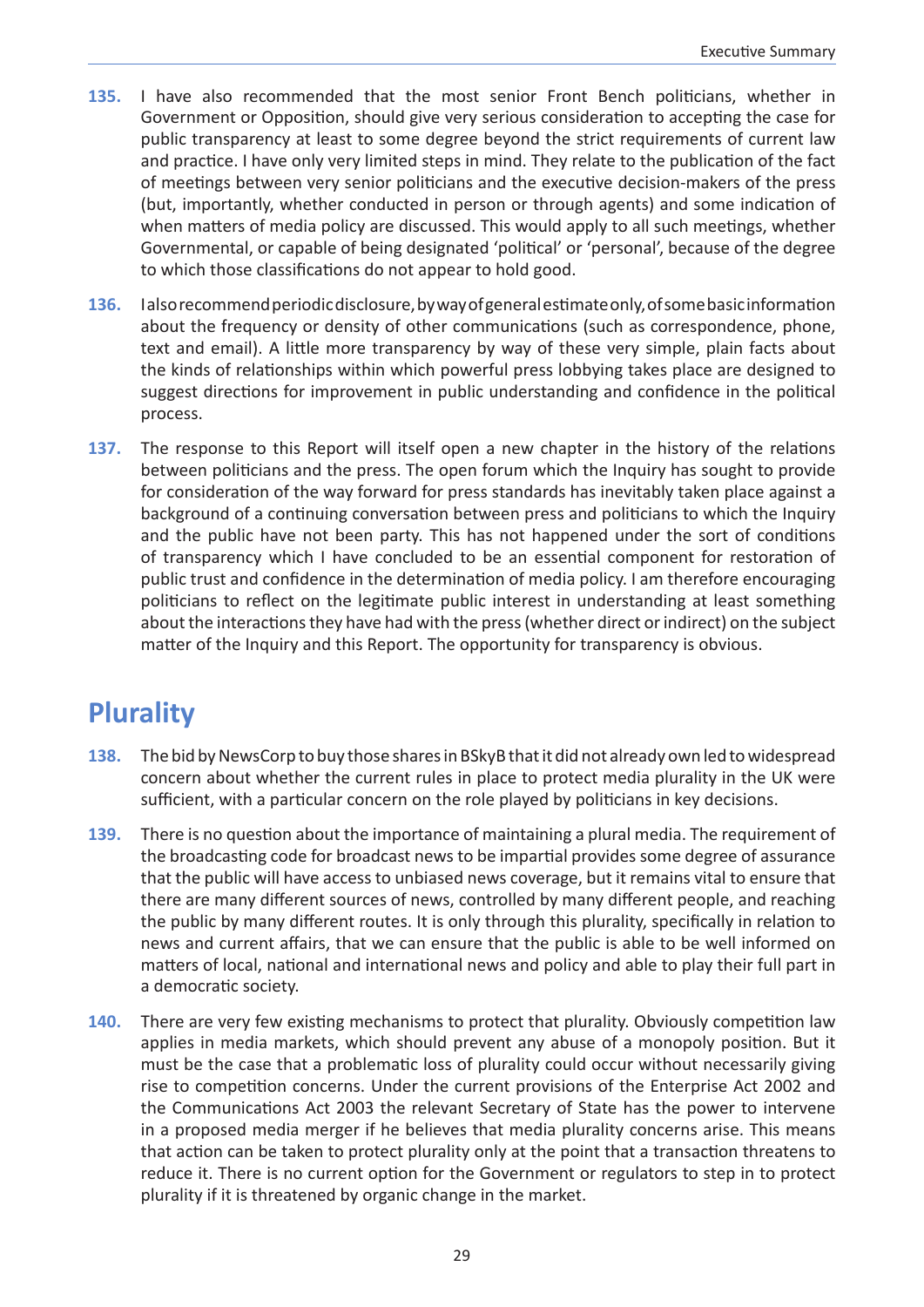#### AN INQUIRY INTO THE CULTURE, PRACTICES AND ETHICS OF THE PRESS

- **141.** This was signalled as a concern by Ofcom when it provided advice to the Secretary of State in relation to the BSkyB bid and that concern has been widely echoed by others. It is, in my view, important that the Government should find some way of ensuring that there is a mechanism for protecting media plurality in relation to organic change. Ofcom proposed conducting regular plurality reviews. An alternative approach would be to consider changes to the competition markets regime. It is important that the Government adopts a solution likely to provide timely warning of, and response to, plurality concerns that develop as a result of organic growth.
- **142.** I also believe that there should be clarity on what is meant by plurality and how it should be measured. My view is that the focus of plurality concerns should be on news and current affairs reporting, but this is something that should be kept under review. Media markets have developed significantly since the Communications Act 2003 was passed and it is now clear that online news provision should be taken into account in any plurality measure. No compelling evidence was put forward to support arguments for any fixed cap on media market share, but it will be important for the regulatory authorities to be able to impose structural remedies and remedies which will change behaviour which can relate, if appropriate, to editorial independence and journalistic standards.
- **143.** The experience of both Dr Cable and Mr Hunt in respect of handling the BSkyB bid has brought into focus the question of the role of politicians in making decisions relating to plurality. The dangers of bias, or the perception of bias, are all too obvious. However, I do not consider that the answer to that is to take politicians out of the process. Decisions about what is in the public interest in relation to plurality of the media are fundamentally decisions which should be taken by democratically accountable Ministers, who must be capable of putting any irrelevant considerations to one side. This does not mean that the current process is satisfactory: clearly it is not. The best solution to the problem of bias or perception of bias is transparency. I therefore recommend in the Report that there should be greater transparency at each stage of political decision making in relation to media mergers. In particular I am suggesting that Ministers should consult relevant parties before deciding to refer a transaction to the competition authorities on plurality grounds and publish the reasons for this decision. Further, the Secretary of State should be required to accept the advice of the independent regulators or explain why that advice has been rejected. I have also suggested that the nature and extent of any submissions or lobbying to which the Secretary of State and his officials and advisors have been subject should be published. This will ensure that the basis for Ministerial decisions, is open to public scrutiny.

## **Concluding remarks**

- **144.** The work of the Inquiry has ranged over a very large area, collecting evidence from many different people, coming from very different walks of life. It has been provided in different ways – orally, in writing and by submission. The purpose of the Report has been to try to collect that material together and present it in an orderly way so that everyone is free to judge the evidence for themselves and come to their own views about it. At all times, I have endeavoured to make transparent the workings of the Inquiry so that the objectivity of the process is clear for all to see.
- **145.** My recommendations are intended to be clear and unambiguous. They have not been affected or influenced by any political or other agenda. I have not been deflected from my path by any extraneous commentary I have read or heard over the past 16 months; which has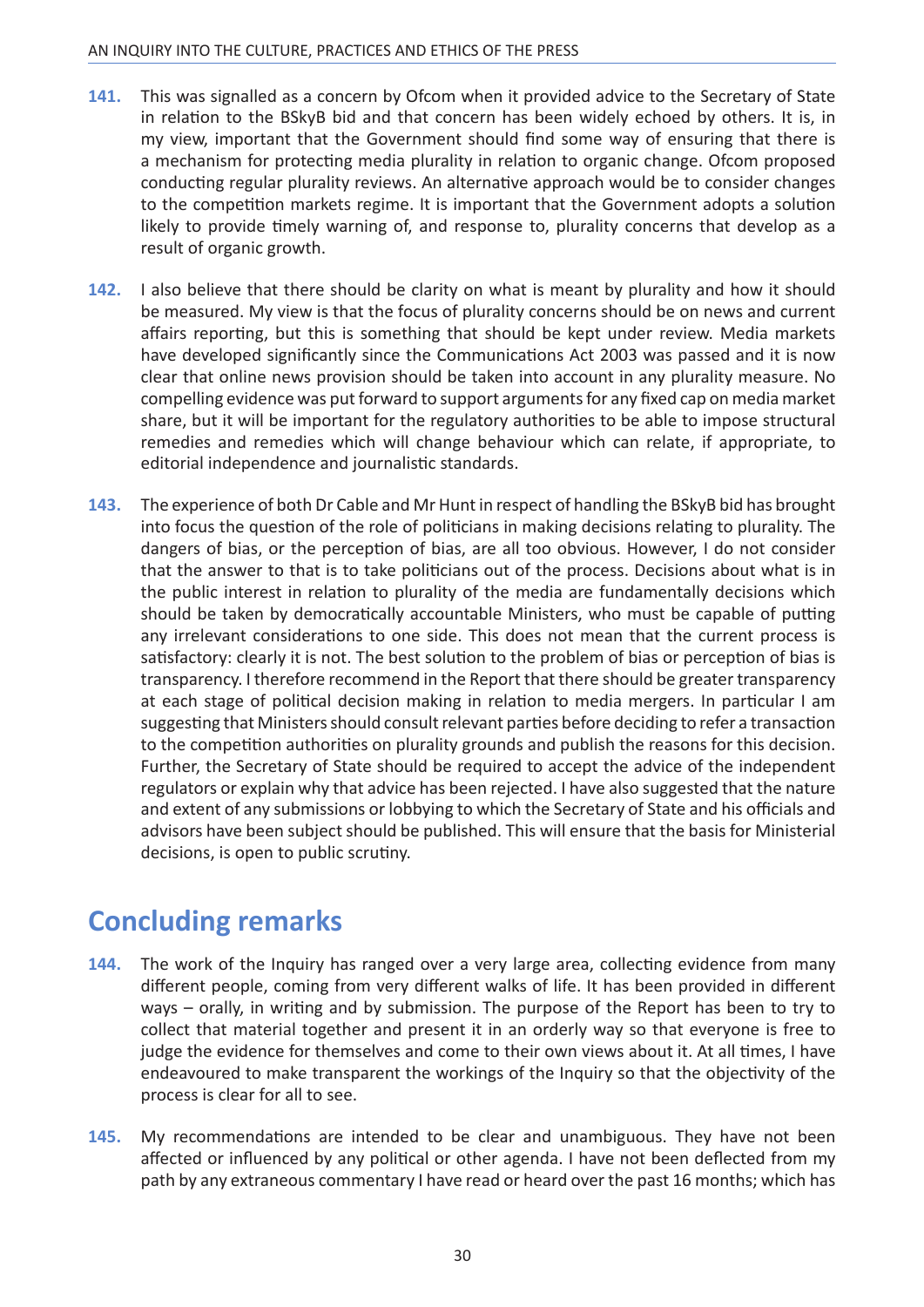only served to confirm my conclusions; I am doing what I believe is fair and right for everyone, not least the public. I am confident that my recommendations, and the reasons underlying them, will be seen by the public in that spirit.

**146.** I end where I started this Summary. This is the seventh time in less than 70 years that the issues which have occupied my life since I was appointed in July 2011 have been addressed. No-one can think it makes any sense to contemplate an eighth. The ball is now in the court of the politicians. I expect my recommendations to be treated in exactly the same cross-party spirit which led to the setting up of this Inquiry. The Rt Hon Sir John Major put it graphically:

> *"I have no idea what this Inquiry will recommend, but if it makes recommendations that require action, then I think it is infinitely more likely that that action will be carried into legislation if it has the support of the major parties. If it does not, if one party breaks off and decides it's going to seek future favour with powerful proprietors and press barons by opposing it, then it will be very difficult for it to be carried into law, and I think that is something that is very important. So I think there is an especial responsibility on the leaders of the three major parties. 20-odd years ago – 23 years ago, I think – a senior minister said the press were drinking in the last-chance saloon. I think on this occasion it's the politicians who are in the last-chance saloon. If, at the end of this Inquiry, with the recommendations that may be made – and I don't seek to forecast what they may be, but if the recommendations that are made are not enacted and nothing is done, it is difficult to see how this matter could be returned to in any*  reasonable period of time, and those parts of the press which have behaved badly will *continue to behave badly and put at a disadvantage those parts of the press that do not behave badly.*

> *I* reiterate: *I think the underlying purpose is to eliminate the bad behaviour and bring the bad up to the level of the good, and the bad is just a cancer in the journalistic body. It isn't the journalistic body as a whole. And I think in the interests of the best form of journalism, it is important that whatever is recommended is taken seriously by Parliament, and it is infinitely more likely to be enacted if neither of the major parties decides to play partisan short-term party politics with it by seeking to court the favour of an important media baron who may not like what is proposed."* <sup>29</sup>

 $^{29}$  page 61 line 22 – page 62 line 21: https://www.levesoninquiry.org.uk/wp-content/uploads/2012/06/Transcript-of-Morning-Hearing-12-June-2012.pdf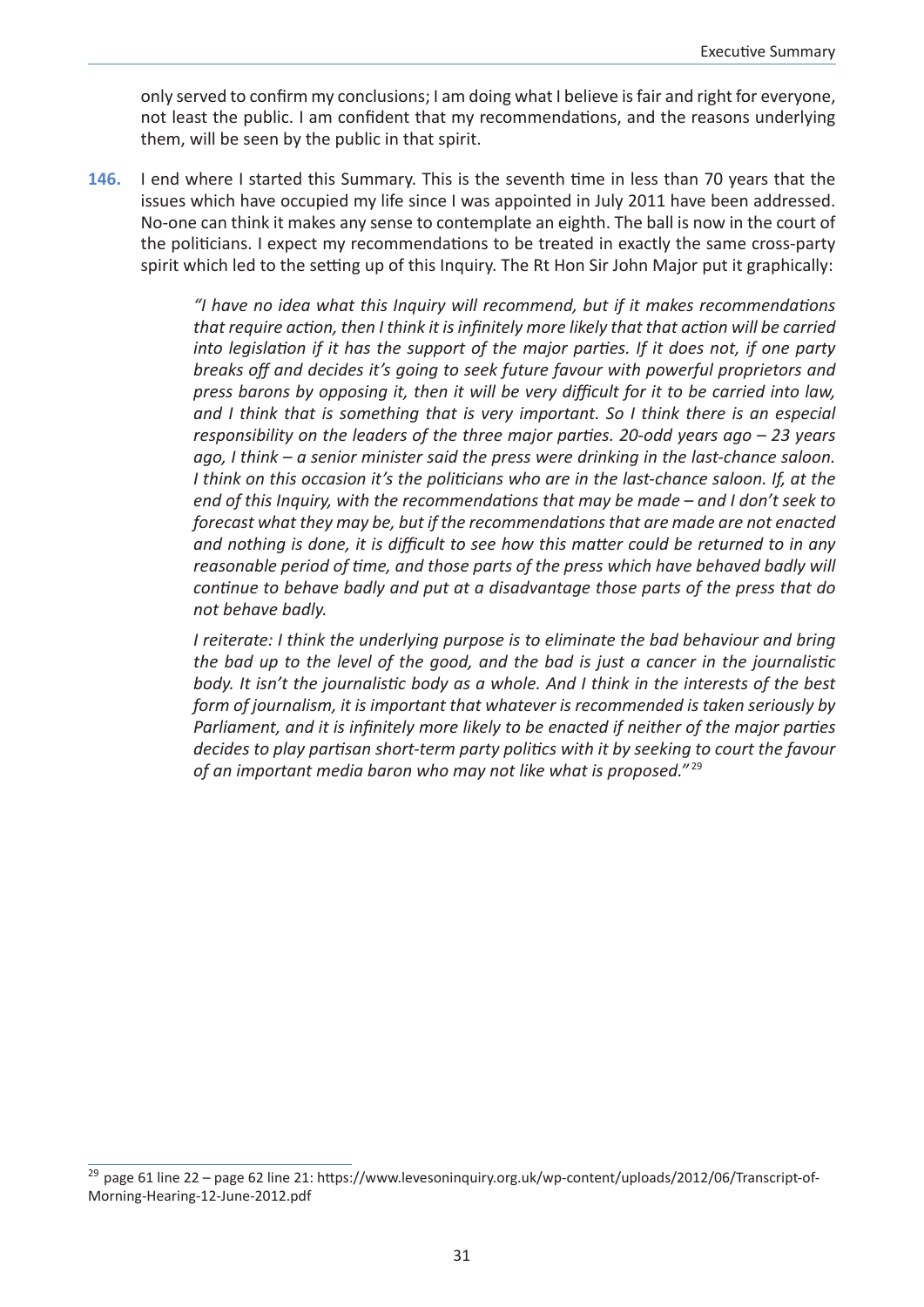## **Summary of recommendationS**

## **Regulatory Models for the Future**

### Establishing an independent self-regulatory regime

### *Independence: appointments*

- **1.** An independent self regulatory body should be governed by an independent Board. In order to ensure the independence of the body, the Chair and members of the Board must be appointed in a genuinely open, transparent and independent way, without any influence from industry or Government.<sup>1</sup>
- **2.** The appointment of the Chair of the Board should be made by an appointment panel. The selection of that panel must itself be conducted in an appropriately independent way and must, itself, be independent of the industry and of Government.<sup>2</sup>
- **3.** The appointment panel:
	- (a) should be appointed in an independent, fair and open way;
	- (b) should contain a substantial majority of members who are demonstrably independent of the press;
	- (c) should include at least one person with a current understanding and experience of the press;
	- (d) should include no more than one current editor of a publication that could be a member of the body.3
- **4.** The appointment of the Board should also be an independent process, and the composition of the Board should include people with relevant expertise. The requirement for independence means that there should be no serving editors on the Board.4
- **5.** The members of the Board should be appointed by the same appointment panel that appoints the Chair, together with the Chair (once appointed), and should:
	- (a) be appointed by a fair and open process;
	- (b) comprise a majority of people who are independent of the press;
	- (c) include a sufficient number of people with experience of the industry who may include former editors and senior or academic journalists;
	- (d) not include any serving editor; and
	- (e) not include any serving member of the House of Commons or any member of the Government.<sup>5</sup>

<sup>1</sup> Part K, Chapter 7, para 4.5

<sup>2</sup> Part K, Chapter 7, para 4.7

<sup>&</sup>lt;sup>3</sup> Part K, Chapter 7, para 4.8

<sup>4</sup> Part K, Chapter 7, para 4.10

<sup>&</sup>lt;sup>5</sup> Part K, Chapter 7, para 4.10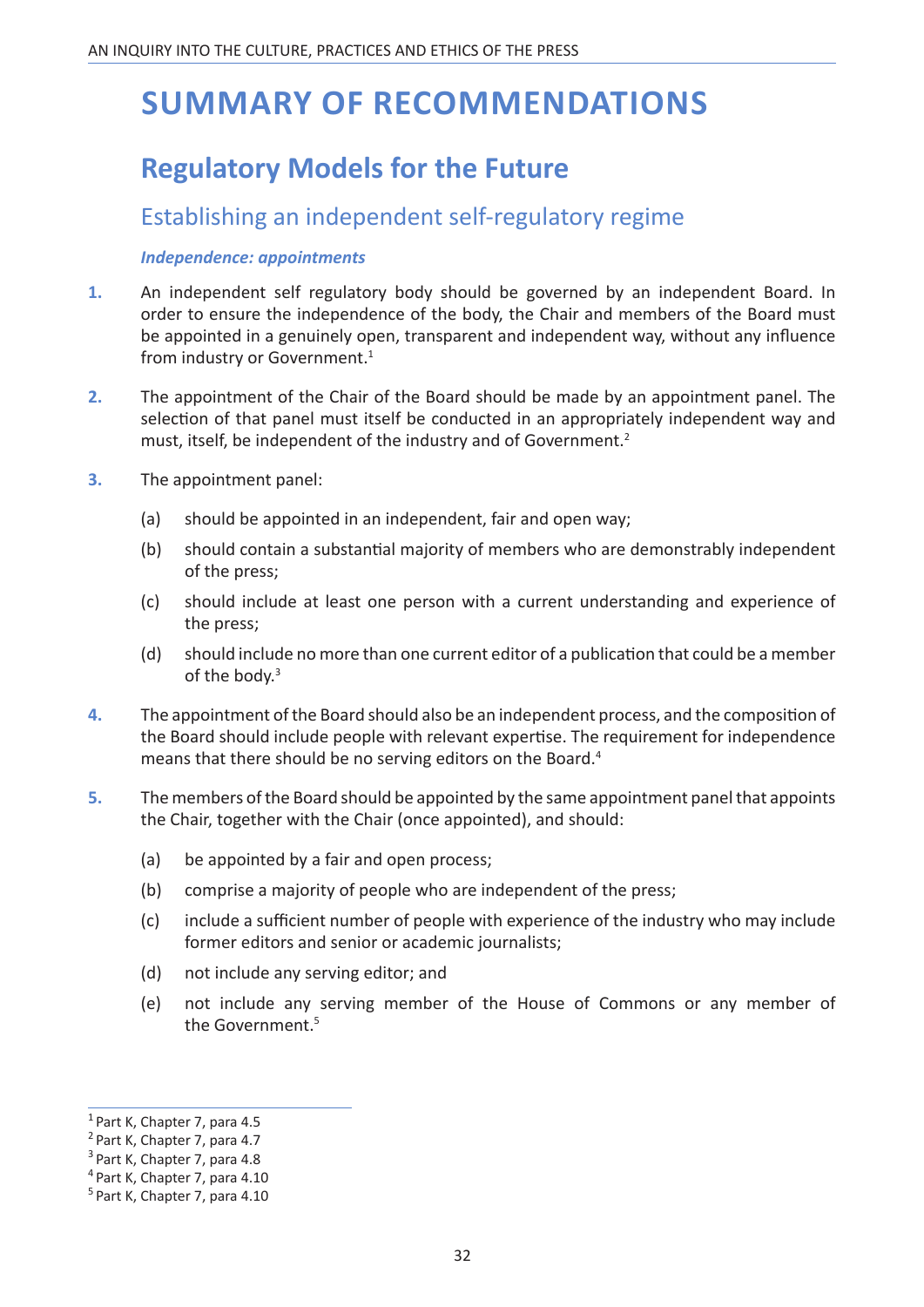### *Independence: funding*

**6.** Funding for the system should be settled in agreement between the industry and the Board, taking into account the cost of fulfilling the obligations of the regulator and the commercial pressures on the industry. There should be an indicative budget which the Board certifies is adequate for the purpose. Funding settlements should cover a four or five year period and should be negotiated well in advance.<sup>6</sup>

### *Functions*

### *Standards Code and Governance Requirements*

- **7.** The standards code must ultimately be the responsibility of, and adopted by, the Board, advised by a Code Committee which may comprise both independent members of the Board and serving editors.<sup>7</sup>
- **8.** The code must take into account the importance of freedom of speech, the interests of the public (including the public interest in detecting or exposing crime or serous impropriety, protecting public health and safety and preventing the public from being seriously misled) and the rights of individuals. Specifically, it must cover standards of:
	- (a) conduct, especially in relation to the treatment of other people in the process of obtaining material;
	- (b) appropriate respect for privacy where there is no sufficient public interest justification for breach and
	- (c) accuracy, and the need to avoid misrepresentation.<sup>8</sup>
- **9.** The Board should require, of those who subscribe, appropriate internal governance processes, transparency on what governance processes they have in place, and notice of any failures in compliance, together with details of steps taken to deal with failures in compliance.<sup>9</sup>

### *Complaints*

- **10.** The Board should require all those who subscribe to have an adequate and speedy complaint handling mechanism; it should encourage those who wish to complain to do so through that mechanism and should not receive complaints directly unless or until the internal complaints system has been engaged without the complaint being resolved in an appropriate time.<sup>10</sup>
- **11.** The Board should have the power to hear and decide on complaints about breach of the standards code by those who subscribe. The Board should have the power (but not necessarily in all cases depending on the circumstances the duty) to hear complaints whoever they come from, whether personally and directly affected by the alleged breach, or a representative group affected by the alleged breach, or a third party seeking to ensure accuracy of published information. In the case of third party complaints the views of the party most closely involved should be taken into account. $11$

<sup>6</sup> Part K, Chapter 7, para 4.16

<sup>7</sup> Part K, Chapter 7, para 4.21

<sup>8</sup> Part K, Chapter 7, para 4.23

<sup>&</sup>lt;sup>9</sup> Part K, Chapter 7, para 4.25

<sup>10</sup> Part K, Chapter 7, para 4.26

<sup>11</sup> Part K, Chapter 7, para 4.30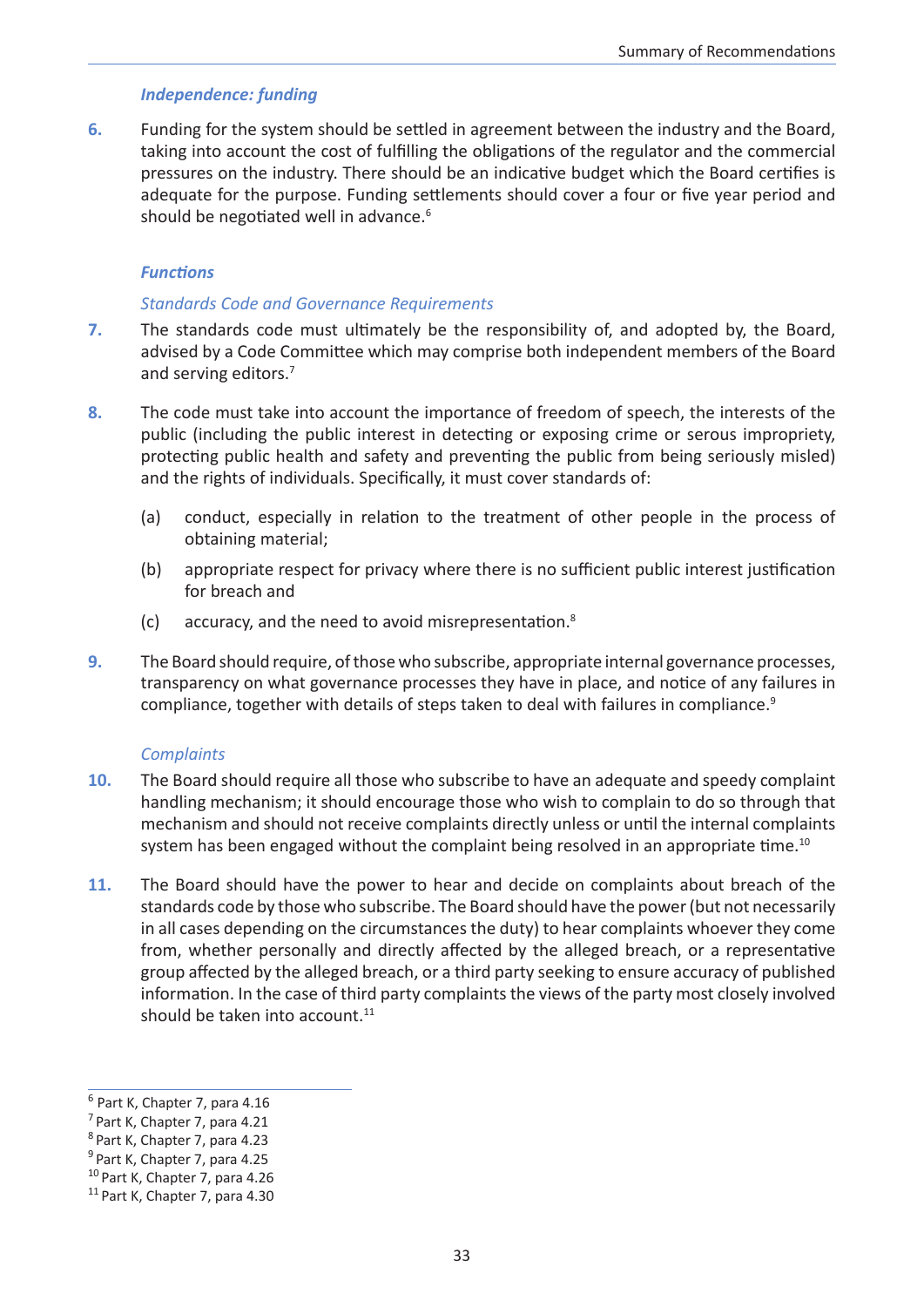- **12.** Decisions on complaints should be the ultimate responsibility of the Board, advised by complaints handling officials to whom appropriate delegations may be made.<sup>12</sup>
- **13.** Serving editors should not be members of any Committee advising the Board on complaints and any such Committee should have a composition broadly reflecting that of the main Board, with a majority of people who are independent of the press.<sup>13</sup>
- **14.** It should continue to be the case that complainants are able to bring complaints free of charge.14

#### *Powers, Remedies and Sanctions*

- **15.** In relation to complaints, the Board should have the power to direct appropriate remedial action for breach of standards and the publication of corrections and apologies. Although remedies are essentially about correcting the record for individuals, the power to require a correction and an apology must apply equally in relation to individual standards breaches (which the Board has accepted) and to groups of people (or matters of fact) where there is no single identifiable individual who has been affected.<sup>15</sup>
- 16. The power to direct the nature, extent and placement of apologies should lie with the Board.<sup>16</sup>
- **17.** The Board should **not** have the power to prevent publication of any material, by anyone, at any time although (in its discretion) it should be able to offer a service of advice to editors of subscribing publications relating to code compliance which editors, in their discretion, can deploy in civil proceedings arising out of publication.<sup>17</sup>
- **18.** The Board, being an independent self-regulatory body, should have authority to examine issues on its own initiative and have sufficient powers to carry out investigations both into suspected serious or systemic breaches of the code and failures to comply with directions of the Board. Those who subscribe must be required to cooperate with any such investigation.<sup>18</sup>
- **19.** The Board should have the power to impose appropriate and proportionate sanctions, (including financial sanctions up to 1% of turnover with a maximum of £1m), on any subscriber found to be responsible for serious or systemic breaches of the standards code or governance requirements of the body. The sanctions that should be available should include power to require publication of corrections, if the breaches relate to accuracy, or apologies if the breaches relate to other provisions of the code.<sup>19</sup>
- **20.** The Board should have both the power and a duty to ensure that all breaches of the standards code that it considers are recorded as such and that proper data is kept that records the extent to which complaints have been made and their outcome; this information should be made available to the public in a way that allows understanding of the compliance record of each title.<sup>20</sup>

- 14 Part K, Chapter 7, para 4.33
- <sup>15</sup> Part K, Chapter 7, para 4.37

- <sup>17</sup> Part K, Chapter 7, para 4.40
- 18 Part K, Chapter 7, para 4.36

<sup>12</sup> Part K, Chapter 7, para 4.31

<sup>13</sup> Part K, Chapter 7, para 4.32

<sup>16</sup> Part K, Chapter 7, para 4.37

<sup>19</sup> Part K, Chapter 7, para 4.38

<sup>20</sup> Part K, Chapter 7, para 4.36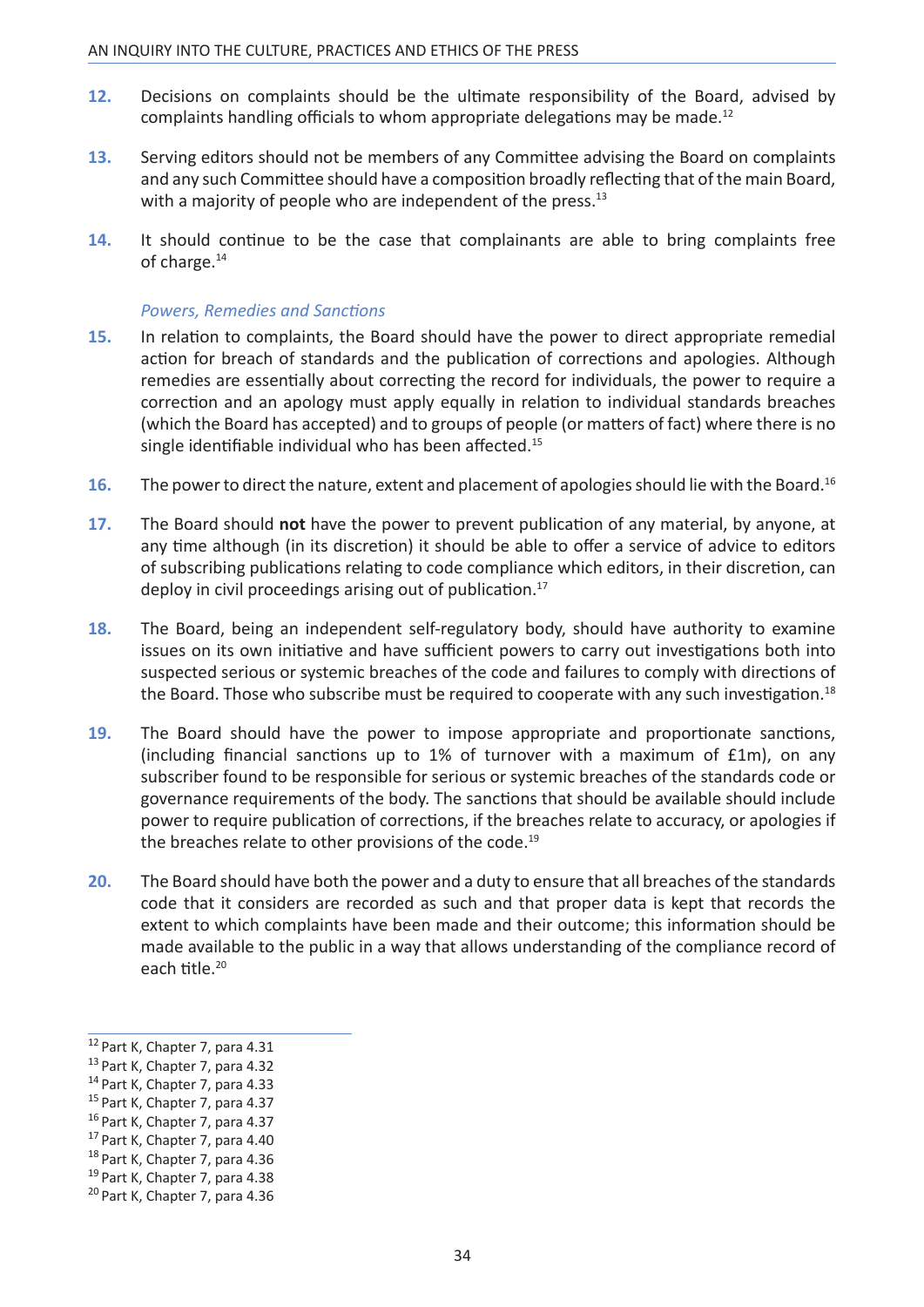### *Reporting*

- **21.** The Board should publish an Annual Report identifying:
	- (a) the body's subscribers, identifying any significant changes in subscriber numbers;
	- (b) the number of complaints it has handled and the outcomes reached, both in aggregate for the all subscribers and individually in relation to each subscriber;
	- (c) a summary of any investigations carried out and the result of them;
	- (d) a report on the adequacy and effectiveness of compliance processes and procedures adopted by subscribers; and
	- (e) information about the extent to which the arbitration service had been used. $21$

### *Arbitration Service*

**22.** The Board should provide an arbitral process in relation to civil legal claims against subscribers, drawing on independent legal experts of high reputation and ability on a cost-only basis to the subscribing member. The process should be fair, quick and inexpensive, inquisitorial and free for complainants to use (save for a power to make an adverse order for the costs of the arbitrator if proceedings are frivolous or vexatious). The arbitrator must have the power to hold hearings where necessary but, equally, to dispense with them where it is not necessary. The process must have a system to allow frivolous or vexatious claims to be struck out at an early stage.<sup>22</sup>

### Encouraging membership

- **23.** A new system of regulation should not be considered sufficiently effective if it does not cover all significant news publishers.<sup>23</sup>
- **24.** The membership of a regulatory body should be open to all publishers on fair, reasonable and non-discriminatory terms, including making membership potentially available on different terms for different types of publisher.<sup>24</sup>
- **25.** In any reconsideration of the powers of the Information Commissioner (or replacement body), power should be given to that body to determine that membership of a satisfactory regulatory body, which required appropriate governance and transparency standards from its members in relation to compliance with data protection legislation and good practice, should be taken into account when considering whether it is necessary or proportionate to take any steps in relation to a subscriber to that body.<sup>25</sup>
- **26.** It should be open any subscriber to a recognised regulatory body to rely on the fact of such membership and on the opportunity it provides for the claimant to use a fair, fast and inexpensive arbitration service. It could request the court to encourage the use of that system of arbitration and, equally, to have regard to the availability of the arbitration system when considering claims for costs incurred by a claimant who could have used the arbitration service. On the issue of costs, it should equally be open to a claimant to rely on failure by a newspaper to subscribe to the regulator thereby depriving him or her of access to a fair, fast

<sup>21</sup> Part K, Chapter 7, para 4.42

<sup>22</sup> Part K, Chapter 7, para 4.46

<sup>&</sup>lt;sup>23</sup> Part K, Chapter 7, para 3.14

<sup>&</sup>lt;sup>24</sup> Part K, Chapter 7, para 4.13

<sup>&</sup>lt;sup>25</sup> Part K, Chapter 7, para 5.2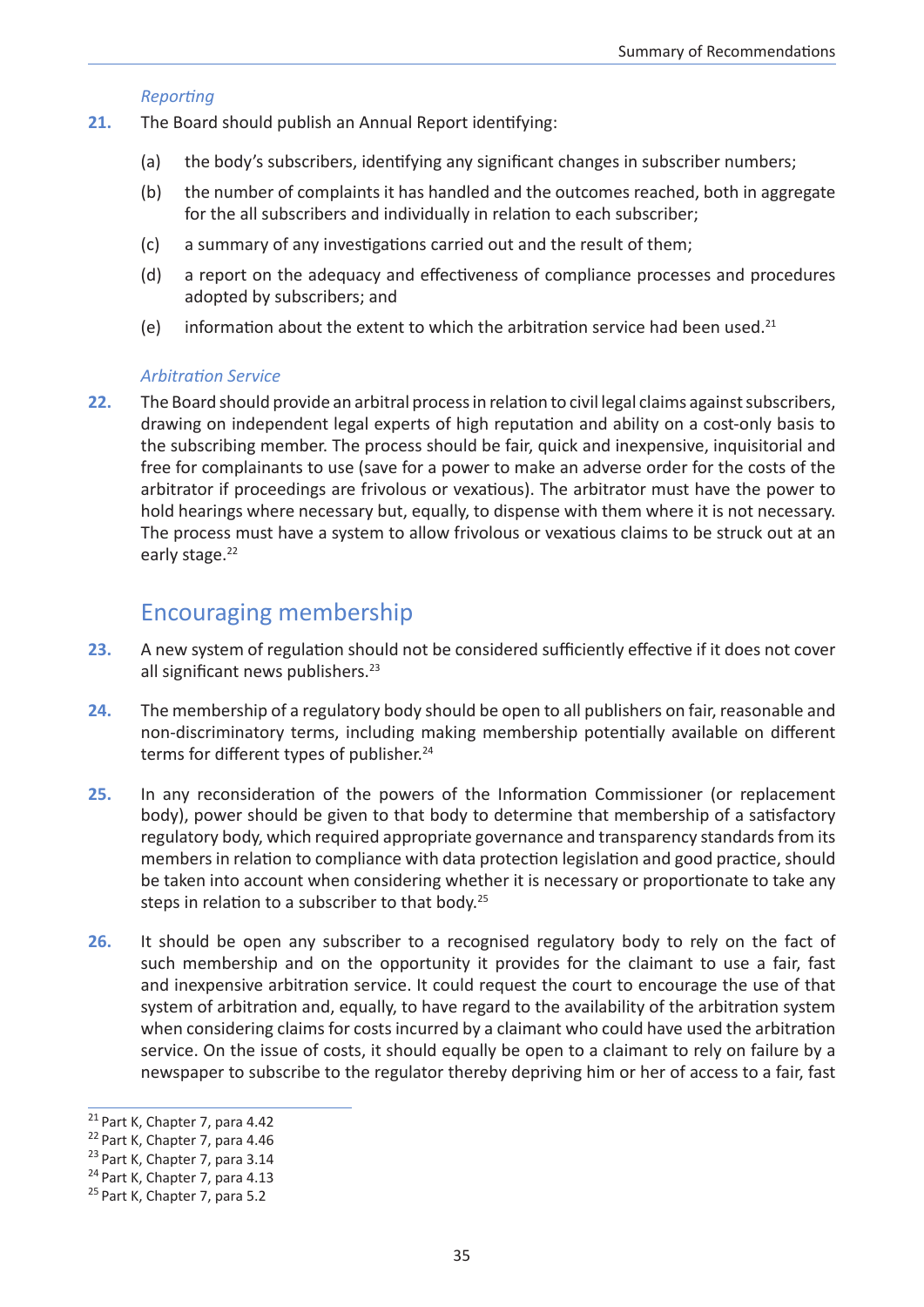and inexpensive arbitration service. Where that is the case, in the exercise of its discretion, the court could take the view that, even where the defendant is successful, absent unreasonable or vexatious conduct on the part of the claimant, it would be inappropriate for the claimant to be expected to pay the costs incurred in defending the action.<sup>26</sup>

### *Recognition*

- **27.** In order to meet the public concern that the organisation by the press of its regulation is by a body which is independent of the press, independent of Parliament and independent of the Government, that fulfils the legitimate requirements of such a body and can provide, by way of benefit to its subscribers, recognition of involvement in the maintenance of high standards of journalism, the law must identify those legitimate requirements and provide a mechanism to recognise and certify that a new body meets them.<sup>27</sup>
- **28.** The responsibility for recognition and certification of a regulator shall rest with a recognition body. In its capacity as the recognition body, it will not be involved in regulation of any subscriber.<sup>28</sup>
- **29.** The requirements for recognition should be those set out the recommendations set out above numbered 1 to 24 inclusive and more fully described in Part K, Chapter 7, Section 4 of the Report.<sup>29</sup>
- **30.** The operation of any certified body should be reviewed by the recognition body after two years and thereafter at three yearly intervals.<sup>30</sup>
- **31.** The role of recognition body, that is to say, to recognise and certify that any particular body satisfies (and, on review, continues to satisfy) the requirements set out in law should fall on Ofcom. A less attractive alternative (on the basis that any individual will not have the requisite authority or experience and will only be occasionally be required to fulfil these functions) is for the appointment of an independent Recognition Commissioner supported by officials at Ofcom.<sup>31</sup>
- **32.** It should be possible for the recognition body to recognise more than one regulatory body, should more than one seek recognition and meet the criteria, although this is not an outcome to be advocated and, should it be necessary for that step to be taken, would represent a failure on the part of the industry.<sup>32</sup>
- **33.** In passing legislation to identify the legitimate requirements to be met by an independent regulator organised by the press, and to provide for a process of recognition and review of whether those requirements are and continue to be met, the law should also place an explicit duty on the Government to uphold and protect the freedom of the press.<sup>33</sup>

<sup>&</sup>lt;sup>26</sup> Part K, Chapter 7, para 5.5

<sup>27</sup> Part K, Chapter 7, para 6.4

<sup>&</sup>lt;sup>28</sup> Part K, Chapter 7, para 6.5

<sup>&</sup>lt;sup>29</sup> Part K, Chapter 7, para 6.5

<sup>&</sup>lt;sup>30</sup> Part K, Chapter 7, para 6.10

<sup>&</sup>lt;sup>31</sup> Part K, Chapter 7, para 6.23

<sup>32</sup> Part K, Chapter 7, para 6.37

<sup>33</sup> Part K, Chapter 7, para 6.41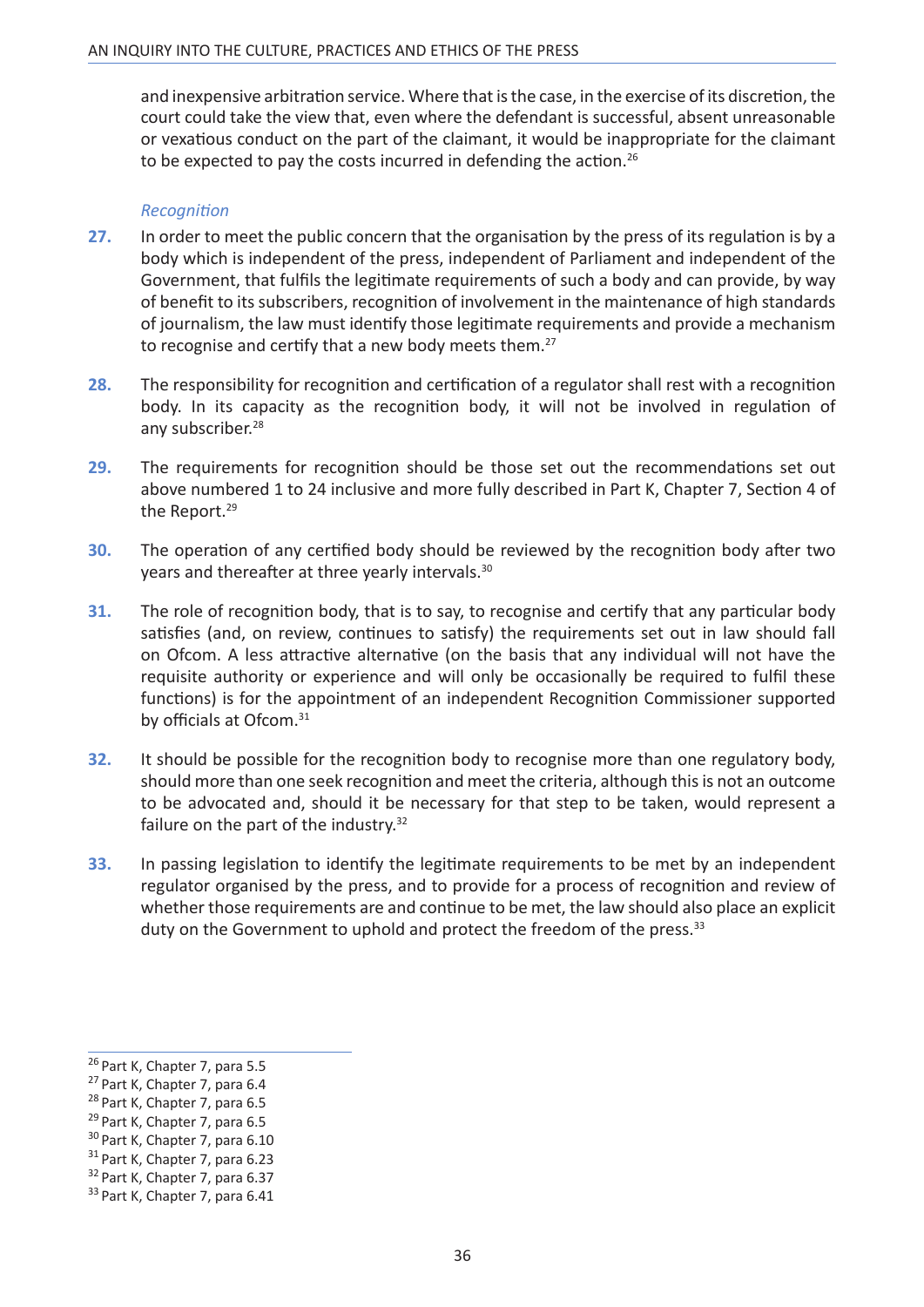## **Recommendations for a self-regulatory body**

### *Internal Governance*

- **34.** In addition to Recommendation 10 above, a new regulatory body should consider requiring:
	- (a) that newspapers publish compliance reports in their own pages to ensure that their readers have easy access to the information;<sup>34</sup> and
	- (b) as proposed by Lord Black, that a named senior individual within each title should have responsibility for compliance and standards.35

#### *Incentives to membership*

**35.** A new regulatory body should consider establishing a kite mark for use by members to establish a recognised brand of trusted journalism.<sup>36</sup>

#### *The Code*

**36.** A regulatory body should consider engaging in an early thorough review of the Code (on which the public should be engaged and consulted) with the aim of developing a clearer statement of the standards expected of editors and journalists.<sup>37</sup>

#### *Powers and sanctions*

- **37.** A regulatory body should be prepared to allow a complaint to be brought prior to commencing legal proceedings if so advised. Challenges to that approach (and applications to stay) can be decided on the merits.<sup>38</sup>
- **38.** In conjunction with Recommendation 11 above, consideration should also be given to Code amendments which, while fully protecting freedom of speech and the freedom of the press, would equip that body with the power to intervene in cases of allegedly discriminatory reporting, and in so doing reflect the spirit of equalities legislation.<sup>39</sup>
- **39.** A new regulatory body should establish a ring-fenced enforcement fund, into which receipts from fines could be paid, for the purpose of funding investigations.<sup>40</sup>

### *Protecting the public*

**40.** A new regulatory body should continue to provide advice to the public in relation to issues concerning the press and the Code along with a service to warn the press, and other relevant parties such as broadcasters and press photographers, when an individual has made it clear that they do not welcome press intrusion. $41$ 

<sup>&</sup>lt;sup>34</sup> Part K, Chapter 3, para 4.26

<sup>&</sup>lt;sup>35</sup> Part K, Chapter 7, para 4.28

<sup>36</sup> Part K, Chapter 4, para 5.41

<sup>&</sup>lt;sup>37</sup> Part K, Chapter 7, para 4.20

<sup>38</sup> Part K, Chapter 3, Para 5.14

<sup>&</sup>lt;sup>39</sup> Part F, Chapter 6, Para 8.22

<sup>40</sup> Part K, Chapter 7, para 4.39

<sup>41</sup> Part K, Chapter 7, Para 4.35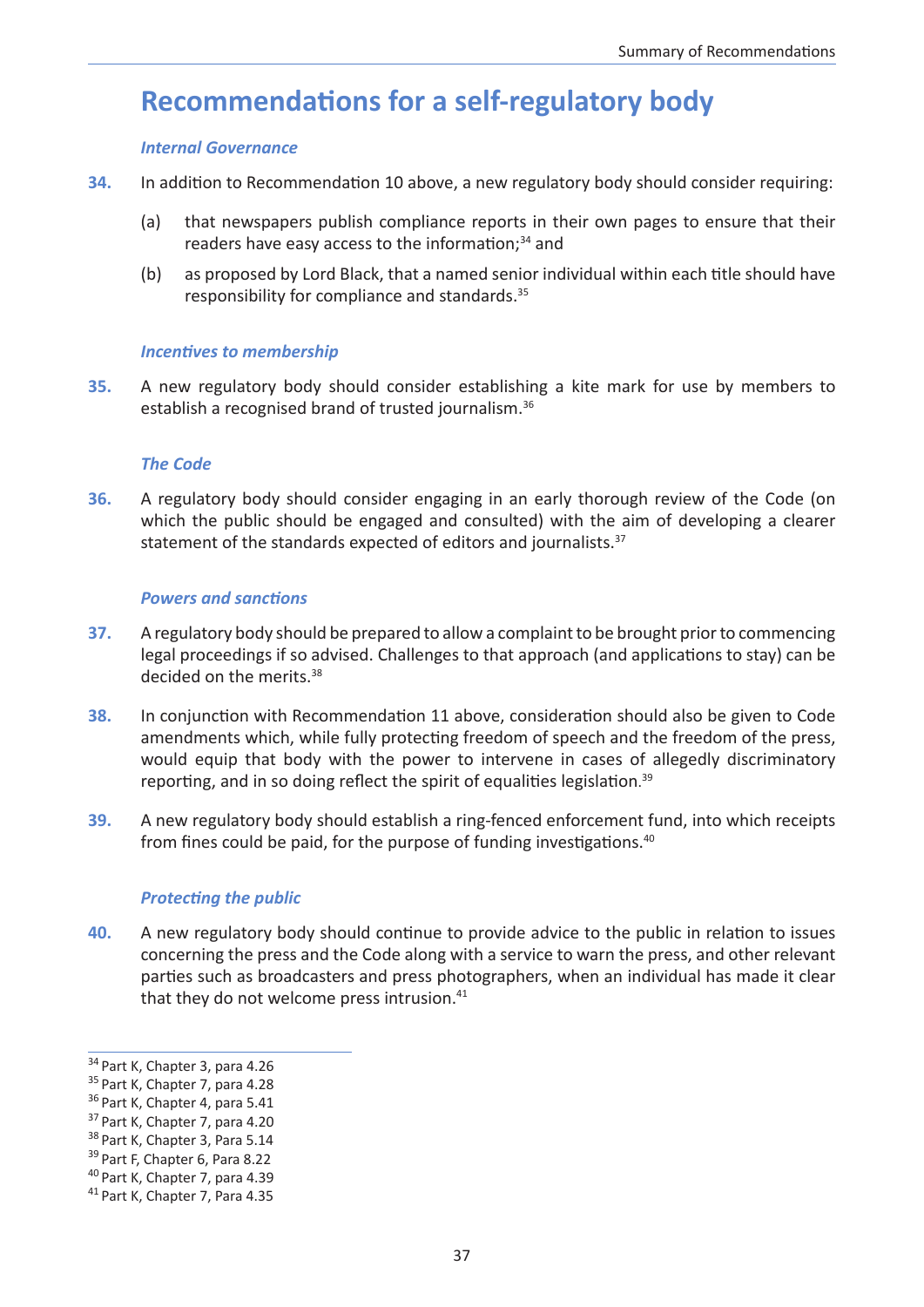**41.** A new regulatory body should make it clear that newspapers will be held strictly accountable, under their standards code, for any material that they publish, including photographs (however sourced).42

### *The public interest*

- **42.** A regulatory body should provide guidance on the interpretation of the public interest that justifies what would otherwise constitute a breach of the Code. This must be framed in the context of the different provisions of the Code relating to the public interest, so as to make it easier to justify what might otherwise be considered as contrary to standards of propriety.<sup>43</sup>
- **43.** A new regulatory body should consider being explicit that where a public interest justification is to be relied upon, a record should be available of the factors weighing against and in favour of publication, along with a record of the reasons for the conclusion reached.<sup>44</sup>
- **44.** A new regulatory body should consider whether it might provide an advisory service to editors in relation to consideration of the public interest in taking particular actions.<sup>45</sup>

### *Access to information*

**45.** A new regulatory body should consider encouraging the press to be as transparent as possible in relation to the sources used for stories, including providing any information that would help readers to assess the reliability of information from a source and providing easy access, such as web links, to publicly available sources of information such as scientific studies or poll results. This should include putting the names of photographers alongside images. This is not in any way intended to undermine the existing provisions on protecting journalists' sources, only to encourage transparency where it is both possible and appropriate to do so.<sup>46</sup>

### *Protecting journalists*

- **46.** A regulatory body should establish a whistleblowing hotline for those who feel that they are being asked to do things which are contrary to the code.<sup>47</sup>
- **47.** The industry generally and a regulatory body in particular should consider requiring its members to include in the employment or service contracts with journalists a clause to the effect that no disciplinary action would be taken against a journalist as a result of a refusal to act in a manner which is contrary to the code of practice.<sup>48</sup>

<sup>42</sup> Part F, Chapter 6, paragraphs 4.6 and 5.19

<sup>43</sup> Part K, Chapter 7, Para 4.24

<sup>44</sup> Part F, Chapter 6, para 2.74

<sup>45</sup> Part K, Chapter 7, para 4.35

 $46$  Part F, Chapter 6, para 9.75<br> $47$  Part K, Chapter 3, para 4.28

<sup>48</sup> Part K, Chapter 4, para 16.4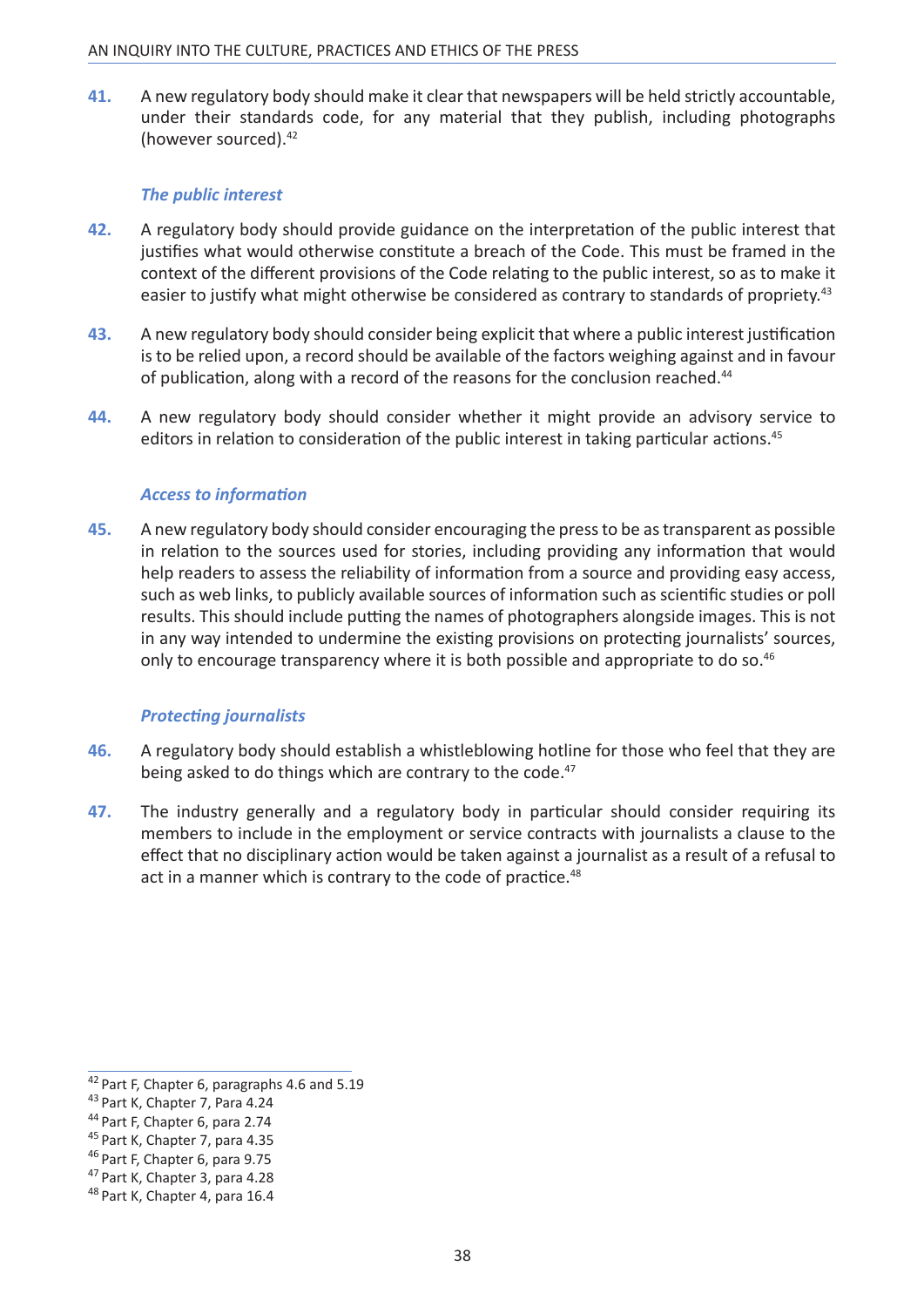## **The Press and Data Protection**

### Recommendations to the Ministry of Justice

- **48.** The exemption in section 32 of the Data Protection Act 1998 should be amended so as to make it available only where:<sup>49</sup>
	- (a) the processing of data is necessary for publication, rather than simply being in fact undertaken with a view to publication;
	- (b) the data controller reasonably believes that the relevant publication would be or is in the public interest, with no special weighting of the balance between the public interest in freedom of expression and in privacy; and
	- (c) objectively, that the likely interference with privacy resulting from the processing of the data is outweighed by the public interest in publication.
- **49.** The exemption in section 32 of the Data Protection Act 1998 should be narrowed in scope, so that it no longer allows, by itself, for exemption from:<sup>50</sup>
	- (a) the requirement of the first data protection principle to process personal data fairly (except in relation to the provision of information to the data subject under paragraph 2(1)(a) of Part II Schedule 1 to the 1998 Act) and in accordance with statute law;
	- (b) the second data protection principle (personal data to be obtained only for specific purposes and not processed incompatibly with those purposes);
	- (c) the fourth data protection principle (personal data to be accurate and kept up to date);
	- (d) the sixth data protection principle (personal data to be processed in accordance with the rights of individuals under the Act);
	- (e) the eighth data protection principle (restrictions on exporting personal data); and
	- (f) the right of subject access.

The recommendation on the removal of the right of subject access from the scope of section 32 is subject to any necessary clarification that the law relating to the protection of journalists' sources is not affected by the Act.

- **50.** It should be made clear that the right to compensation for distress conferred by section 13 of the Data Protection Act 1998 is not restricted to cases of pecuniary loss, but should include compensation for pure distress.<sup>51</sup>
- **51.** The procedural provisions of the Data Protection Act 1998 with special application to journalism in:
	- (a) section 32(4) and (5)
	- (b) sections 44 to 46 inclusive

should be repealed.<sup>52</sup>

<sup>49</sup> Part H, Chapter 5, para 2.59

<sup>50</sup> Part H, Chapter 5, para 2.59

<sup>&</sup>lt;sup>51</sup> Part H, Chapter 5, para 2.61

<sup>52</sup> Part H, Chapter 5, para 2.45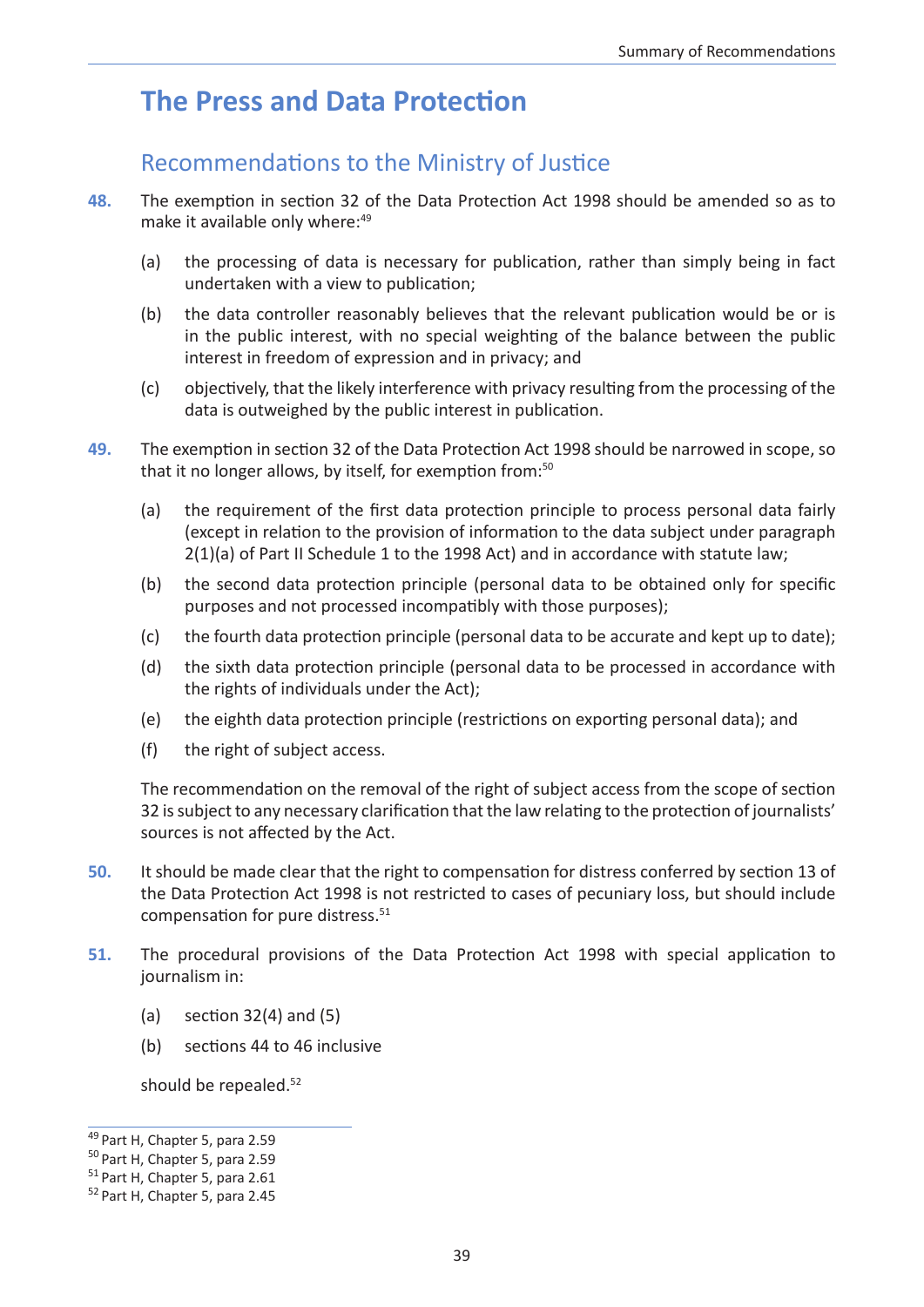- **52.** In conjunction with the repeal of those procedural provisions, consideration should be given to the desirability of including in the Data Protection Act 1998 a provision to the effect that, in considering the exercise of any powers in relation to the media or other publishers, the Information Commissioner's Office should have special regard to the obligation in law to balance the public interest in freedom of expression alongside the public interest in upholding the data protection regime. $53$
- **53.** Specific provision should be made to the effect that, in considering the exercise of any of its powers in relation to the media or other publishers, the Information Commissioner's Office must have regard to the application to a data controller of any relevant system of regulation or standards enforcement which is contained in or recognised by statute.<sup>54</sup>
- **54.** The necessary steps should be taken to bring into force the amendments made to section 55 of the Data Protection Act 1998 by section 77 of the Criminal Justice and Immigration Act 2008 (increase of sentence maxima) to the extent of the maximum specified period; and by section 78 of the 2008 Act (enhanced defence for public interest journalism).<sup>55</sup>
- **55.** The prosecution powers of the Information Commissioner should be extended to include any offence which also constitutes a breach of the data protection principles.<sup>56</sup>
- **56.** A new duty should be introduced (whether formal or informal) for the Information Commissioner's Office to consult with the Crown Prosecution Service in relation to the exercise of its powers to undertake criminal proceedings.<sup>57</sup>
- **57.** The opportunity should be taken to consider amending the Data Protection Act 1998 formally to reconstitute the Information Commissioner's Office as an Information Commission, led by a Board of Commissioners with suitable expertise drawn from the worlds of regulation, public administration, law and business, and active consideration should be given in that context to the desirability of including on the Board a Commissioner from the media sector.<sup>58</sup>

### Recommendations to the Information Commissioner

- **58.** The Information Commissioner's Office should take immediate steps to prepare, adopt and publish a policy on the exercise of its formal regulatory functions in order to ensure that the press complies with the legal requirements of the data protection regime.<sup>59</sup>
- **59.** In discharge of its functions and duties to promote good practice in areas of public concern, the Information Commissioner's Office should take immediate steps, in consultation with the industry, to prepare and issue comprehensive good practice guidelines and advice on appropriate principles and standards to be observed by the press in the processing of personal data. This should be prepared and implemented within six months from the date of this Report.<sup>60</sup>

<sup>53</sup> Part H, Chapter 5, para 2.56

<sup>54</sup> Part H, Chapter 5, para 2.63

<sup>55</sup> Part H, Chapter 5, paras 2.93-2.94

<sup>56</sup> Part H, Chapter 5, para 2.106

<sup>57</sup> Part H, Chapter 5, para 1.106

<sup>&</sup>lt;sup>58</sup> Part H, Chapter 6, para 4.9

<sup>&</sup>lt;sup>59</sup> Part H, Chapter 5, para 2.63

<sup>&</sup>lt;sup>60</sup> Part H, Chapter 5, para 2.71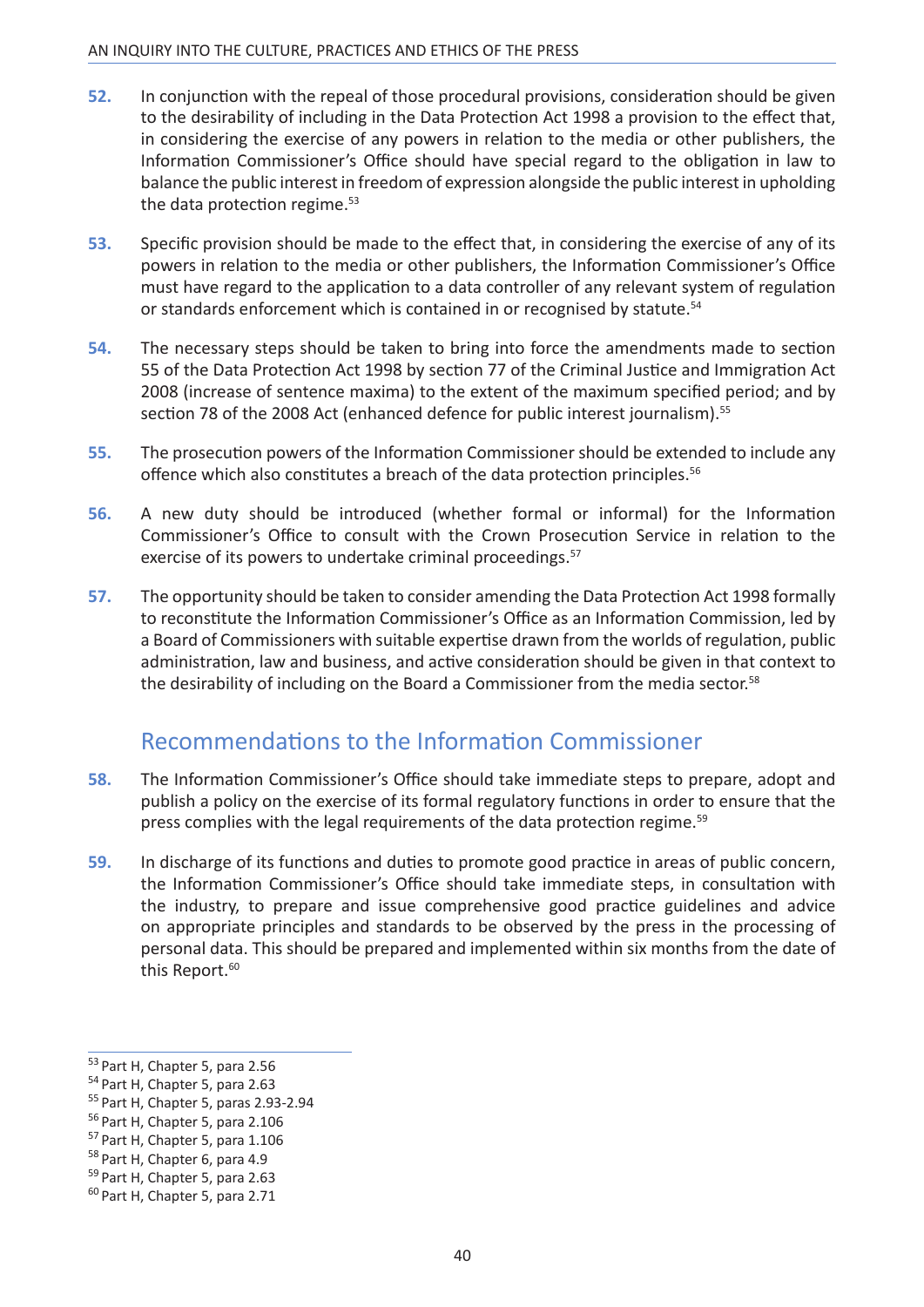- **60.** The Information Commissioner's Office should take steps to prepare and issue guidance to the public on their individual rights in relation to the obtaining and use by the press of their personal data, and how to exercise those rights.<sup>61</sup>
- **61.** In particular, the Information Commissioner's Office should take immediate steps to publish advice aimed at individuals (data subjects) concerned that their data have or may have been processed by the press unlawfully or otherwise than in accordance with good practice.<sup>62</sup>
- **62.** The Information Commissioner's Office, in the Annual Report to Parliament which it is required to make by virtue of section 52(1) of the Act, should include regular updates on the effectiveness of the foregoing measures, and on the culture, practices and ethics of the press in relation to the processing of personal data.<sup>63</sup>
- **63.** The Information Commissioner's Office should immediately adopt the Guidelines for Prosecutors on assessing the public interest in cases affecting the media, issued by the Director of Public Prosecutions in September 2012.<sup>64</sup>
- **64.** The Information Commissioner's Office should take immediate steps to engage with the Metropolitan Police on the preparation of a long-term strategy in relation to alleged media crime with a view to ensuring that the Office is well placed to fulfil any necessary role in this respect in the future, and in particular in the aftermath of Operations Weeting, Tuleta and Elveden.<sup>65</sup>
- **65.** The Information Commissioner's Office should take the opportunity to review the availability to it of specialist legal and practical knowledge of the application of the data protection regime to the press, and to any extent necessary address it.<sup>66</sup>
- **66.** The Information Commissioner's Office should take the opportunity to review its organisation and decision-making processes to ensure that large-scale issues, with both strategic and operational dimensions (including the relationship between the culture, practices and ethics of the press in relation to personal information on the one hand, and the application of the data protection regime to the press on the other) can be satisfactorily considered and addressed in the round.<sup>67</sup>

## **Regulation by Law**

### The Criminal Law

**67.** On the basis that the provisions of s77-78 of the Criminal Justice and Immigration Act 2008 are brought into effect, so that increased sentencing powers are available for breaches of s55 of the Data Protection Act 1998,<sup>68</sup> the Secretary of State for Justice should use the power vested in him by s124(1)(a)(i) of the Coroners and Justice Act 2009 to invite the Sentencing Council of England and Wales to prepare guidelines in relation to data protection offences (including computer misuse).69

63 Part H, Chapter 5, para 2.72

<sup>61</sup> Part H, Chapter 5, para 2.72

<sup>62</sup> Part H, Chapter 5, para 2.64

<sup>&</sup>lt;sup>64</sup> Part H, Chapter 5, para 2.106

<sup>&</sup>lt;sup>65</sup> Part H, Chapter 5, para 2.107

<sup>&</sup>lt;sup>66</sup> Part H, Chapter 6, para 4.3

 $67$  Part H, Chapter 6, para 4.4

<sup>68</sup> Part H, Chapter 5, paras 2.94-2.95

<sup>&</sup>lt;sup>69</sup> Part J, Chapter 2, para 9.1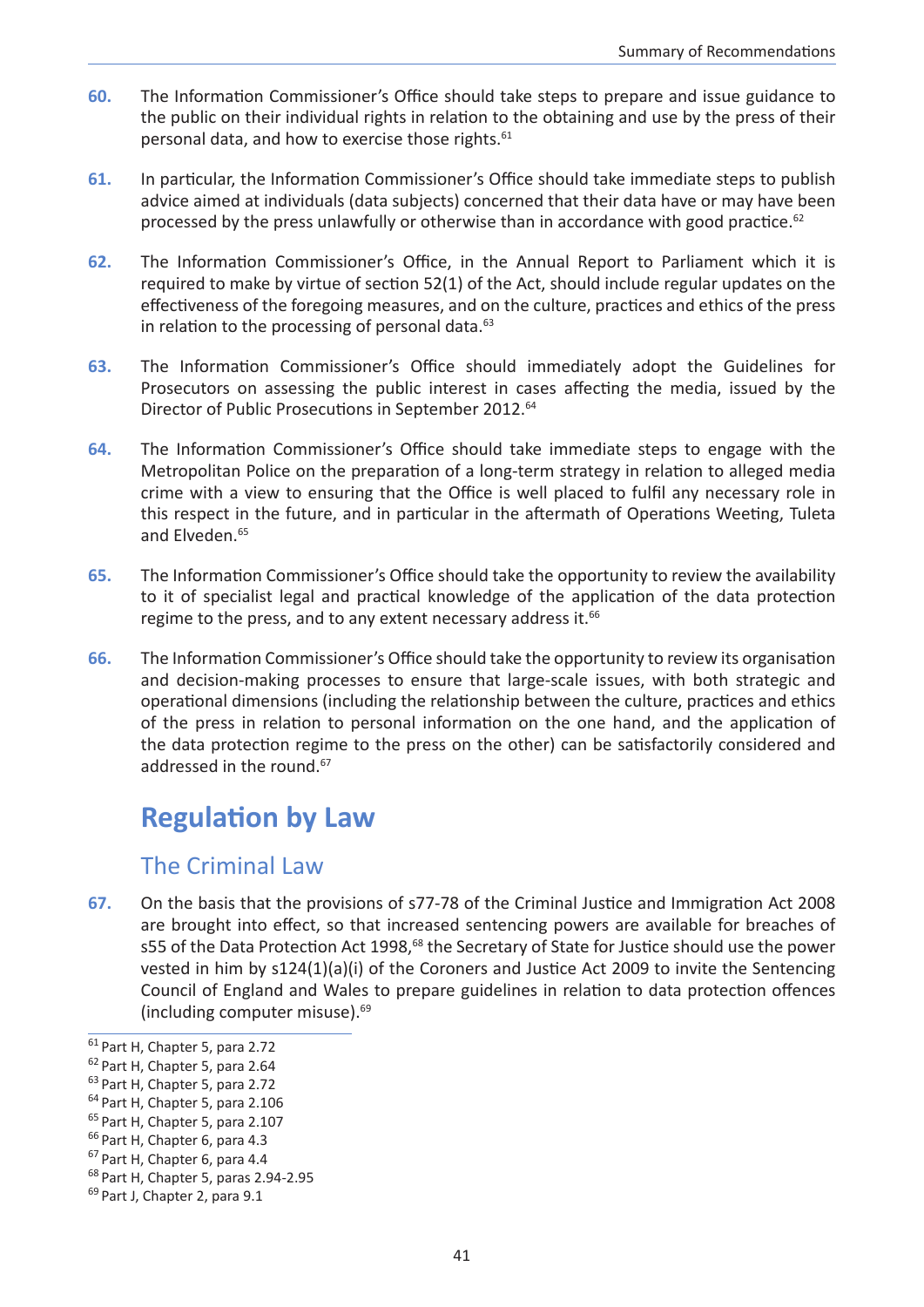- **68.** The Home Office should consider and, if necessary, consult upon:<sup>70</sup>
	- (a) whether paragraph 2(b) of Schedule 1 to the Police and Criminal Evidence Act 1984 (PACE) should be repealed;
	- (b) whether PACE should be amended to provide a definition of the phrase "for the purposes of journalism" in s13(2); and
	- (c) whether s11(3) of PACE should be amended by providing that journalistic material is only held in confidence for the PACE provisions if it is held or has continuously been held since it was first acquired or created subject to an enforceable or lawful undertaking, restriction or obligation.

### The Civil Law

### *Damages*

- **69.** There should be a review of damages generally available for breach of data protection, privacy, breach of confidence or any other media-related torts, to ensure proportionate compensation including for non-pecuniary loss (all referable to the duration, extent and gravity of the contravention). $71$
- **70.** The Civil Justice Council should consider the level of damages in privacy, breach of confidence and data protection cases, being prepared to take evidence (from the Information Commissioner, the media and others) and thereafter to make recommendations on the appropriate level of damages for distress in such cases. How the matter is then taken forward will ultimately be for the courts to consider.<sup>72</sup>
- **71.** The Report of the Law Commission on Aggravated, Exemplary and Restitutionary Damages should be adopted in relation to its recommendations that legislation should provide that:
	- (a) aggravated damages should only be awarded to compensate for mental distress and should have no punitive element;
	- (b) exemplary damages should be retained (although re-titled as punitive damages).<sup>73</sup>
- **72.** Exemplary damages (whether so described or renamed as punitive damages) should be available for actions for breach of privacy, breach of confidence and similar media torts, as well as for libel and slander. The application to a defendant of any relevant system of regulation of standards enforcement which is contained in or recognised by statute and good internal governance in relation to the sourcing of stories should be relevant to the decisions reached in relation to such damages.<sup>74</sup>

### *Costs*

**73.** The Civil Procedure Rules should be amended to require the court, when considering the appropriate order for costs at the conclusion of proceedings, to take into account the availability of an arbitral system set up by an independent regulator itself recognised by law. The purpose of this recommendation is to provide an important incentive for every publisher

<sup>&</sup>lt;sup>70</sup> Part J, Chapter 2, para 9.11

 $71$  Part J, chapter 3, para 5.6

<sup>72</sup> Part J, Chapter 3, para 5.7

<sup>73</sup> Part J, Chapter 3, para 5.8

<sup>74</sup> Part J, Chapter 3, para 5.10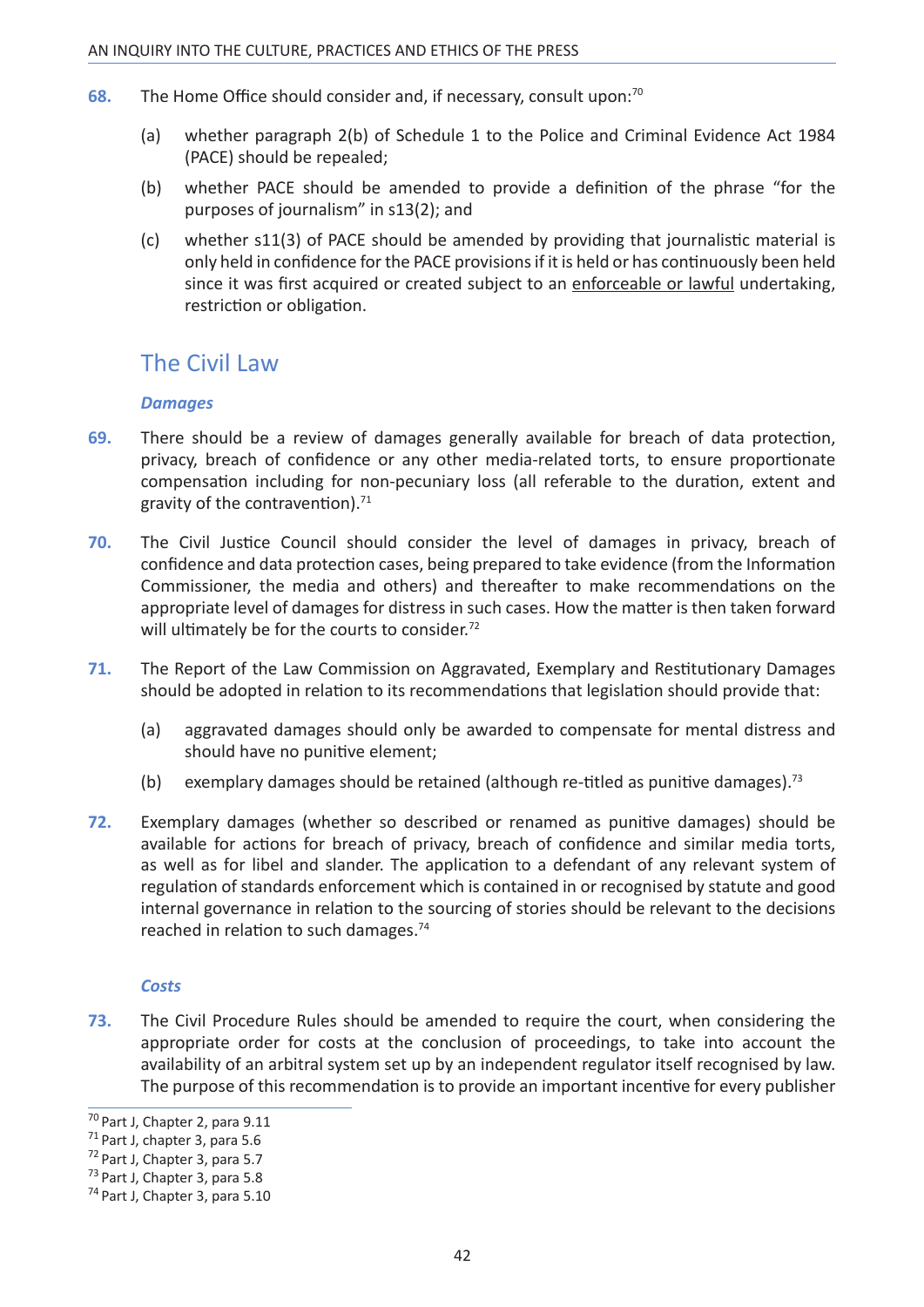to join the new system and encourage those who complain that their rights have been infringed to use it as a speedy, effective and comparatively inexpensive method of resolving disputes.<sup>75</sup>

**74.** In the absence of the provision of an approved mechanism for dispute resolution, available through an independent regulator without cost to the complainant, together with an adjustment to the Civil Procedure Rules to require or permit the court take account of the availability of cost free arbitration as an alternative to court proceedings, qualified one way costs shifting should be introduced for defamation, privacy, breach of confidence and similar media related litigation as proposed by Lord Justice Jackson.<sup>76</sup>

## **the Press and the Police**

### Off-the-record briefings

- **75.** The term 'off-the-record briefing' should be discontinued. The term 'non-reportable briefing' should be used to cover a background briefing which is not to be reported, and the term 'embargoed briefing' should be used to cover a situation where the content of the briefing may be reported but not until a specified event or time. These terms more neutrally describe what are legitimate police and media interactions.<sup>77</sup>
- **76.** It should be mandatory for ACPO rank officers to record all of their contact with the media, and for that record to be available publicly for transparency and audit purposes. This record need be no more than a very brief note to the effect that a conversation has taken place and the subject matter of that conversation. Where the discussion involves a more significant operational or organisational matter, then it may be sensible for a more detailed note to be retained. Finally, in circumstances where policy or organisation matters may be on the agenda for discussion, it is good practice for a press officer also to be present.<sup>78</sup>
- **77.** The simple rule included within the 'Interim ACPO Guidance for Relationships with the Media' should be adopted as good practice.<sup>79</sup> This is:

*"Police officers and staff should ask: 'am I the person responsible for communicating about this issue and is there a policing purpose for doing so?' If the answer to both parts of this question is 'yes', they should go ahead."*

### Leaks of information

**78.** The Police Service should re-examine the rigour of the auditing process and the frequency of the conduct of audits in relation to access to the Police National Computer (PNC). Additional consideration should also be given to the number of people given access to the PNC and the associated rules which govern its usage.<sup>80</sup>

<sup>75</sup> Part J, Chapter 3, para 6.9

<sup>&</sup>lt;sup>76</sup> Part J, Chapter 3, para 6.11

<sup>77</sup> Part G, Chapter 4, para 4.5

<sup>&</sup>lt;sup>78</sup> Part G, Chapter 4, para 4.8

<sup>&</sup>lt;sup>79</sup> Part G, Chapter 4, para 4.10

<sup>80</sup> Part G, Chapter 4, para 5.6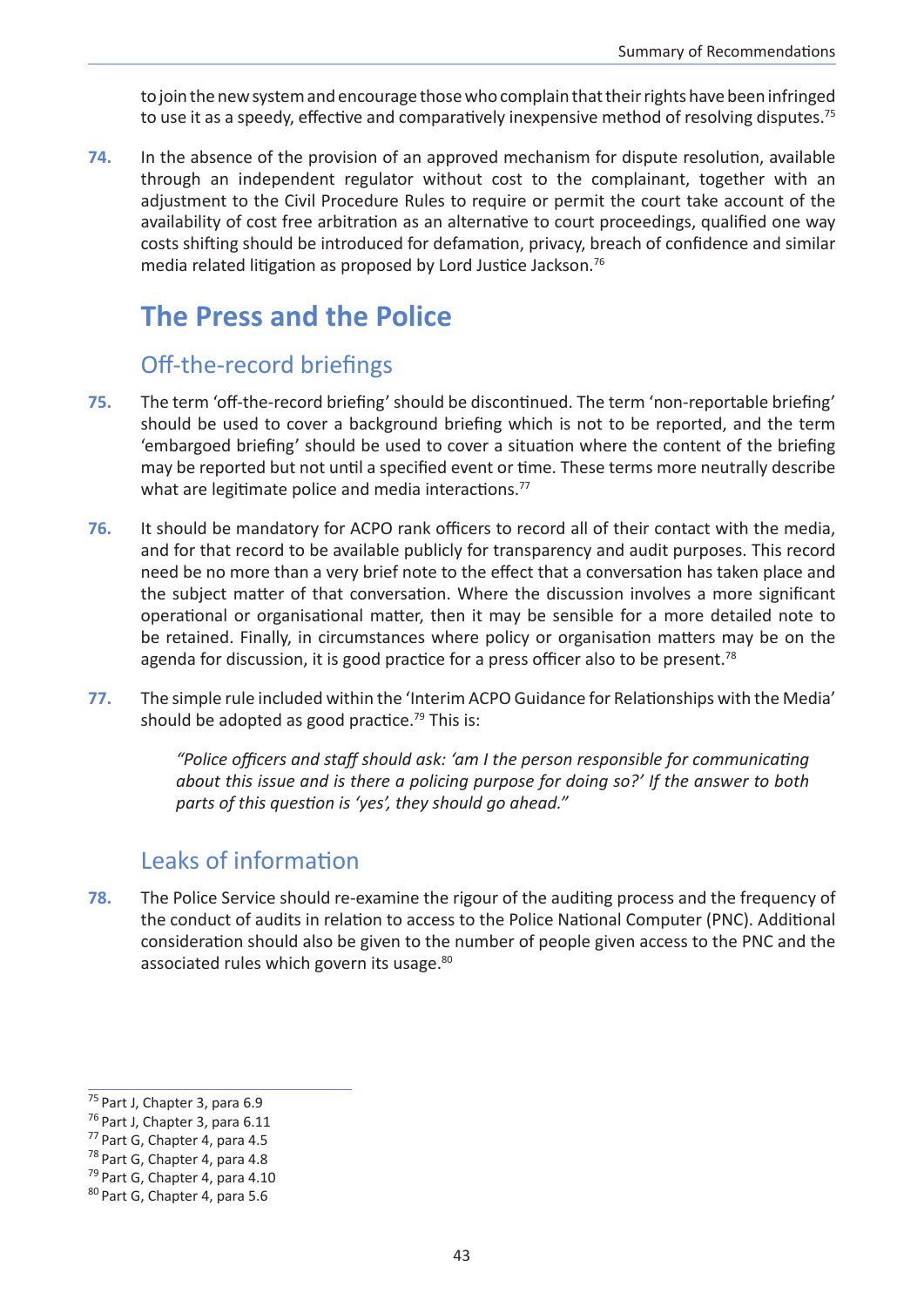### Gifts, hospitality and entertainment

**79.** The recent ACPO Guidance should more specifically spell out the dangers of consuming alcohol in a setting of casual hospitality (without necessarily specifying a blanket ban).<sup>81</sup>

### Media employment

**80.** Consideration should be given to the terms upon which ACPO rank officers are appointed and, in particular, whether these terms should include some limitation upon the nature of any employment within or by the media that can be undertaken without the approval of the relevant authority for a period of 12 months following the cessation of the appointment.<sup>82</sup>

### Corruption, whistleblowing and related matters

- **81.** An enhanced system for protection of whistleblowers and for providing assistance for the Police Service on general ethical issues should at least comprise the following:<sup>83</sup>
	- (a) greater prominence should be given to the Public Interest Disclosure Act (PIDA) telephone line operated by the Independent Police Complaints Commission (IPCC);
	- (b) there should be an 'ethics line' to the IPCC, available for all serving Police Officers, providing general ethical guidance;
	- (c) to avail those at rank of Chief Constable (Assistant Commissioner level within the Metropolitan Police Service), Her Majesty's Inspectorate of Constabulary should identify one of its members, a former Chief Constable, as the designated point of contact for confidential ethics guidance. The Chief Officer seeking and obtaining that advice would be able to refer to it should any issue subsequently arise on a complaint to a Professional Standards Department, a Police and Crime Commissioner, or indeed the IPCC itself. The advice would not be determinative of the complaint, but the fact that it was sought and received, as well as its content, would be a matter to be taken into account;
	- (d) within the IPCC itself, there is a need for an enhanced 'filter system' whereby the nature of complaints are appropriately addressed at an early stage so that (a) they can be investigated at the right level, and (b) sufficient structures are put in place to maintain confidentiality of the complaint, and differentiate as soon as is appropriate between genuine whistleblowers and those who are merely ventilating a personal grievance;
	- (e) the former Chief Constable referred to under sub-paragraph (c) above should also be the recipient of complaints about Chief Constables made to the IPCC. In the event that he or she may already have given informal advice in relation to the subject-matter of the complaint, as per sub-paragraph (c) above, a substitute HMI would be deputed to act; and
	- (f) Chief Officers should also be the subject of regular independent scrutiny by HMIC, including through unannounced inspections.

<sup>81</sup> Part G, Chapter 4, para 6.4

<sup>82</sup> Part G, Chapter 4, para 7.6

<sup>83</sup> Part G, Chapter 4, para 8.14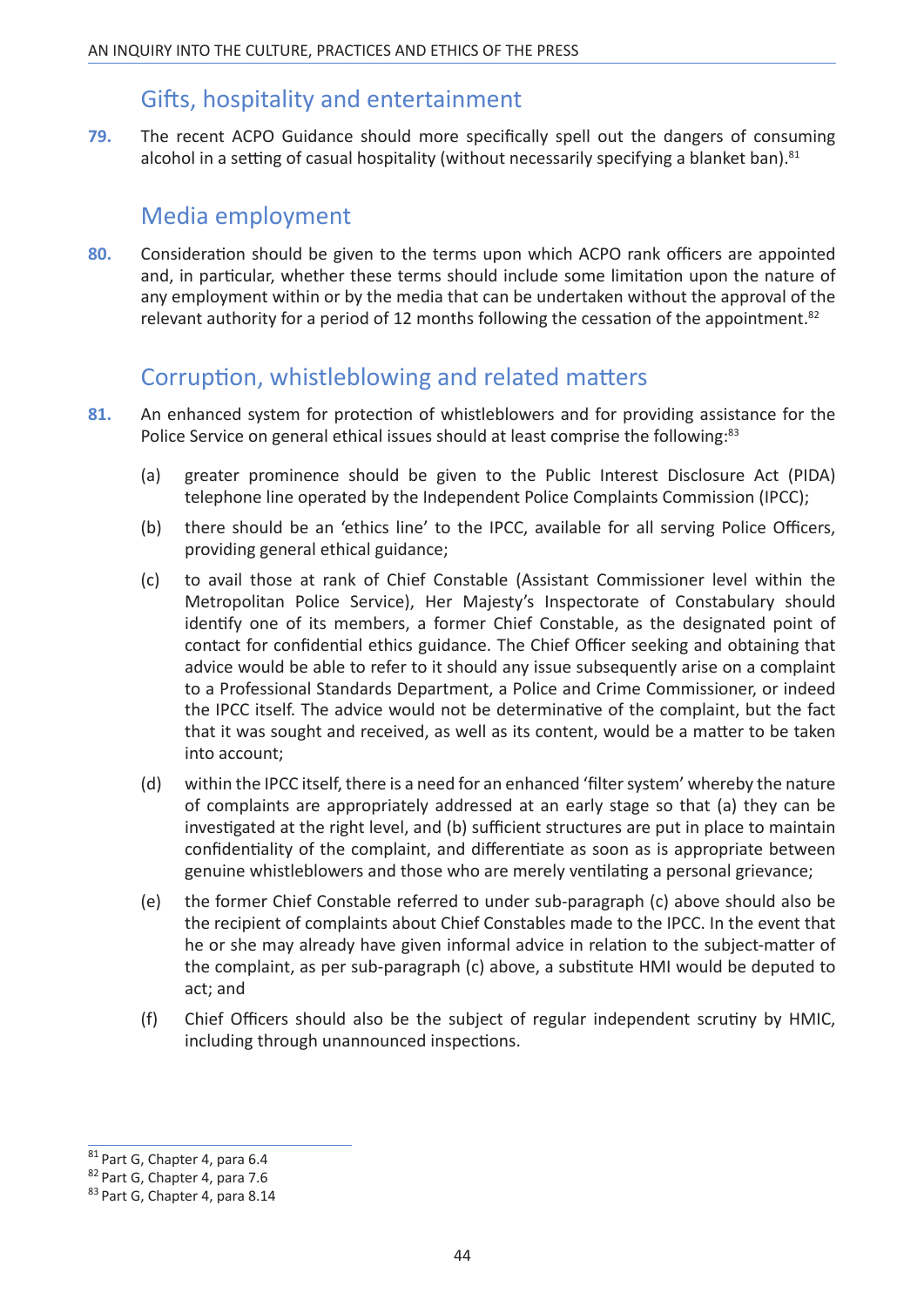## **The Press and Politicians**

- **82.** As a first step, political leaders should reflect constructively on the merits of publishing on behalf of their party a statement setting out, for the public, an explanation of the approach they propose to take as a matter of party policy in conducting relationships with the press.<sup>84</sup>
- 83. Party Leaders, Ministers and Front Bench Opposition spokesmen should consider publishing:<sup>85</sup>
	- (a) the simple fact of long term relationships with media proprietors, newspaper editors or senior executives which might be thought to be relevant to their responsibilities and,
	- (b) on a quarterly basis:
		- i. details of all meetings with media proprietors, newspaper editors or senior executives, whether in person or through agents on either side, and the fact and general nature of any discussion of media policy issues at those meetings; and
		- ii. a fair and reasonably complete picture, by way of general estimate only, of the frequency or density of other interaction (including correspondence, phone, text and email) but not necessarily including content.
- **84.** The suggestions that I have made in the direction of greater transparency about meetings and contacts should be considered not just as a future project but as an immediate need, not least in relation to interactions relevant to any consideration of this Report.<sup>86</sup>

## **Plurality and Media Ownership**

- **85.** The particular public policy goals of ensuring that citizens are informed and preventing too much influence in any one pair of hands over the political process are most directly served by concentrating on plurality in news and current affairs. This focus should be kept under review.<sup>87</sup>
- **86.** Online publication should be included in any market assessment for consideration of plurality.<sup>88</sup>
- **87.** Ofcom and the Government should work, with the industry, on the measurement framework, in order to achieve as great a measure of consensus as is possible on the theory of how media plurality should be measured before the measuring system is deployed, with all the likely commercial tensions that will emerge.<sup>89</sup>
- **88.** The levels of influence that would give rise to concerns in relation to plurality must be lower, and probably considerably lower, than the levels of concentration that would give rise to competition concerns.<sup>90</sup>
- **89.** Ofcom has presented the Inquiry and the Government with a full menu of potential remedies, and it has not been argued or suggested that any of them are inappropriate in principle. Each of them might be appropriate in a given set of circumstances and the relevant regulatory authority should have all of them in its armoury.<sup>91</sup>

<sup>84</sup> Part I, Chapter 8, para 5.9

<sup>85</sup> Part I, Chapter 8, para 5.31

<sup>86</sup> Part I, Chapter 9, para 5,37

<sup>87</sup> Part I, Chapter 9, para 2.8

<sup>88</sup> Part I, Chapter 9, para 2.11

<sup>89</sup> Part I, Chapter 9, para 3.9

<sup>90</sup> Part I, Chapter 9, para 4.19

<sup>91</sup> Part I, Chapter 9, para 4.20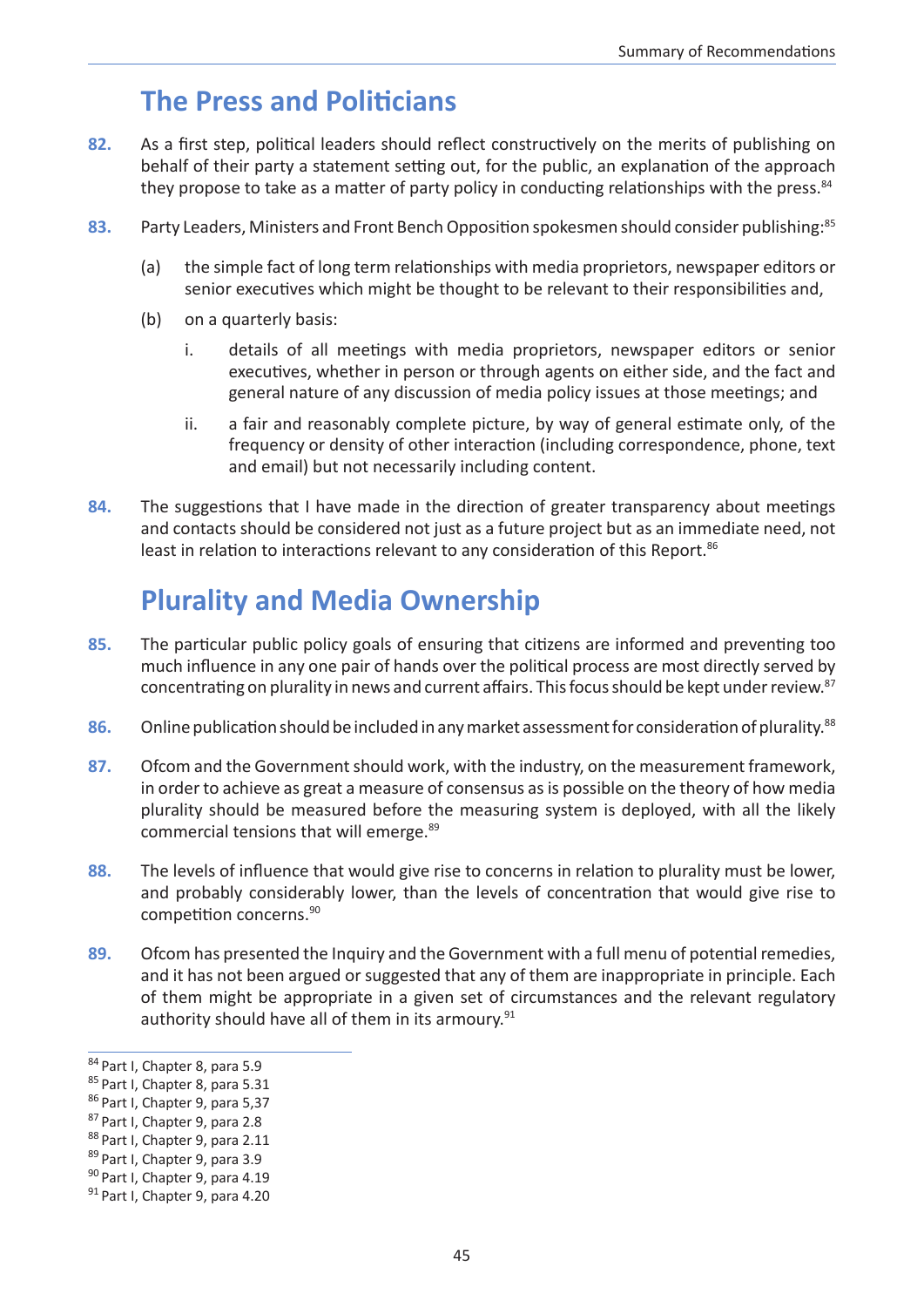- **90.** The Government should consider whether periodic plurality reviews or an extension to the public interest test within the markets regime in competition law is most likely to provide a timely warning of, and response to, plurality concerns that develop as the result of organic growth, recognising that the proposal for a regular plurality review is more closely focussed on plurality issues.92
- **91.** Before making a decision to refer a media merger to the competition authorities on public interest grounds, the Secretary of State should consult relevant parties as to the arguments for and against a referral, and should be required to make public his reasons for reaching a decision one way or the other.<sup>93</sup>
- **92.** The Secretary of State should remain responsible for public interest decisions in relation to media mergers. The Secretary of State should be required either to accept the advice provided by the independent regulators, or to explain why that advice has been rejected. At the same time, whichever way the Secretary of State decides the matter, the nature and extent of any submissions or lobbying to which the Secretary of State and his officials and advisors had been subject should be recorded and published.<sup>94</sup>

<sup>92</sup> Part I, Chapter 9, para 5.14

<sup>93</sup> Part I, Chapter 9, para 6.10

<sup>94</sup> Part I, Chapter 9, para 6.11